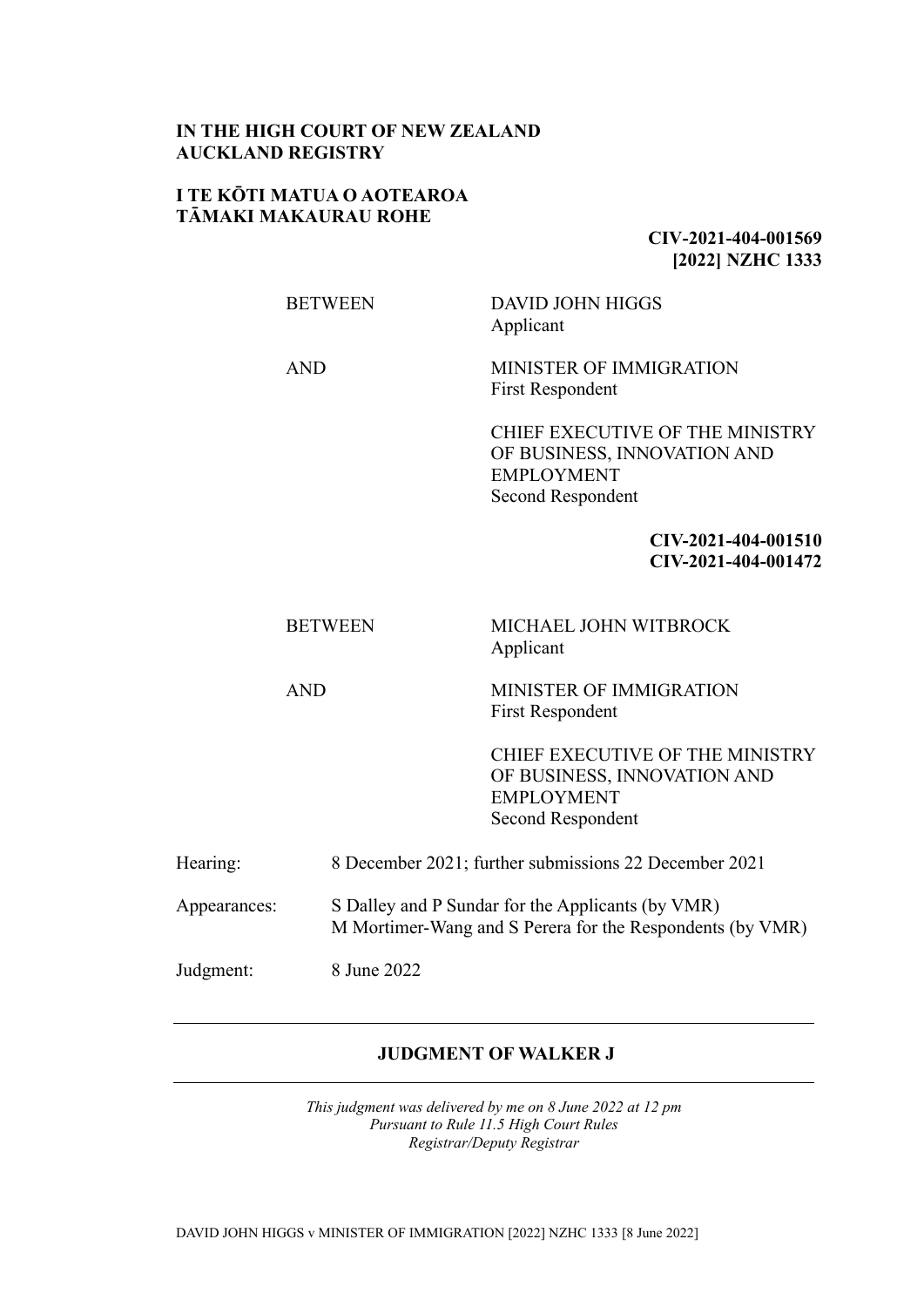| <b>Introduction</b>                                                          | $[1]$   |  |
|------------------------------------------------------------------------------|---------|--|
| The parties                                                                  | [10]    |  |
| <b>Context and statutory framework</b>                                       | [19]    |  |
| New Zealand's border response to COVID-19 and impact on immigration rules    |         |  |
|                                                                              | $[38]$  |  |
| Regulation $9A - a$ solution?                                                | $[43]$  |  |
| Certification of E13                                                         | $[47]$  |  |
| Extension of reg 9A                                                          | $[54]$  |  |
| <b>Procedural History</b>                                                    | [64]    |  |
| <b>The Grounds of Challenge</b>                                              | $[72]$  |  |
| Preliminary                                                                  | $[76]$  |  |
| Is $Y3.5.1(a)(ii)$ ultra vires?                                              | [79]    |  |
| What role does $Y$ 3.5.1(a)(ii) have in these challenges?                    | [83]    |  |
| The contentions                                                              | [85]    |  |
| Discussion                                                                   | [88]    |  |
| Alleged failure to properly consider international and domestic human rights |         |  |
| obligations in making the lapsing and suspension decisions?                  | [94]    |  |
| Contentions                                                                  | $[94]$  |  |
| <i>Discussion</i>                                                            | [105]   |  |
| Lapsing decision                                                             | $[123]$ |  |
| Irrelevant considerations?                                                   | [136]   |  |
| Failure to consider discriminatory impact – s 19 Bill of Rights Act          |         |  |
| <i>The contentions</i>                                                       | $[142]$ |  |
| Is section 19 Bill of Rights Act engaged?                                    | [148]   |  |
| <i>Discussion</i>                                                            | [153]   |  |
| Are the impugned decisions discriminatory?                                   | [169]   |  |
| <b>Result</b>                                                                | [199]   |  |
| <b>Costs</b>                                                                 | $[200]$ |  |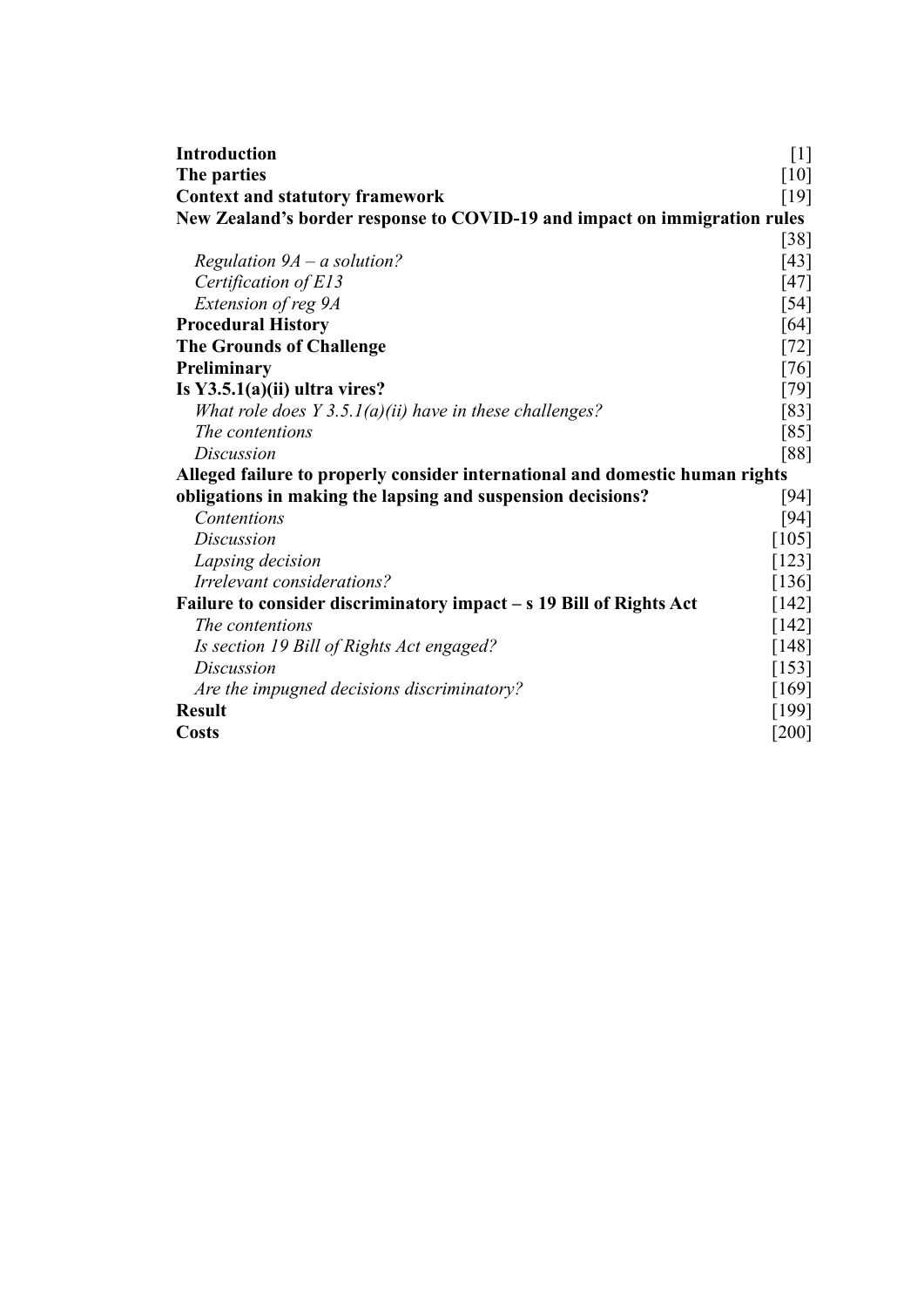### <span id="page-2-0"></span>**Introduction**

[1] The consequences of COVID-19 for governments and communities around the world extended well beyond health impacts. The New Zealand Government committed to an elimination response in recognition of the possibility that New Zealand's health system could be overwhelmed. New systems, policies and rules were established at speed to achieve the stated objective. Closing New Zealand's borders to most travellers on 19 March 2020 was an integral component of the elimination strategy. This closure was unprecedented and rapid. Border closures reverberated widely. Not only was entry permission closed to many holders of temporary entry class visas, but many people in New Zealand on temporary visas could not leave. For those who were still entitled to travel to New Zealand, the Government established a managed isolation and quarantine system.

[2] Unsurprisingly in the light of their impact, there have been many challenges to the measures adopted by Government. The three consolidated proceedings before this Court challenge decisions of the first respondent, the Minister of Immigration (the Minister), intended to deal with the consequences of the border closure. These decisions most directly impacted partners and families of New Zealand citizens and residents, and partners and families of temporary visa holders living in New Zealand.

[3] The first decision challenged is the Minister's recommendation to Cabinet to extend the temporary suspension of the ability of most non-New Zealand citizens or New Zealand residents to apply for a temporary entry class visa. The extensions were to the duration of reg 9A of the Immigration (Visa, Entry Permission and Related Matters) Regulations 2010 (Regulations). There have been multiple extensions. Michael Witbrock, the plaintiff in two of these proceedings, formally challenges the renewal in June 2021, by which reg 9A was extended to 6 February 2022, and the renewal on 22 November 2021, by which it was extended to 5 August 2022.<sup>1</sup>

[4] I refer to these impugned decisions as the suspension decisions.

<sup>1</sup> Mr Witbrock is the plaintiff in CIV-2021-404-1472 and CIV-2021-404-1510. Mr Higgs is the plaintiff in CIV-2021-404-1569. I refer to both as the "plaintiffs" rather than as the "applicants" to avoid confusion of nomenclature.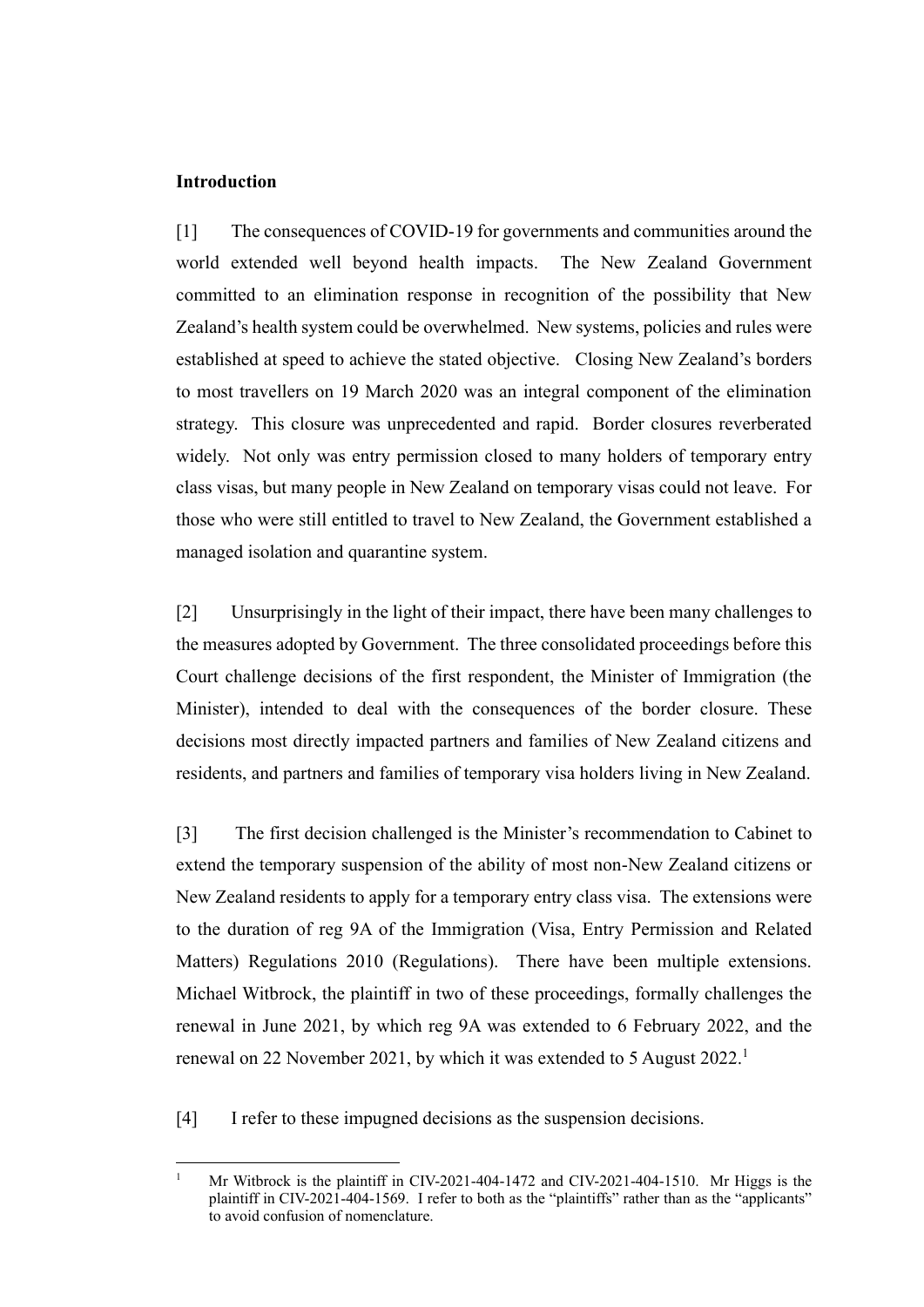[5] The second decision challenged is the Minister's certification of immigration instruction E13 which permits (but does not require) an immigration officer to lapse certain applications for temporary entry class visas received or unable to be processed during the period of border closure. Lapsing means the removal of an application from the cohort of active files to be processed and determined by Immigration New Zealand (INZ).

[6] I refer to this decision as the lapsing decision.

[7] At their heart, these challenges are about the scope of exceptions to reg 9A and E13, more particularly, the partnership exception. One of the temporary entry visa categories excepted from reg 9A is an application by any person who is applying for the visa on the basis that the person is a spouse, partner, or dependent child of a New Zealand citizen or a person who holds a residence class visa.<sup>2</sup> Instruction E13 in a similar fashion excludes the ability to lapse applications which are *based on* a relationship (partner or dependent child/ren) with a New Zealand citizen, residence class visa holder or temporary visa holder.

[8] INZ construes these exceptions as limited to 'partnership' visas, by type, and relies on existing instructions relating to partnership applications. INZ draws a distinction between applications based on a relationship (either partnership or dependent child) – that is, an application for a type of visa that requires them to meet partnership instructions, and applications for a temporary entry class visa in their own right. Those who are in genuine and stable relationships but do not live together do not satisfy INZ's criteria for partnership applications.

[9] This is a particularly acute problem for people from certain ethnic and religious backgrounds because their culture, society and/or religious beliefs do not allow partners to live together before marriage. It is similarly an obstacle for those living in countries which discriminate against same sex relationships and others in the LGBTQIA+ community. This is described in the plaintiffs' evidence as a "Catch-22"; couples must live together to meet the partnership visa requirements yet require a visa to be able to live together in New Zealand for cultural, societal or religious reasons.

<sup>2</sup> In addition, the holder of that residence class visa, must or may be granted entry permission under immigration instructions.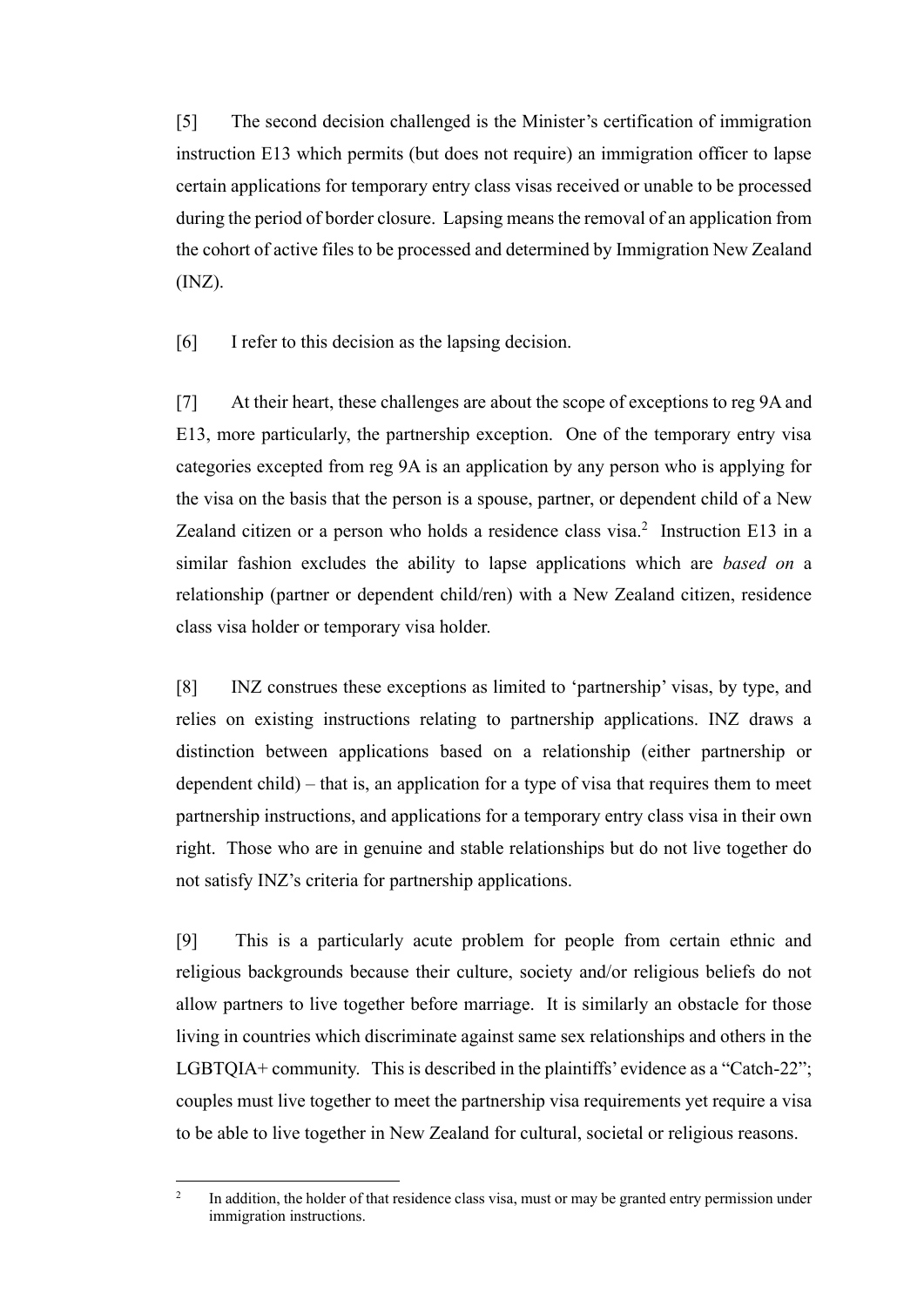#### <span id="page-4-0"></span>**The parties**

[10] Mr Witbrock is a New Zealand citizen who married his husband in New Zealand. His husband, Yunli Lu, is a Chinese national who has a General Visitor Visa (GVV) application lodged with INZ. The application was lodged in November 2019 for a GVV because of their inability to meet the living together requirement. Mr Witbrock deposes to his understanding that INZ has accepted that the couple are in a genuine and stable relationship but is unable to grant Mr Lu a visa as INZ has suspended 'processing' of GVVs to offshore applicants. It is now in the process of lapsing visas of this type.

[11] I will return to this issue of precisely what reg 9A and instruction E13 in fact achieve later in this judgment but simply record at this point that none of the challenged decisions themselves suspend the processing of visa applications.

[12] Mr Lu requested a humanitarian exception to the border closure in April 2020 so that he could join Mr Witbrock. INZ denied his application. As at the time of hearing, the couple had been separated since 8 January 2020 due to COVID-19 constraints.

[13] Mr Lu and Mr Witbrock have not lived together during their two-year marriage. Even when the Chinese border is open to non-citizens, they say they will not be able to live together in China due to China's non-recognition of LGBTQIA+ relationships. Mr Witbrock states in his affidavit (made before the most recent extension):

To an extent, I can understand the suspension on processing of certain visas when COVID-19 first hit New Zealand, however the suspension has been extended to February 2022. This delay and the endless uncertainty is very difficult to understand and causes further stress and strain on me as a New Zealand citizen. As a New Zealand citizen, I am entitled to no arbitrary interference with my right to family unity. I continue to be separated from my husband for arbitrary reasons.

[14] He also deposes to the personal impact on the couple should the type of visa application made by Mr Lu be lapsed. He says that even if Mr Lu can make another visa application when New Zealand's border opens, Mr Lu will have lost the place he held in the processing queue leading to greater uncertainty for an even longer period with ongoing deleterious impacts on both partners.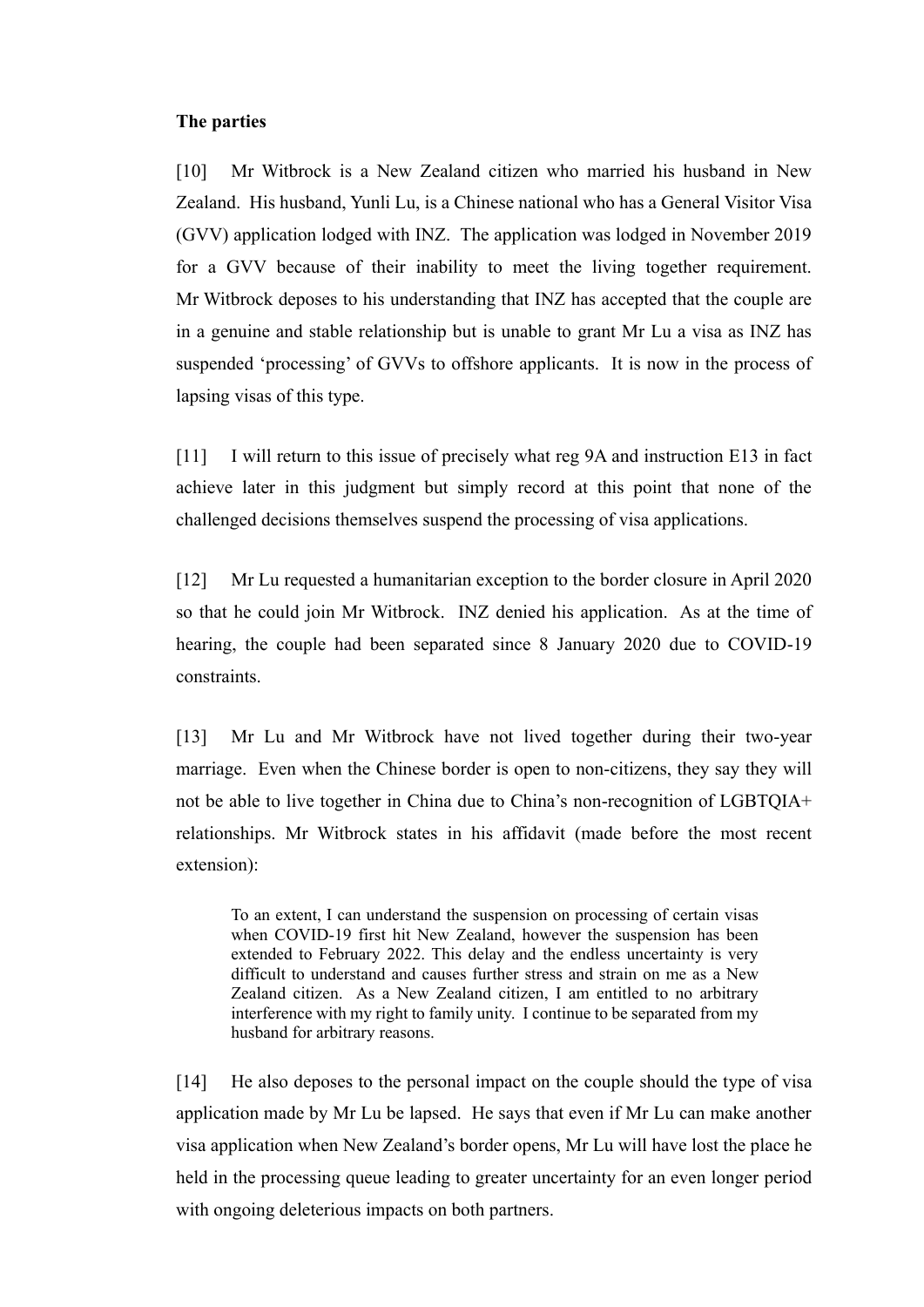[15] David Higgs, the plaintiff in one of these proceedings has a partner with a GVV application lodged with INZ which, at the time of filing the proceeding, was about to be lapsed. In the exercise of INZ's discretion this will not be lapsed pending this substantive determination.<sup>3</sup> He has been separated from his partner for more than  $18$ months. He also describes the emotional impact of forced separation from his partner, and the sense of hopelessness consequent on any lapsing of the application.

[16] In some respects, the plaintiffs are advancing these claims in a representative capacity on behalf of the cohort of visa applicants and their partners affected by these measures. Katrina Armstrong-Myers, a licensed immigration advisor, has provided evidence. An advocate for families and partners separated by border closures, she says that in her day to day work she has come across hundreds of families separated by the decision to 'suspend visa processing' and hundreds who remain split because they cannot meet the living together requirements.

[17] Mr Witbrock challenges both the suspension decisions and the lapsing decision. Mr Higgs challenges only the lapsing decision. Given the substantially overlapping issues, I do not intend to distinguish between the three sets of proceedings save where necessary to do so.

[18] The second respondent is the Chief Executive of the Ministry of Business, Innovation and Employment (MBIE). INZ is a business unit within MBIE. No decision or action of INZ is directly challenged in these proceedings, as framed, but the relief which the plaintiffs seek extends to prevent INZ taking certain actions. The second respondent acknowledges that she is an appropriate party to the proceeding.

### <span id="page-5-0"></span>**Context and statutory framework**

[19] To put the plaintiffs' challenges in context, I briefly describe the immigration framework.

[20] The purpose of the Immigration Act 2009 (the Act) is to "manage immigration in a way that balances the national interest, as determined by the Crown, and the rights of individuals".<sup>4</sup> The control of New Zealand's border lies with the Crown. The

<sup>3</sup> *Higgs v Minister of Immigration* [2021] NZHC 2287 at [10].

<sup>4</sup> Immigration Act 2009, s 3(1).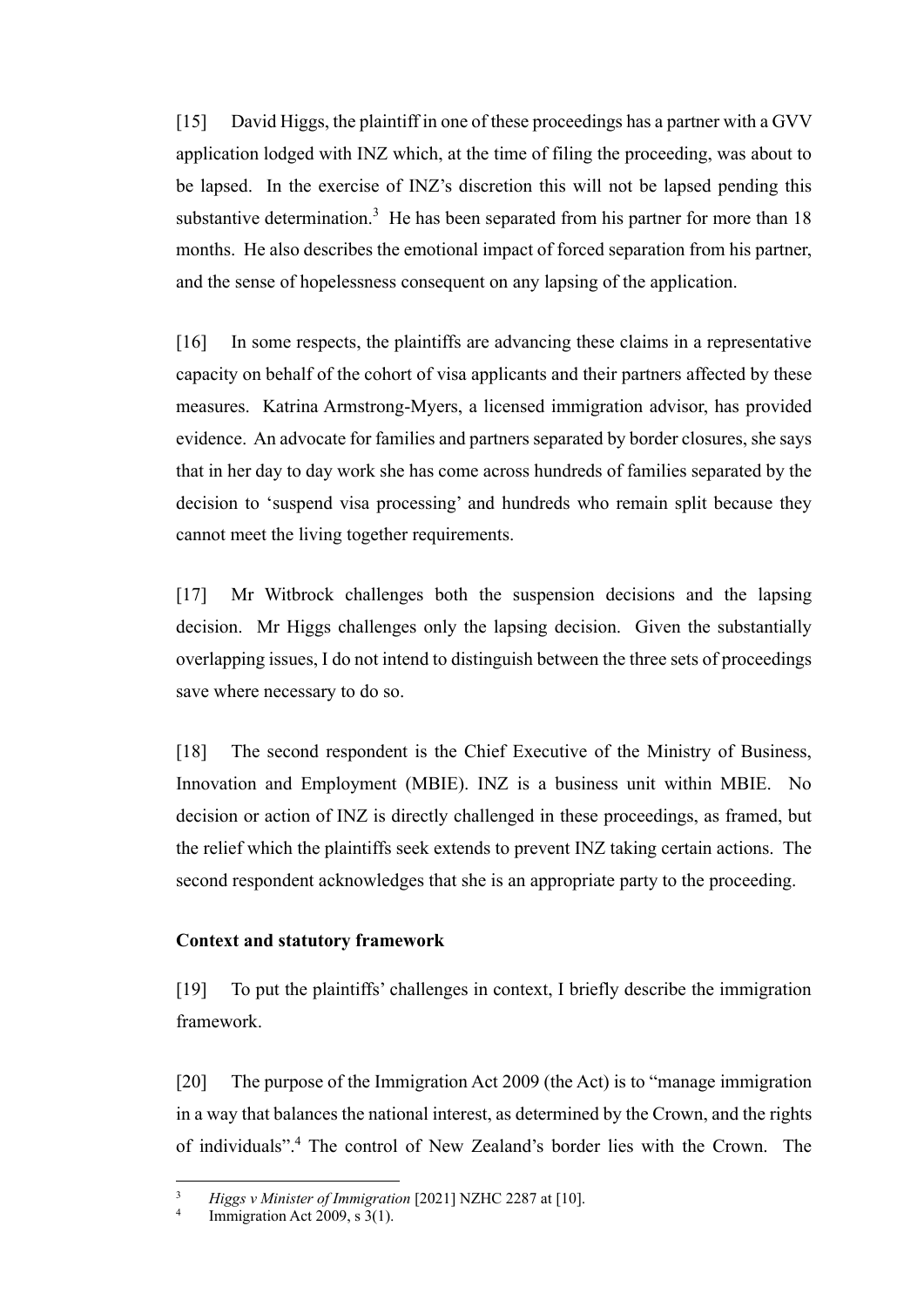decision as to whether a non-citizen can enter and remain in New Zealand is the sole prerogative of the Executive.<sup>5</sup>

[21] Christine Hyndman, a Principal Policy Advisor with MBIE explains the various mechanisms for managing immigration in this way:

Policy decisions by government inform settings, and those are translated into rules in various forms: at the highest level in the Immigration Act 2009 as primary legislation endorsed by Parliament, and also through regulations and immigration instructions (the latter of which are statements of government policy which are given the force of law by the Act).

[22] Within the immigration environment, the statements of government policy contained in immigration instructions are certified by the Minister under s 22 of the Act. The Minister's power to certify immigration instructions relates to a variety of matters. These instructions are rules and guidance for decisions by immigration officers. The rules and guidance, or criteria, for the grant of temporary entry class visas are set by these instructions. Relevantly, section 22 of the Act provides:

## **22 Immigration instructions**

- (1) The Minister may certify immigration instructions relating to—
	- (a) residence class visas, temporary entry class visas, and transit visas:
	- (b) entry permission:
	- (c) conditions relating to resident visas, temporary entry class visas, and transit visas, including, without limitation, conditions relating to—
		- (i) travel to New Zealand:
		- (ii) the holder's ability to work or study in New Zealand or in the exclusive economic zone of New Zealand:
	- (d) the periods for which each type of temporary entry class visa may be granted:
	- (e) the types of temporary visas that may be granted, and the name and description of each type.
- …
- (3) Applications for temporary entry class visas or transit visas that are made before any relevant immigration instructions take effect may be

<sup>5</sup> *Ye v Minister of Immigration* [2008] NZCA 291, [2009] 2 NZLR 596 at [116]-[117].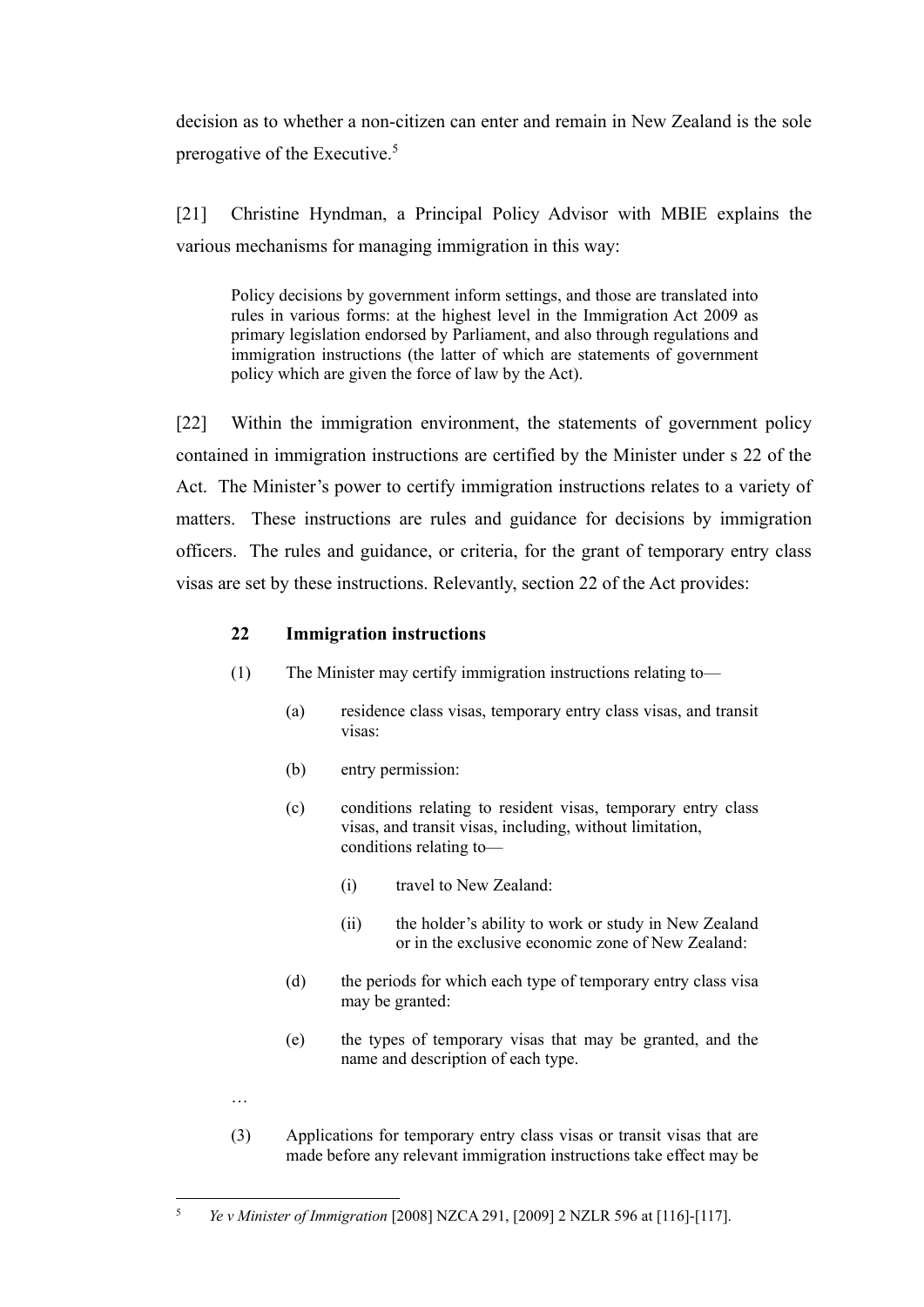determined in accordance with those immigration instructions when those instructions take effect.

- (4) Subsection (3) does not apply to applications for temporary entry class visas subject to restricted temporary entry instructions.
- (5) The kinds of matters that may constitute immigration instructions for the purposes of this Act are as follows:
	- (a) any general or specific objectives of immigration policy:
	- (b) any rules or criteria for determining the eligibility of a person for the grant of a visa of any class or type, or for entry permission, being rules or criteria relating to the circumstances of that person or of any other person (a *third party*) whose circumstances are relevant to the person's eligibility, including (without limitation) rules and criteria about how any status or approval may be obtained or lost by the third party:
	- (c) any indicators, attributes, or other relevant information or matters that may or must be taken into account in assessing a person's eligibility for a visa or entry permission:
	- (d) any statement of, or rules or criteria or process for determining, the number or categories or ranking of persons or classes of persons whose applications for visas of any class or type or entry permission may be granted at any particular time or over any particular period:
	- (e) any rules or criteria for the lapsing of applications in respect of which no decision to grant a visa has been made:
	- (f) any matters relevant to balancing individual eligibility for a visa or entry permission against the overall objectives or requirements of immigration instructions:
	- (g) any requirements relating to documentation, consultation, or other evidence or information required to assess a person's eligibility for a visa or entry permission:
	- (h) any statement of the conditions or types of conditions that may be imposed upon a visa of any particular class or type, and the circumstances in which or classes of persons in relation to whom the conditions may be imposed:
		- (i) the nature and extent of the discretion that immigration officers may exercise in making a decision on any visa.
- …
- (8) Immigration instructions certified by the Minister under subsection  $(1)$ 
	- (a) are statements of Government policy.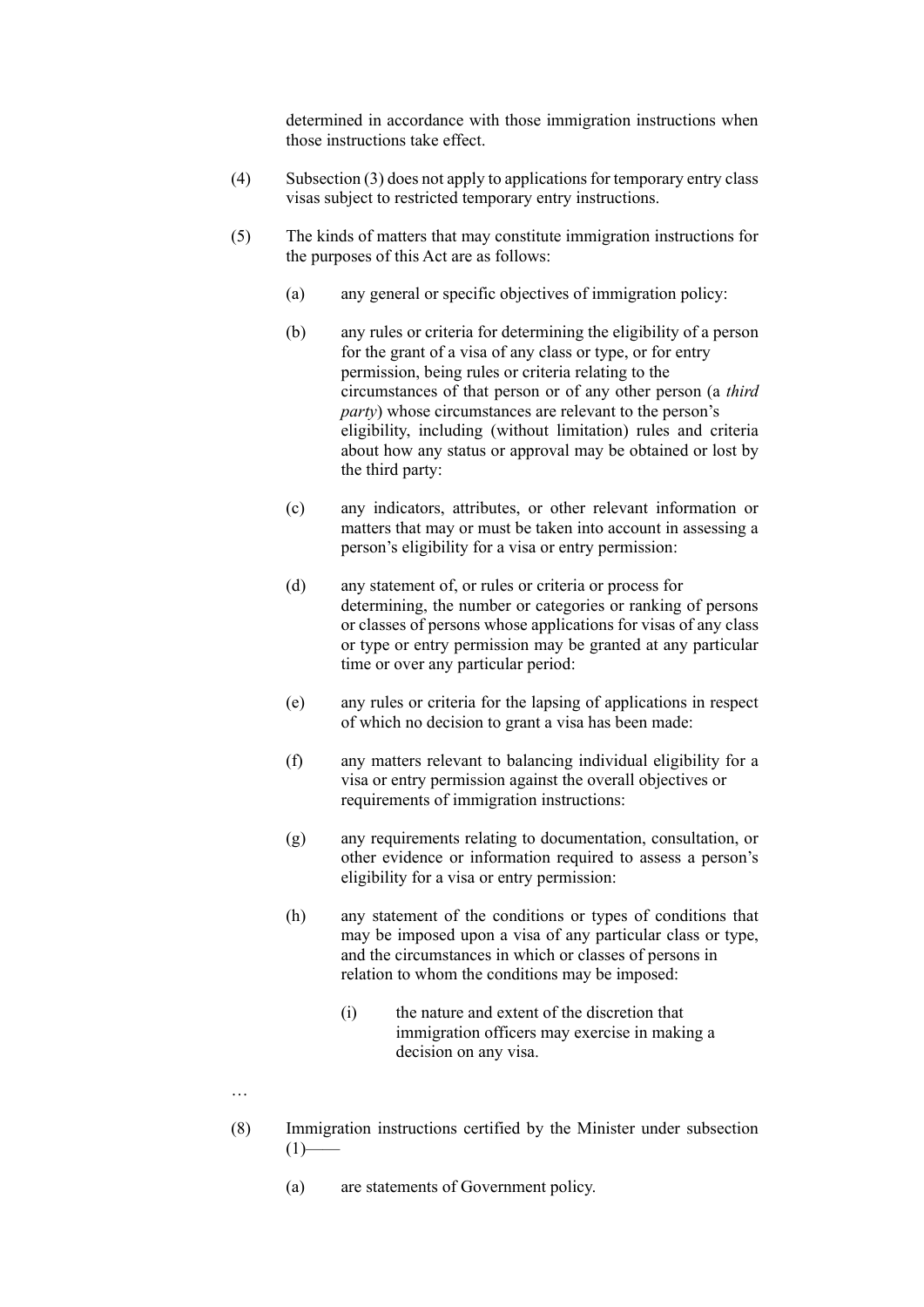[23] INZ's Operational Manual (the Manual) contains the instructions certified pursuant to s 22. As policy documents, these instructions are working documents but also legal instruments through s 22 of the Act. The usual approach to interpretation is applicable. That is, the legal principles of interpretation of text in light of purpose. Interpretation must be consistent with the purposes of that part of the Act under which the policy is made, consistent with usual principles of administrative law and consistent with the rights and freedoms in the New Zealand Bill of Rights Act 1990 (the Bill of Rights Act). $6\frac{1}{2}$ 

[24] Anyone travelling to New Zealand who is not a New Zealand citizen requires the grant of a visa and the grant of entry permission. These are distinct and separate. Each is governed by its own criteria against which eligibility is determined.<sup>7</sup> Entry permission generally refers to decisions made by immigration officials at the time of arrival at the New Zealand border. The grant of entry permission is not automatic merely because an individual holds a temporary entry class visa.

[25] There are three classes of visa:<sup>8</sup>

- (a) Temporary entry class visas;
- (b) Residence class visas; and
- (c) Transit visas.

[26] A temporary entry class visa is a visa that provides for a temporary stay in New Zealand but no right to stay permanently. This distinguishes a temporary entry class visa from a residence class visa.<sup>9</sup> A person granted a temporary entry class visa who is offshore, is entitled to travel to New Zealand and apply for entry permission. If

<sup>6</sup> *Chamberlain v Minister of Health* [2018] NZCA 8, [2018] 2 NZLR 771 at [41]. The Court of Appeal in *H v Minister of Immigration* [2020] NZCA 562 compared the approach in *Chamberlain* and the approach in *Patel v Chief Executive of the Department of Labour* [1997] NZAR 264 (CA) at 271. Though the opening words of the statement in *Patel* suggest a less strict approach to interpretation of government policy, the Court of Appeal said, read as a whole, it can be seen that there is in fact no real difference between the two approaches.

<sup>7</sup> *Afghan Nationals v Minister of Immigration* [2021] NZHC 3154 at [62].

<sup>8</sup> Immigration Act 2009, s 70.

<sup>9</sup> Immigration Act 2009, ss 74 and 77.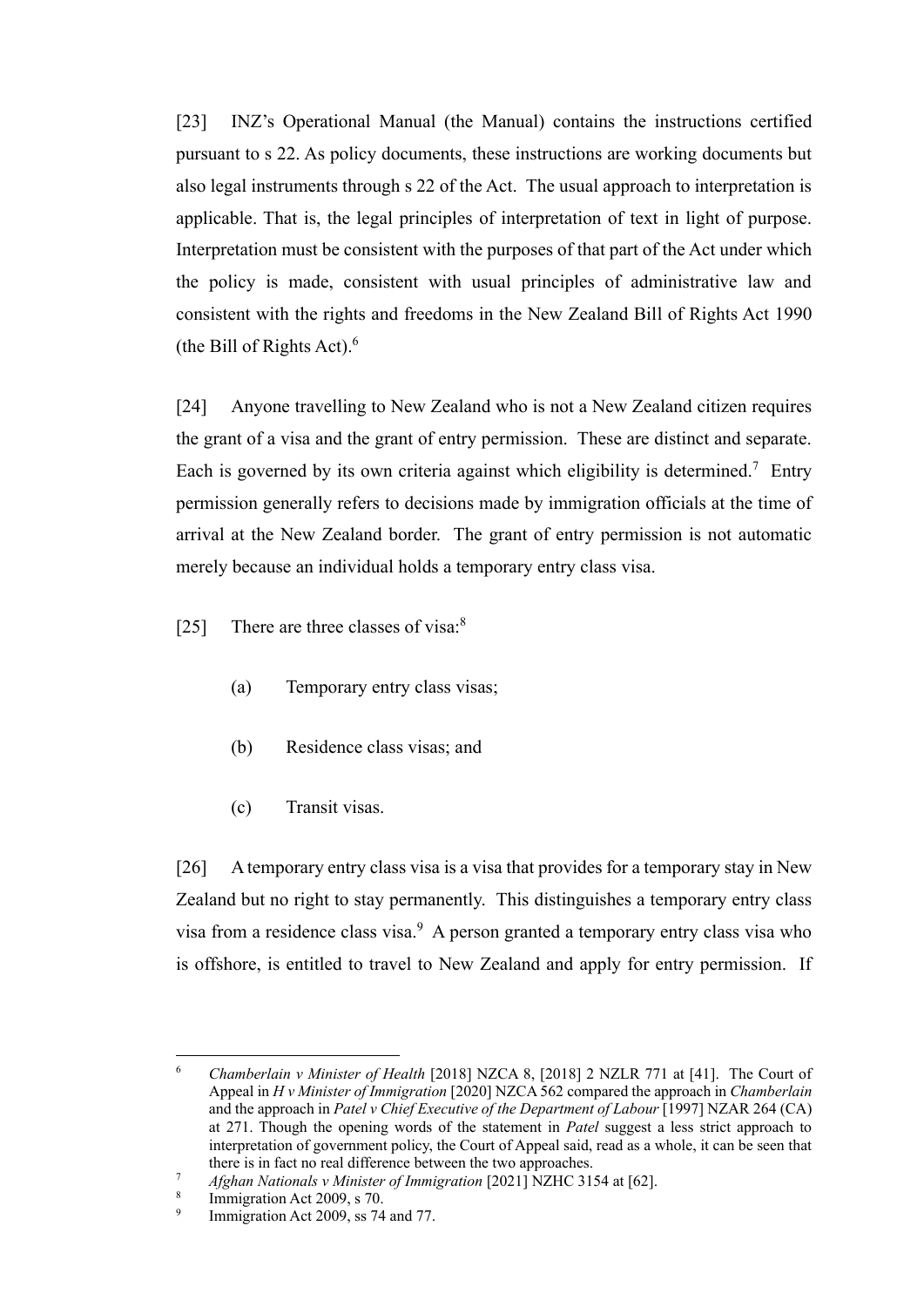entry permission is granted, they are then entitled to stay in New Zealand during the currency of the visa in accordance with the conditions of their visa.<sup>10</sup>

[27] Types of temporary entry class visas include visitor visas, work visas, and student visas. Within these types, there are also specialised or targeted categories.

[28] Relevant to the present context are immigration instructions E4.5.20 and E4.5.30 which contain policy statements relating to partnership visa applications. They read:

# **E4.5.20 Evidential requirements for partners**

- a. If a partner is included in an application, or is applying in their own right as the partner of a temporary entry class visa holder, a New Zealand citizen, or residence class visa holder, the following must be provided:
	- i. evidence of their relationship, and
	- ii. evidence that demonstrates they are living together with that partner in a genuine and stable relationship (E4.5.35 sets out the types of evidence that are required).
- b. Where a person is applying for a temporary entry class visa on the basis of partnership, their partner must provide a completed *Form for Partners Supporting Partnership-based Temporary Entry Applications (INZ 1146)*.
- c. Despite (a) above for the purposes of visitor visa instructions, where an application includes a partner as a secondary applicant, a declaration from both parties may be accepted as evidence that they are living together in a genuine and stable partnership (see E4.5.35(b)).

…

# **E4.5.30 Definition of 'living together'**

For the purposes of these instructions:

- a. the principal applicant and their partner are considered to be living together if they are sharing the same home as partners (as defined in E4.1.20).
- b. Living together does not include:

<sup>&</sup>lt;sup>10</sup> Immigration Act 2009, s 77.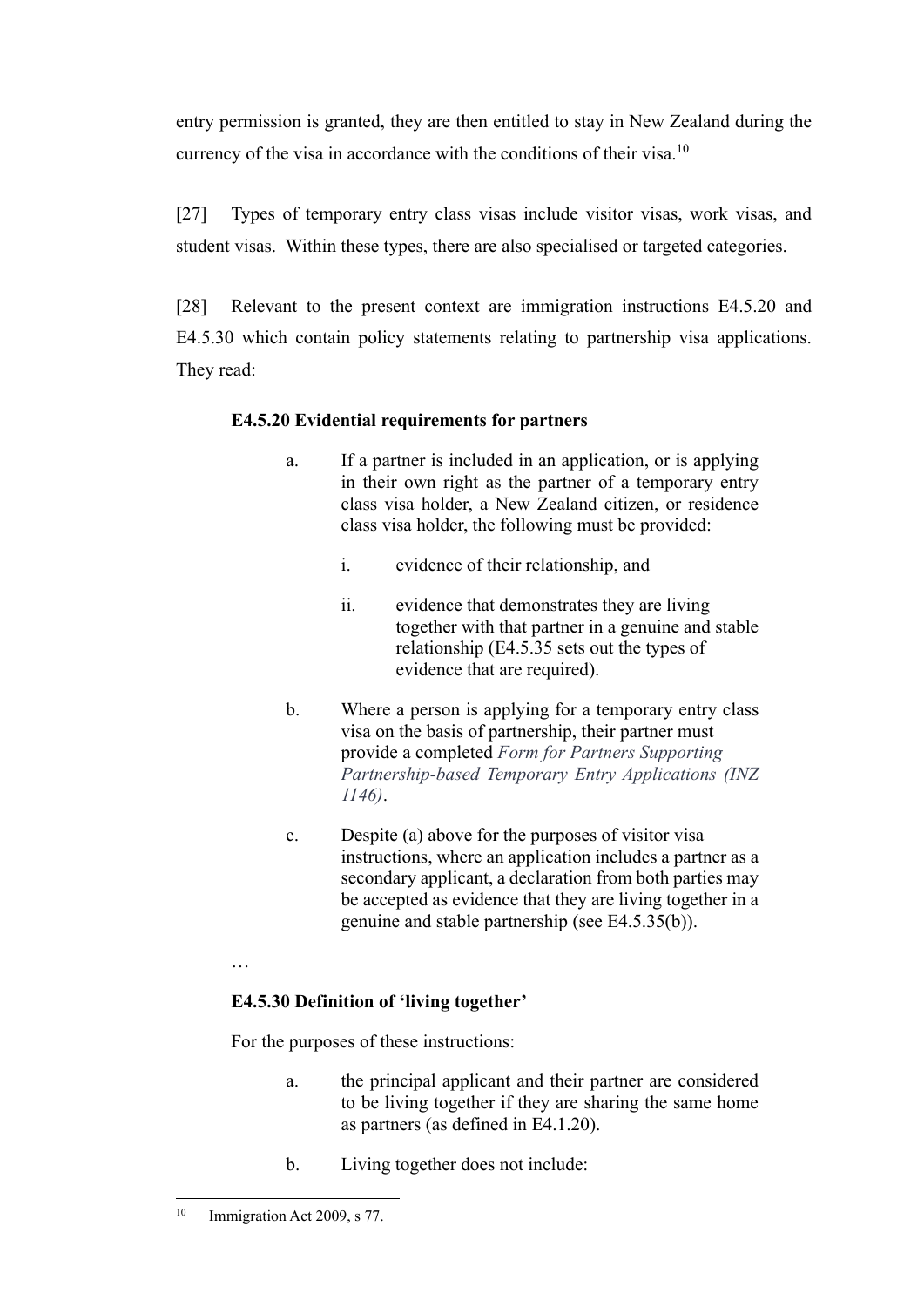- i. time spent in each other's homes while still maintaining individual residences; or
- ii. shared accommodation during holidays together; or
- iii. flatmate arrangements; or
- iv. any other living arrangements that are not reflective of the factors set out at E4.5.35(a).

[29] Ms Hyndman discusses the nature of immigration policy in her affidavit. She describes the need to balance a number of competing objectives, including the security and safety of New Zealand, individual rights, international obligations and the economic wellbeing of the country. She explains that the system is managed by setting rules of general application that apply to all persons and which reflect policy. Those rules are supplemented by appropriate individualised approaches to ensure as far as possible that there is a correct and fair result in individual cases. This includes by permitting principled, individual exceptions to the rules to avoid individual injustice.

[30] Ms Hyndman's evidence discusses the requirements of the partnership visa and how it fits into New Zealand's immigration policy. There are different pathways to obtain a visa, with different criteria for each. One such pathway is to apply based on an applicant's partnership to a New Zealand citizen or resident. Generally, partners of New Zealanders would apply for a temporary entry class visitor visa (based on partnership) or a temporary entry class work visa (also based on partnership). The instructions relating to each set out particular criteria to meet but they also all include the need to meet partnership requirements.

[31] Partnership requirements are a creation of policy rather than the Act. The objective of this category of visas, and the supporting immigration instructions, is to strengthen families and communities while reinforcing Government's overall objectives. The core requirements relating to partnership are that an immigration officer must be satisfied that the applicant is living together with their partner in a genuine and stable partnership.<sup>11</sup> The living together requirement is further prescriptively defined in E4.5.30. In short, the principal applicant and their partner are considered to be living together if sharing the same home, as partners. It does not

<sup>&</sup>lt;sup>11</sup> Immigration New Zealand *Operational Manual* (26 May 2022) at [E4.5.25] and [E 4.5.30].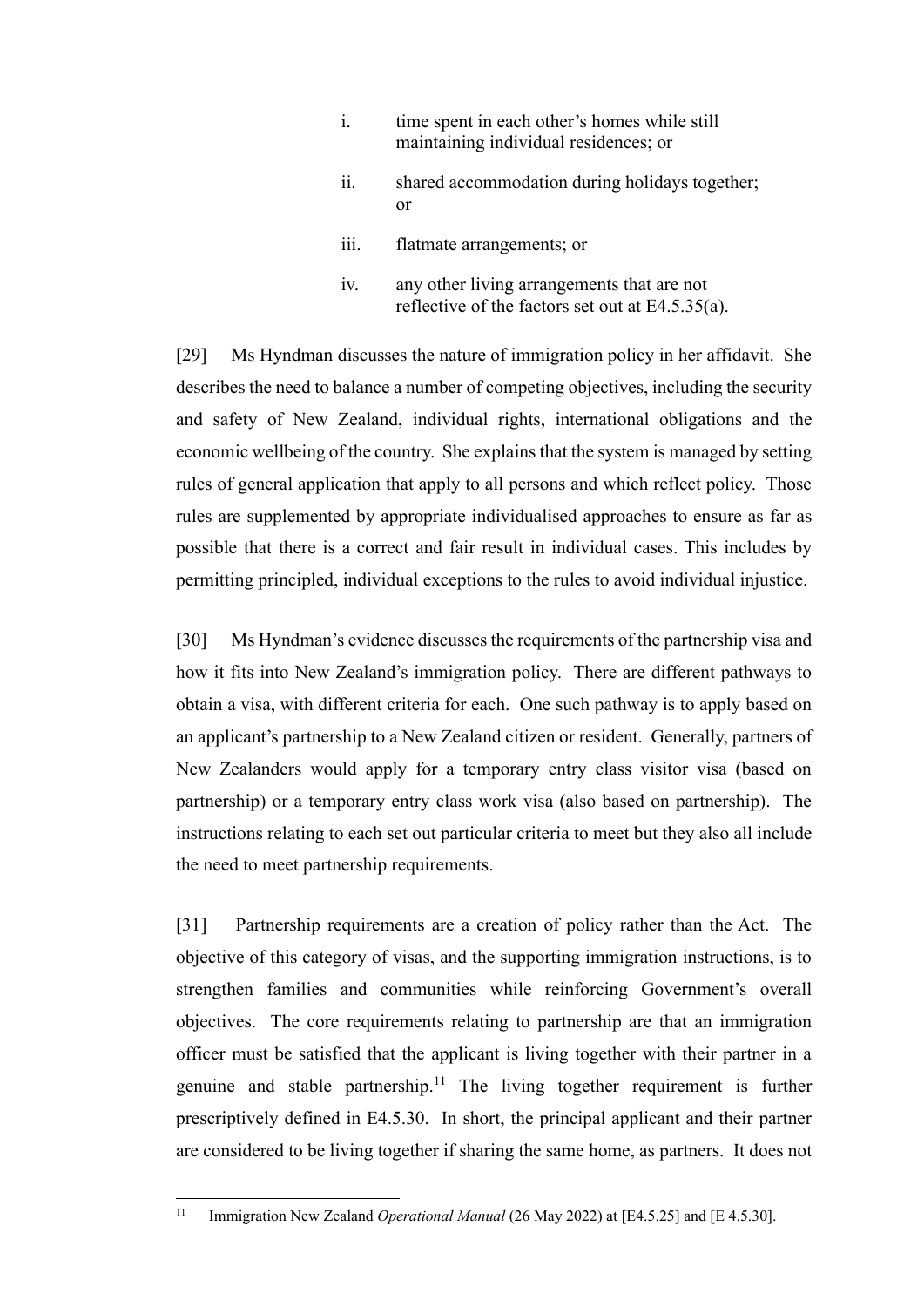include time spent in each other's homes while still maintaining individual residences or shared accommodation during holidays together, flatmate arrangements or any other living arrangements that are not reflective of the factors set out in E4.5.35(a).

[32] Ms Hyndman explains the policy imperative behind setting a threshold for recognising a relationship. New Zealand has set the requirements for recognition as including "living together" irrespective of whether the couple is married, in a civil union, or in a de facto relationship. She says that this criterium represents a balance between ensuring that persons in genuine partnerships can be granted partnershipbased visas, and reducing the opportunities for misuse or fraud. From a policy perspective, fraud in the partnership space is a particular concern for INZ. There exists a market for such visas where people can and do enter into commercial arrangements with New Zealand citizens or residents falsely claiming to be in a partnership to obtain a visa. Criteria such as the "living together" requirement aims to reduce the incidence of fraudulent applications.

[33] Ms Hyndman acknowledges that one of the key tensions in setting partnership policy is that some of the criteria aimed at reducing the incidence of misuse risks being unresponsive to relationship diversity. This includes where, due to cultural or legal factors outside a couple's control, they will struggle to meet all of the partnership requirements, including the living together requirement.

[34] She says that INZ recognises this and tries to reduce the impact of the partnership criteria on those persons who are assessed as being in genuine relationships but cannot meet all of the criteria by the following mechanisms:

(a) The culturally arranged marriage visitor visa (CAM). This is a special class of visitor visa. It is based on relationship which allows people who have married, or are intending to marry a New Zealand citizen or resident, to be granted a visitor visa provided the marriage follows an identified and recognised tradition where arrangements for the marriage are made by persons other than the parties to the marriage.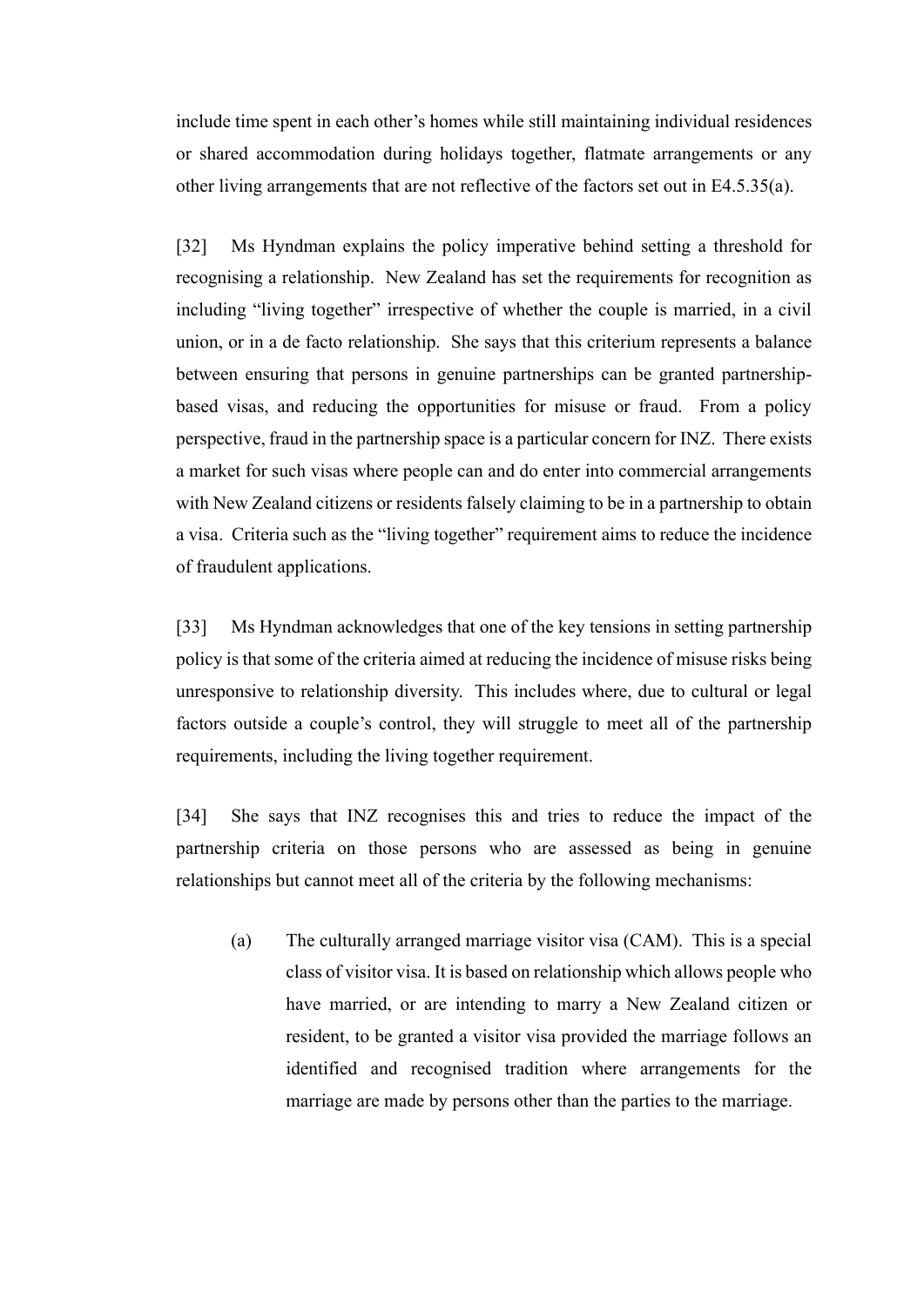- (b) Immigration officers have the ability under the Act to grant a visa of a type different to the one a person applied for.<sup>12</sup>
- (c) Immigration officers also have the ability to grant a temporary entry class visa as an exception to Instructions. In short, waiving a requirement in instructions such as the living together requirement.<sup>13</sup>

[35] I pause to note that granting exceptions to instructions is not a preferred route for INZ. INZ's policy since November 2019 for alternatives to partnership visas is represented by Internal Administration Circular (IAC) 19/10 which relevantly states:

### **Processing guidance for partnership-based applications**

12. Where a person has applied for a partnership-based work or visitor visa under general requirements, but cannot demonstrate they meet one or more of those requirements, including living together, immigration officers should refrain from granting partnership-based visas as exceptions to instructions except in truly exceptional cases. The regular grant of visas as exceptions undermines the integrity of partnership instructions.

13. Instead, if a couple appear to be genuine and credible but cannot demonstrate they meet the living together requirements, immigration officers may consider granting a general visitor visa for the purpose of a family visit; this is provided for under section  $45(2)(b)$  of the Immigration Act 2009 (the Act), as reflected in instructions at E3.1(b)(ii). Granting a visa under section  $45(2)$  is not necessarily an exception to immigration instructions as applicants should be assessed against general visitor visa instructions (ie they are 'bona fide applicants', they meet general visitor visa requirements such as funds and onward travel) before a general visitor visa is granted. Applicants should only be granted visas (including general visitor visas) as exceptions to instructions when their personal circumstances are truly exceptional and when immigration instructions are not being met.

[36] IAC 19/10 also records INZ's view that persons "do not need to apply for a partnership-based visa when they do not believe they meet relevant immigration instructions". Instead, persons can choose to apply for a GVV. Ms Armstrong-Myers points out that IAC 19/10 effectively encouraged applicants who could not meet the living together requirement to apply for a GVV.

<sup>&</sup>lt;sup>12</sup> Section 45(2)(b).<br><sup>13</sup> Section 76(1)

Section  $76(1)$ .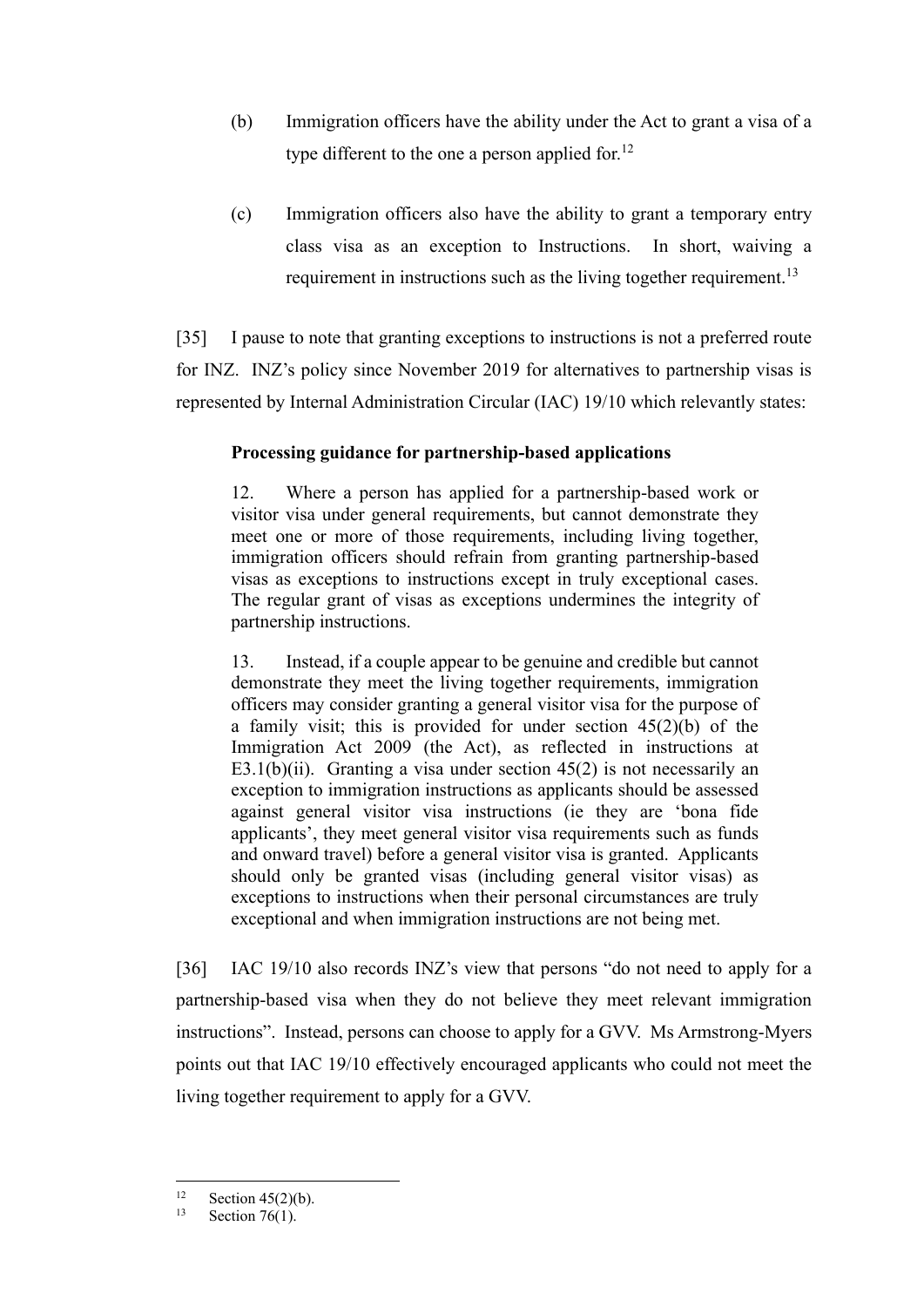[37] The plaintiffs understandably argue that IAC 19/10 effectively shuts the door to the prospect of the 'exception route' though it was a policy instruction made before the COVID era and its impacts were known. Ms Hyndman's riposte is that the motivation for the approach recorded in IAC 19/10 is to encourage the use of alternative pathways *where they exist* rather than granting exceptions to partnership instructions and is necessarily informed by what other pathways exist. Even after border closure and the impact of reg 9A, certain other pathways still exist. This includes a new critical purpose visitor visa, or the CAM visa. There are also other pathways that turn on the exercise of absolute discretion.<sup>14</sup> Materially, she deposes that INZ has not adopted a blanket approach of declining to issue border exceptions or partnership visas as exceptions to instructions. On the contrary, each request for an exception to instructions is considered on its merits.

# <span id="page-13-0"></span>**New Zealand's border response to COVID-19 and impact on immigration rules**

[38] Jock Gilray, National Manager (Community) of Border and Visa Operations at INZ explains in his evidence the evolution of the relevant border controls in response to the COVID-19 pandemic.

[39] On 30 January 2020, the World Health Organisation declared COVID-19 a public health emergency of international concern. Immigration was one of the earliest sectors in New Zealand impacted by the pandemic.

[40] On 19 March 2020, shortly after the first case of COVID-19 was detected in New Zealand, the Government closed the border to most travellers. The Minister described the approach in a later Cabinet paper as:

"…a critical component of the Government's COVID-19 elimination strategy…[which] seeks to protect jobs for New Zealanders, balance the needs of humanitarian and family reunification entrants with economic entrants (with high thresholds for both groups) and to allow people with unique skills and talents to enter to support time critical projects or to realise substantial economic benefits."

[41] The result of the border closure was that only particular categories of people would be granted entry permission. The border closure was achieved by an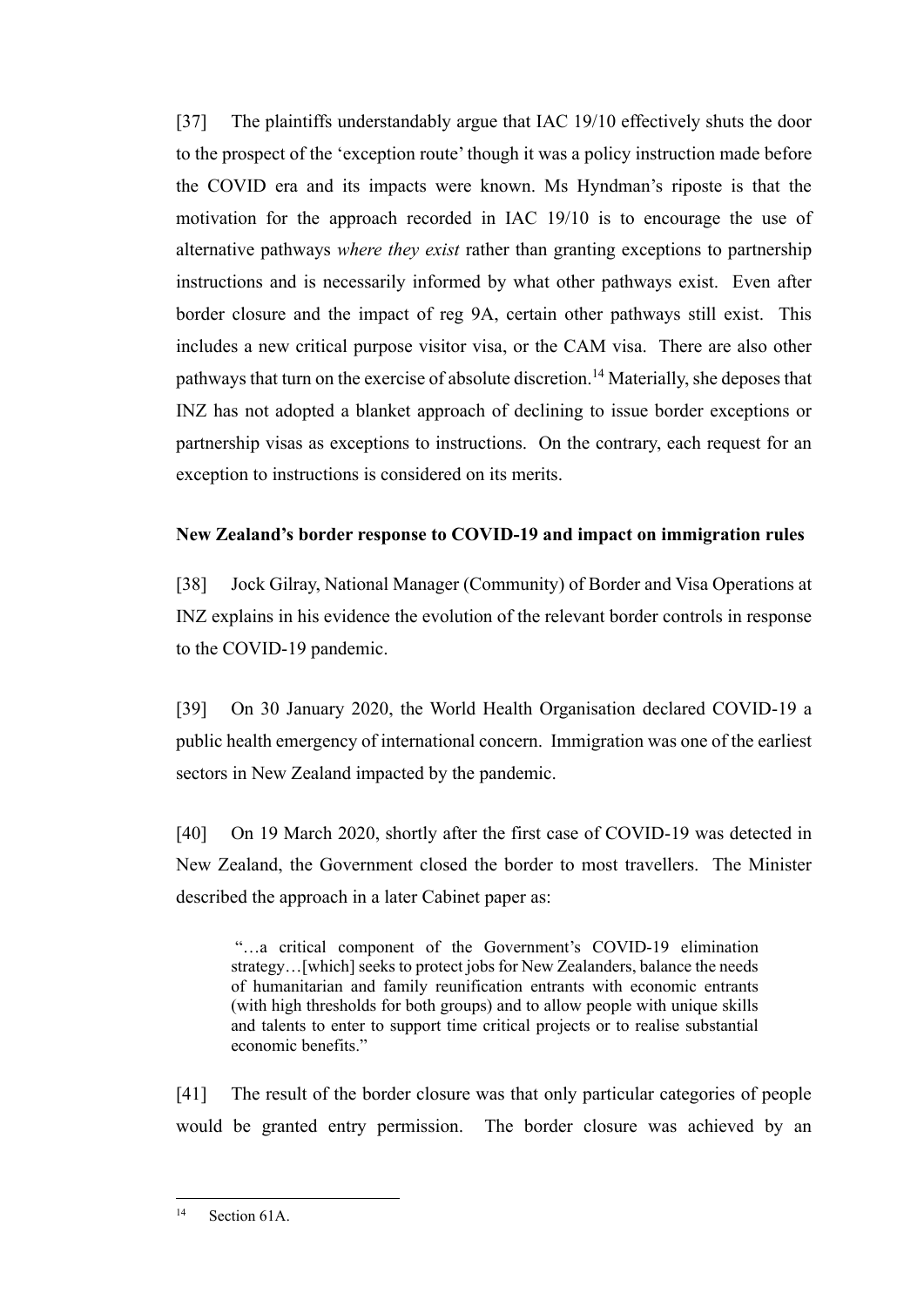amendment to instruction Y4.50, certified by the Minister. There have been various iterations of Y4.50. Between 30 July 2021 and 30 November 2021, Y4.50 provided:

# **Y4.50 People who must be refused entry permission: (COVID-19)**

- a. Entry permission must be refused to any person, except a person listed in Y3.30 (a), who is not otherwise dealt with under Y4.1 and who is:
	- i. the holder of a temporary entry class visa (except as provided for by Y3.30 (b))
	- ii. a person described under Schedule 2 of the Immigration (Visa, Entry Permission, and Related Matters) Regulations 2010 (visa-waiver travellers)
	- iii. the holder of a residence class visa whose visa was granted offshore and who is arriving in New Zealand for the first time (except as provided for by Y3.30 (a)).
- b. A person subject to (a) above may still be granted entry permission by an immigration officer as an exception to instructions (see Y4.45), for reasons including but not limited to:
	- i. Humanitarian reasons
	- ii. Critical health workers as confirmed by the Ministry of Health
	- iii. Other essential workers as defined by the New Zealand Government
	- iv. Citizens of Samoa and Tonga for essential travel to New Zealand
	- v. A person who holds a visitor, work or student visa and:
		- is ordinarily resident in New Zealand; and
		- is the partner or dependent child of a work or student visa holder who is in New Zealand.
	- vi. Marine crew arriving by the Maritime border.

[42] One of the operational impacts of border closure was that the ability of offshore persons to apply for temporary entry class visa holders continued despite the effective border closure. INZ was receiving approximately 2,000 such applications each month following the 19 March 2020 border closure. This led to four issues: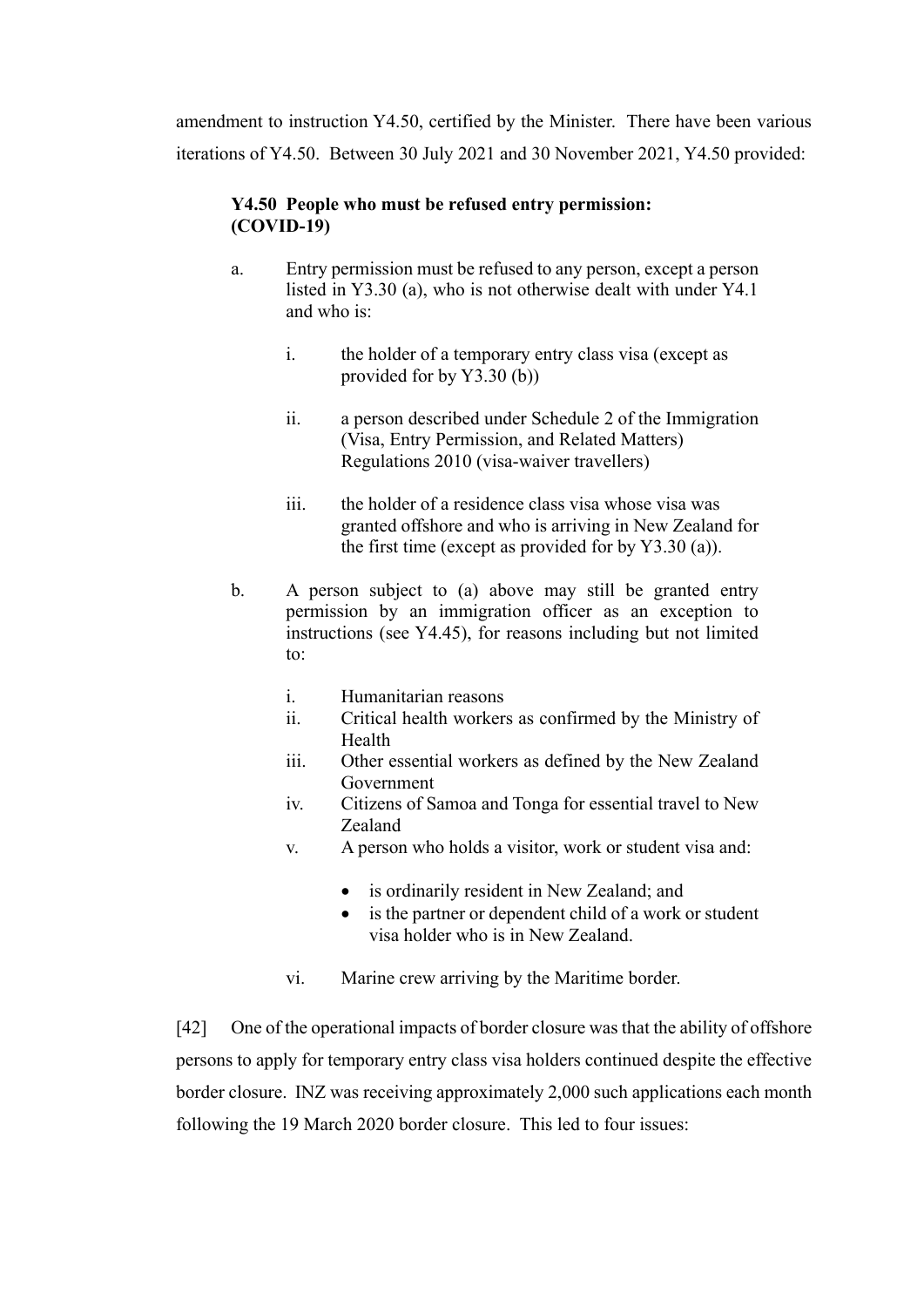- (a) INZ continued to receive application fees for those visa applications and applicants continued to pay third party immigration advisors to prepare and submit applications.
- (b) INZ's view was that s 43(1)(b) of the Act meant that INZ could not grant a temporary entry class visa to a person offshore where there was reason to believe the holder would be refused entry permission. A reason to believe that entry permission would not be granted covered virtually all temporary entry class visa holders.
- (c) As Y4.50 did not limit the ability to apply for temporary entry class visas, such applications continued to come in yet were almost certainly going to be declined. This inconsistency of message was problematic.
- (d) INZ was receiving applications it had to process, yet could not grant, which required significant operational resource at the same time as INZ was trying to address other impacts of COVID-19 on the immigration system.

#### <span id="page-15-0"></span>*Regulation 9A – a solution?*

[43] To implement legislative change necessary to address these various COVID related pressures in the immigration framework, the Immigration (COVID-19 Response) Amendment Act 2020 (the Amendment Act) was enacted. The Amendment Act inserted s 401A into the Act. This empowering provision supplements the general regulation-making power in s 400 of the Act. Section 401A makes clear that the Minister has the power under s 400 of the Act to make regulations prohibiting persons offshore from applying for temporary visas where reasonably necessary to manage the effects or deal with the consequences of the three things stipulated. It reads:

### **401A Regulations relating to suspending ability to make applications for visas and expressions of interest**

- (1) Without limiting the generality of section 400, regulations made under that section may suspend the ability of all persons, or of any class of persons, who are outside New Zealand to—
	- (a) apply for a particular class or type of visa; or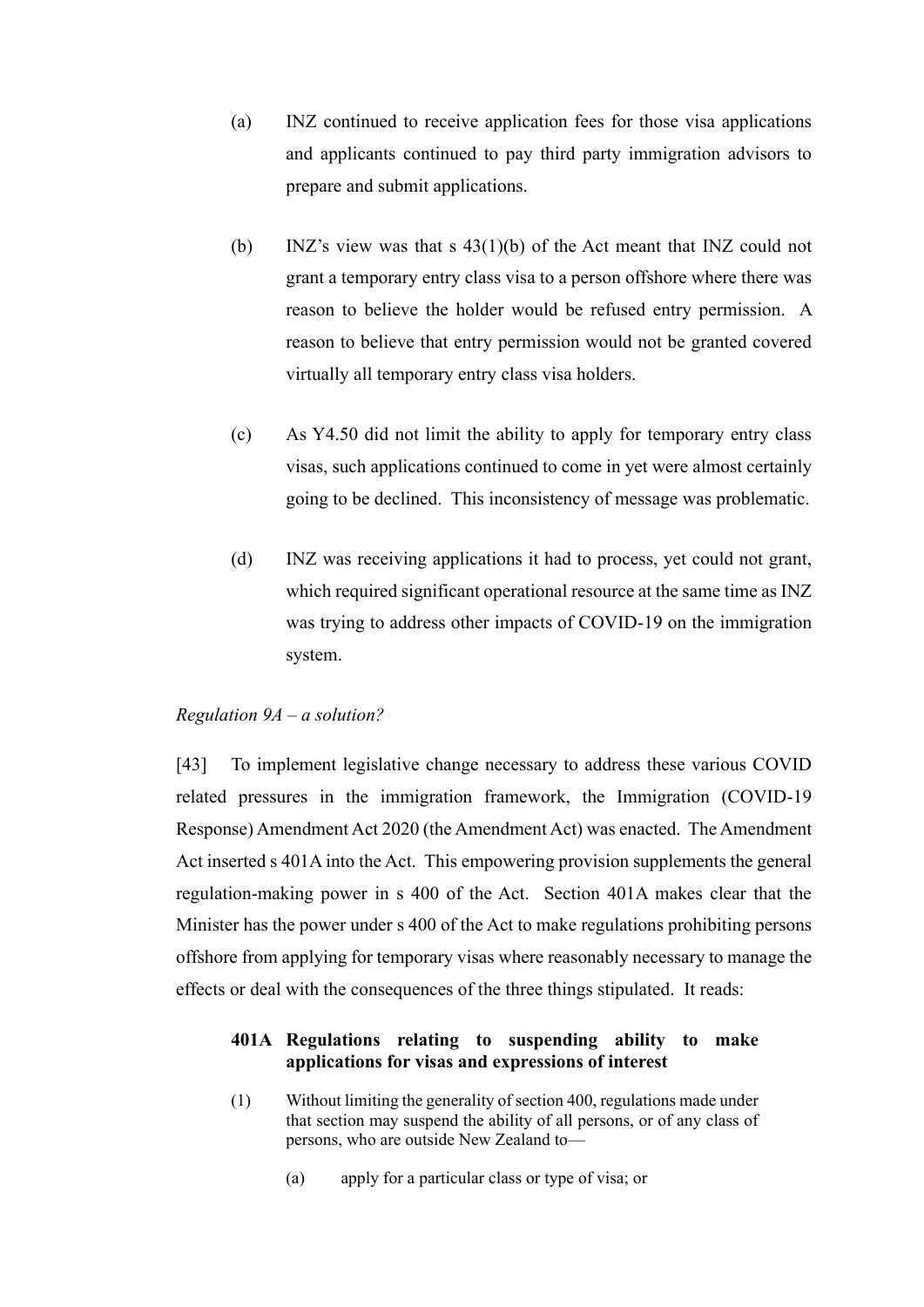- (b) submit an expression of interest in obtaining an invitation to apply for a particular class or type of visa.
- (2) Subsections (3) to (7) apply to regulations made for the purposes of subsection (1).
- (3) The regulations may—
	- (a) provide for different periods of suspension for different classes of people and different classes and types of visa; and
	- (b) without limiting the generality of the manner in which persons may be classified, classify persons by reference to all or any of the following:
		- (i) the country or place from which they are travelling or have travelled (whether it be their original or an intermediate point of departure):
		- (ii) whether or not they hold, or are required to hold, any particular type of travel or immigration documentation, by whomever issued:
		- (iii) any other type of visa that they hold or have applied for:
		- (iv) any other factor that is relevant to containing or mitigating the outbreak of COVID-19 or its effects; and
	- (c) without limiting the generality of the manner in which classes or types of visa may be classified, classify classes or types of visa by reference to all or any of the following:
		- (i) in the case of a temporary visa, the name and description of the visa as provided in the immigration instructions:
		- (ii) whether an application for the visa is required by or under the regulations to be made online:
		- (iii) any specific information or evidence that is required by the regulations or the immigration instructions to be provided in order for an application for the visa to be made.
- (4) The Minister must not recommend the making of the regulations unless satisfied that doing so is reasonably necessary to manage the effects, or deal with the consequences, of—
	- (a) the outbreak of COVID-19; or
	- (b) measures taken under this Act or any other enactment to contain or mitigate the outbreak of COVID-19 or its effects; or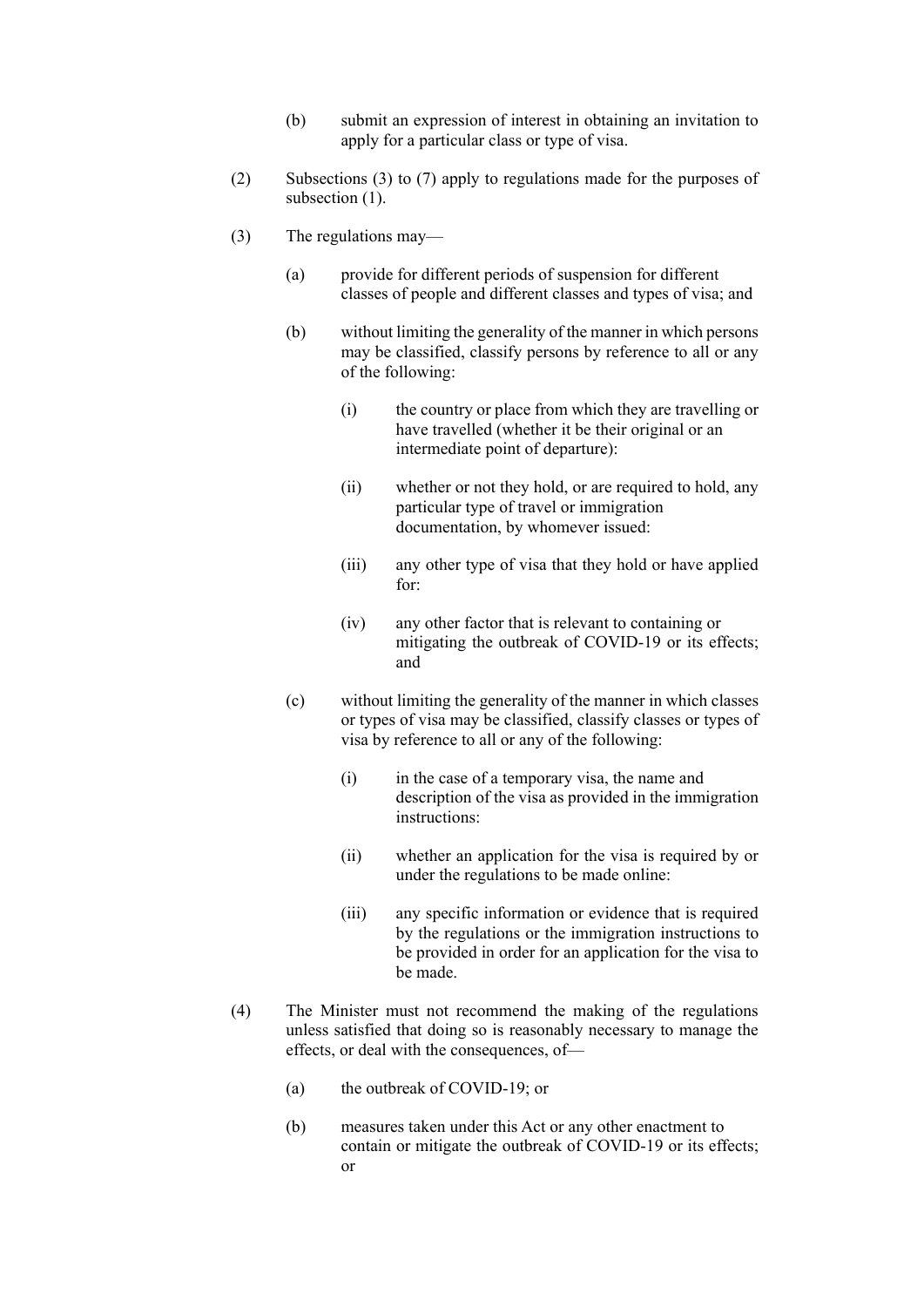- (c) any other measures (whether in New Zealand or elsewhere) to contain or mitigate the outbreak of COVID-19 or its effects.
- (5) A suspension may be for a period not exceeding 3 months specified in the regulations.
- (6) If the requirements of subsection (4) continue to be met, regulations may from time to time be made under section 400 that extend the period of a suspension already in force for a further period not exceeding 3 months.
- (7) An extension referred to in subsection (6) may only be made before the end of the period to be extended.
- (8) This section is repealed immediately after the expiry of the 12-month period that starts on the date on which the Immigration (COVID-19 Response) Amendment Act 2020 comes into force.

[44] Following enactment of s 401A, Ministry officials worked towards development of what was to become reg 9A. Cabinet considered a draft regulation in early July 2020. The Minister took reg 9A in its final form to Cabinet on 27 July 2020.

[45] The Immigration (Visa, Entry Permission, and Related Matters) Amendment (Covid-19 – Applications and Fees) Regulations 2020 (2020 Regulations) came into effect on 10 August 2020. It inserted reg 9A into the Immigration (Visa, Entry Permission, and Related Matters) Regulations 2010. Regulation 9A as it stood at the hearing of these applications provided:

### **9A Suspension of ability to apply for certain visas**

- (1) The ability to apply for a temporary entry class visa is suspended for all persons who are outside New Zealand, except for any person who—
	- (a) is applying for the visa on the basis that the person is a spouse, partner, or dependent child of—
		- (i) a New Zealand citizen; or
		- (ii) a person who holds a residence class visa and who, as the holder of that visa, must or may be granted entry permission under immigration instructions; or
	- (aa) is in, and intends to travel from, the Cook Islands or Niue; or
	- (b) is a member of, or associated with, a scientific programme or expedition under the auspices of a Contracting Party to the Antarctic Treaty (within the meaning of the Antarctica Act 1960) or is a person to whom section 5 of the Antarctica Act 1960 applies; or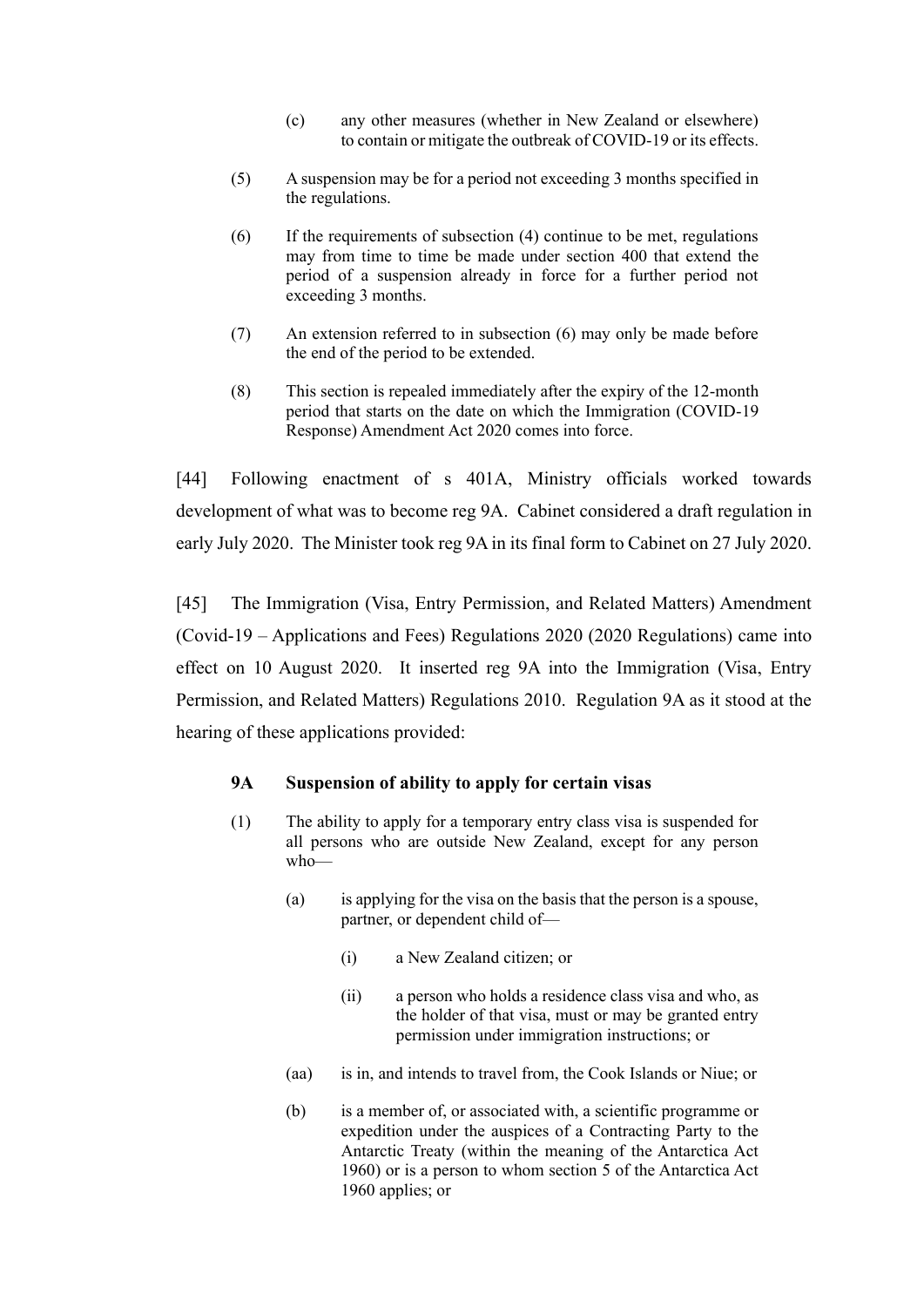- (c) is applying for a person who is, for the time being, accorded privileges and immunities under—
	- (i) the Vienna Convention on Diplomatic Relations in accordance with the Diplomatic Privileges and Immunities Act 1968; or
	- (ii) the Vienna Convention on Consular Relations in accordance with the Consular Privileges and Immunities Act 1971; or
- (d) is applying for a person who is a member of the officially recognised accompanying family of a person described in paragraph (c); or
- (e) is applying for a Recognised Seasonal Employer limited visa under immigration instructions; or
- (f) may, by virtue of COVID-19 immigration instructions, apply for the visa if invited to do so and holds a current invitation to apply for the visa.
- (1A) *[Revoked]*
- (2) In this regulation, *dependent child*, in relation to a person, means a child who is totally or substantially reliant on the person or the person's spouse or partner for financial support, regardless of whether the child lives with the person or the person's spouse or partner (or both).
- (3) The period of the suspension under this regulation starts on 10 August 2020 and ends at the close of 6 February 2022.
- (4) This regulation is revoked at the close of 6 February 2022.<sup>15</sup>

[46] Mr Gilray explains that reg 9A was designed to address the problems arising from the closure of the border by Y4.50 by stopping the continued receipt of applications for temporary entry class visas. It carries over the same exceptions present in Y4.50. He states:

Permitting applications to be made for visas in circumstances where the border closure means the holder could not expect to get entry into New Zealand presents risk to New Zealand's international reputation. INZ could be seen as encouraging persons to apply (and to pay INZ the relevant application fees) in circumstances where it knows there was no clear path to enter New Zealand.

Further, the effectiveness of reg 9A (and the border closure) depends on clear lines being drawn. This can be seen in reg 9A through the fact it refers only to classes of visa (temporary class visas, or visas based on relationships (i.e partnership and dependent children). The other exceptions are also 'black and white' categories such as diplomatic status or membership of Antarctic

<sup>&</sup>lt;sup>15</sup> The expiry date in sub-paragraphs (3) and (4) has changed following periodic renewal. On 5 February 2022, the expiry date of the regulation was automatically extended to 5 August 2022.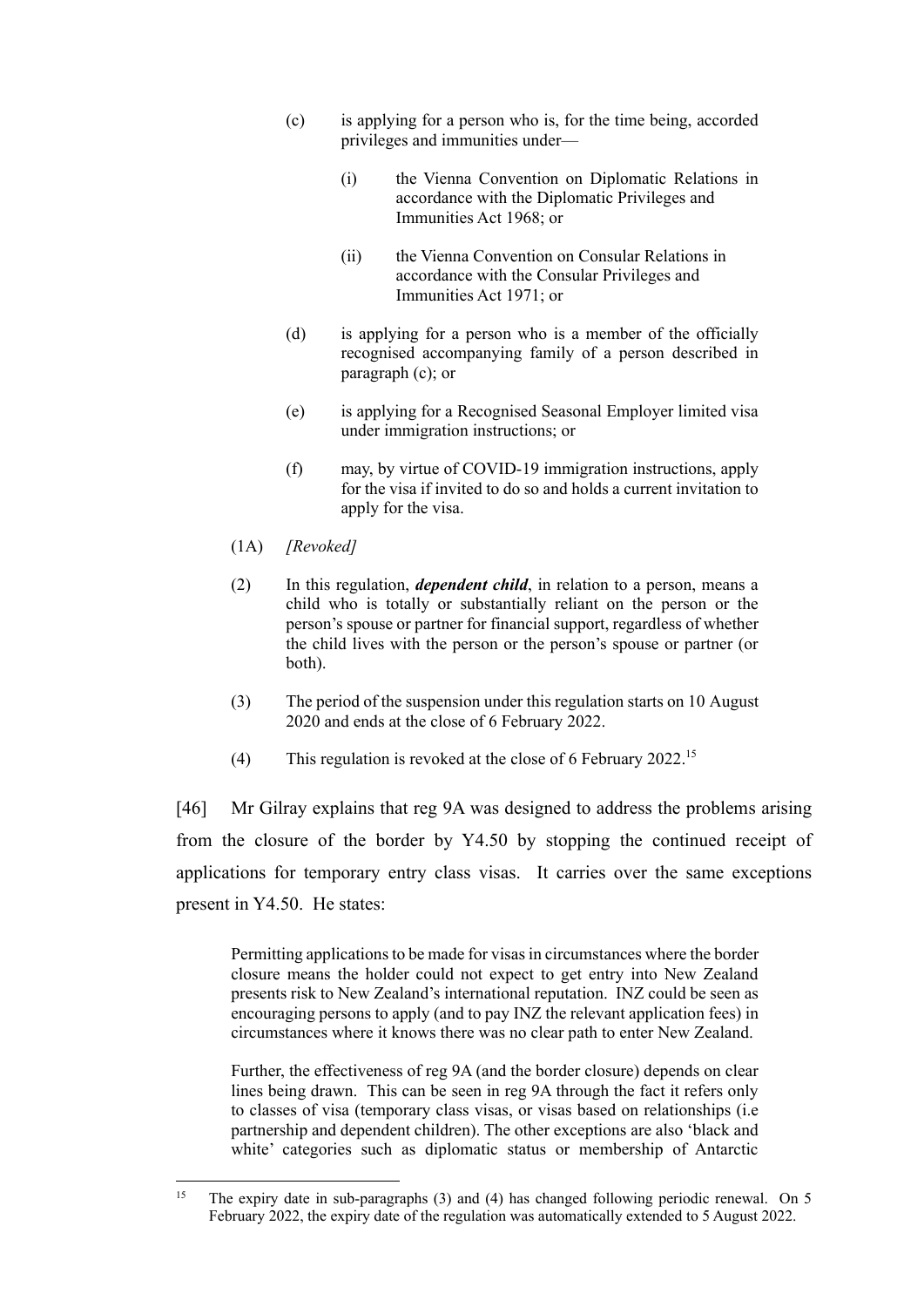research programmes where persons' inclusion or exclusion can be clearly framed. Framing the regulation in terms of application type is the only feasible option for clear administration. The alternative would be to frame suspensions or exceptions by reference to factual circumstances. That would mean that each application would need to be examined by an immigration officer in order to determine whether it could be accepted which would not be administratively workable.

#### <span id="page-19-0"></span>*Certification of E13*

[47] Regulation 9A did not respond to the "on-hand" applications received but not processed before it came into effect. INZ's view is that it is not legally able to grant visas after the border closure because there was a reason to believe the holder of a visa would be refused entry permission under instruction Y4.50. It relies on s 43(1)(b) which provides:

#### **43 Effect of visa**

- (1) A visa (other than a transit visa) granted outside New Zealand indicates that—
- …
- (b) at the time the visa is granted, there is no reason to believe that the holder will be refused entry permission if the holder's travel is consistent with the conditions of the visa relating to travel; and

[48] In February 2021, INZ estimated it had on hand approximately 39,000 entry visa applications that it could not grant. Consequently, INZ had to make a choice between retaining the applications it could not grant or finding a way to allow them to be lapsed. When an application is lapsed, INZ no longer has to do any further processing or make any decision with regard to the application. It is more efficient than processing each application individually.

[49] Mr Gilray deposes that lapsing has no prejudicial effect on any applications those applicants may make in the future. This is not an understanding shared by the plaintiffs. The plaintiffs are concerned that, once lapsed, a fresh application re-joins the queue of applications at the end, thus losing its place. Mr Gilray responds to this concern in this way:

[95] …it is not a pure first in, first out approach, although date is one aspect as are risk and value characteristics. A general approach is to filter out the low touch, low complexity work as a priority, noting this makes up the bulk of the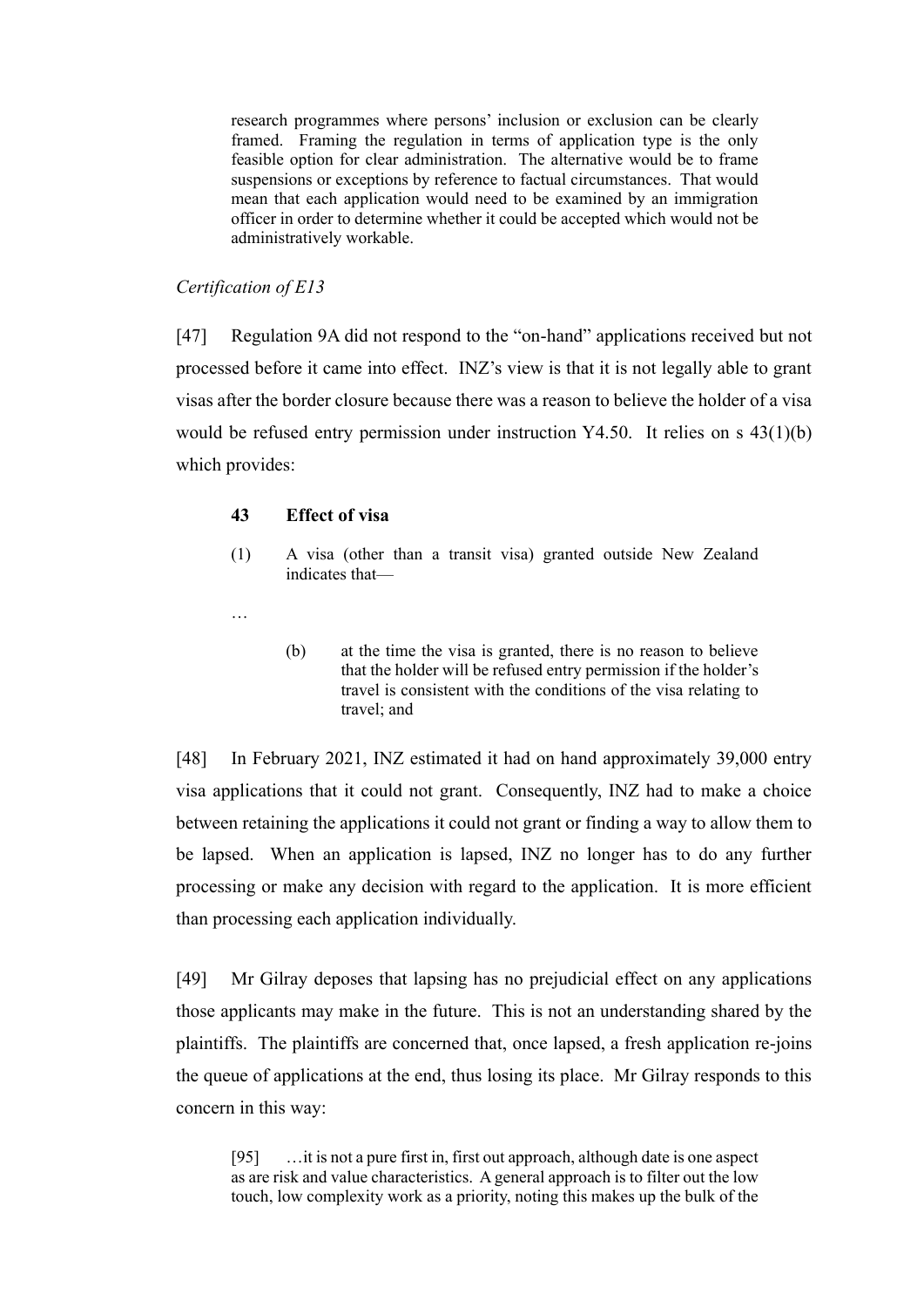volumes and INZ has the ability to batch/bulk process this type of visitor visa general application. So lower complexity work is generally processed faster.

[96] For a general visitor visa where there is a relationship aspect identified, this would generally require a higher degree of scrutiny/effort. In addition, I note that applications that are not lapsed are likely to be treated as complex, owing to the need to seek updated information. Applicants are required to demonstrate that they meet the rules and criteria of a visa at the time of the decision. If and when the border restrictions are lifted, any applicant would need to demonstrate that their circumstances had not changed such that they continue to meet the rules and criteria of the visa for which they applied.

[97] How resources are allocated across the relevant office/network at the time, including through any general instruction of the Chief Executive under s 26 of the Act on the order and manner of processing, will ultimately decide how long the visa may take to process (and what that means from a queue perspective). The result is that while date of application is one metric and informs processing order, complexity also plays a significant part such that there is no identifiable "queue" for an applicant to lose a place in.

[50] Mr Gilray explains that lapsing was the preferred means in order to address the concern that the original purpose of the intended visit would no longer be valid and in almost all cases INZ would require updated evidence to process the application. There would then need to be individualised approaches to all of the applicants to resubmit updated evidence. Further, INZ continues to hold the application fees for those applications and was receiving enquiries and requests for refunds from applicants seeking to withdraw their applications due to the border closure. This was exacerbated by continued uncertainty about when the border might open. Once the border opened, the tens of thousands of applications would require a significant devotion of resource to process which would exceed INZ's capacity. He identified the priority was to find a way to action refunds at the requisite scale in a manner that is fair and consistent and that a lapsing programme accompanied by a special direction (to deal with refund requests) enabled this to occur.

[51] Officials provided a briefing paper to the Minister on 22 February 2021, seeking his approval in principle to lapse, or return, and refund those applications falling within the relevant categories. The Minister agreed in principle the following day that on hand temporary visa applications from offshore applicants that cannot be considered under an exception category and cannot therefore be granted, may be lapsed and the associated fees refunded.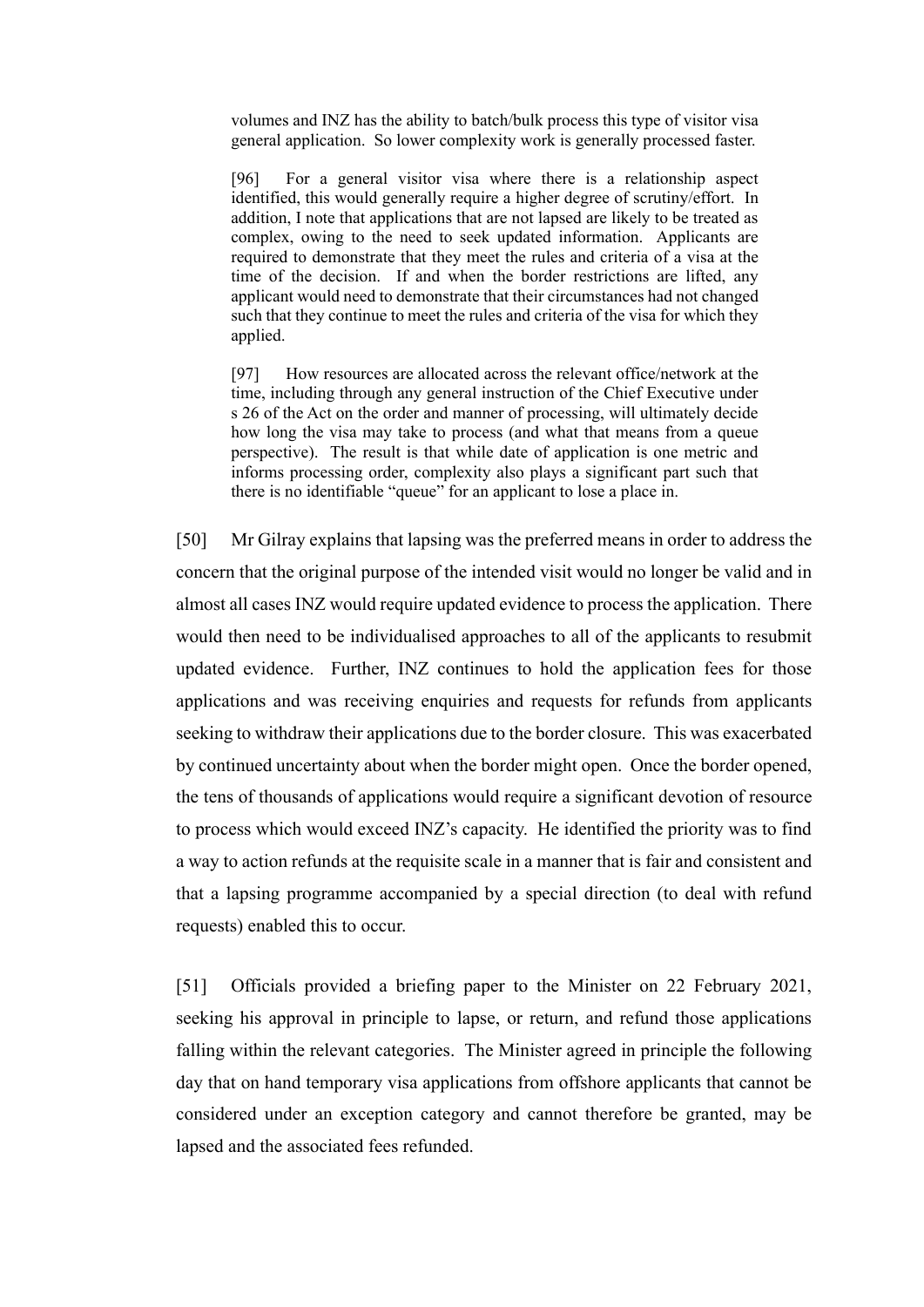[52] The operational policy team within MBIE prepared a briefing paper dated 23 June 2021. On 24 June 2021, the Minister agreed to certify instruction E13 and to sign a special direction to implement the decision of 23 February 2021 to lapse, or return, certain applications and refund associated fees and levies.

[53] Various teams within INZ began actively lapsing applications and processing refunds for the applications from 6 July 2021. As at 10 November 2021, INZ estimated that approximately 40,460 applications will be lapsed under instruction E13. Of this number, 24,144 are visitor visa applications. INZ contends that it cannot identify which of these visitor visa applications fall within the cohort identified by the plaintiffs without a "page-turn" of every application.

#### <span id="page-21-0"></span>*Extension of reg 9A*

[54] In September 2020, the Minister submitted a paper to Cabinet proposing to extend the suspension by a further three months to 8 February 2021. The supporting briefing paper explained that until the suspension came into effect, INZ was continuing to receive increasingly large numbers of ageing applications which it was unable to approve or decline. Continuing suspension would enable INZ to focus on the efficient processing of visas for those who had been granted exemptions or exceptions allowing them to travel to New Zealand.

[55] On 5 October 2020, Cabinet agreed to extend the suspension to 8 February 2021. Cabinet also noted that the Minister considered that suspension should be continued further and that this was and continued to be reasonably necessary to manage the effects, or deal with the consequences of, the outbreak of COVID-19.

[56] On 20 November 2020, the Minister agreed to propose to Cabinet that the suspension on the ability to apply for most offshore temporary entry class visas be extended for a further three months, to 7 May 2021. Again, briefing papers were prepared by Ministry officials. These largely replicated earlier briefing papers.

[57] In December 2020, the Minister submitted a paper to Cabinet seeking a further extension of three months to reg 9A.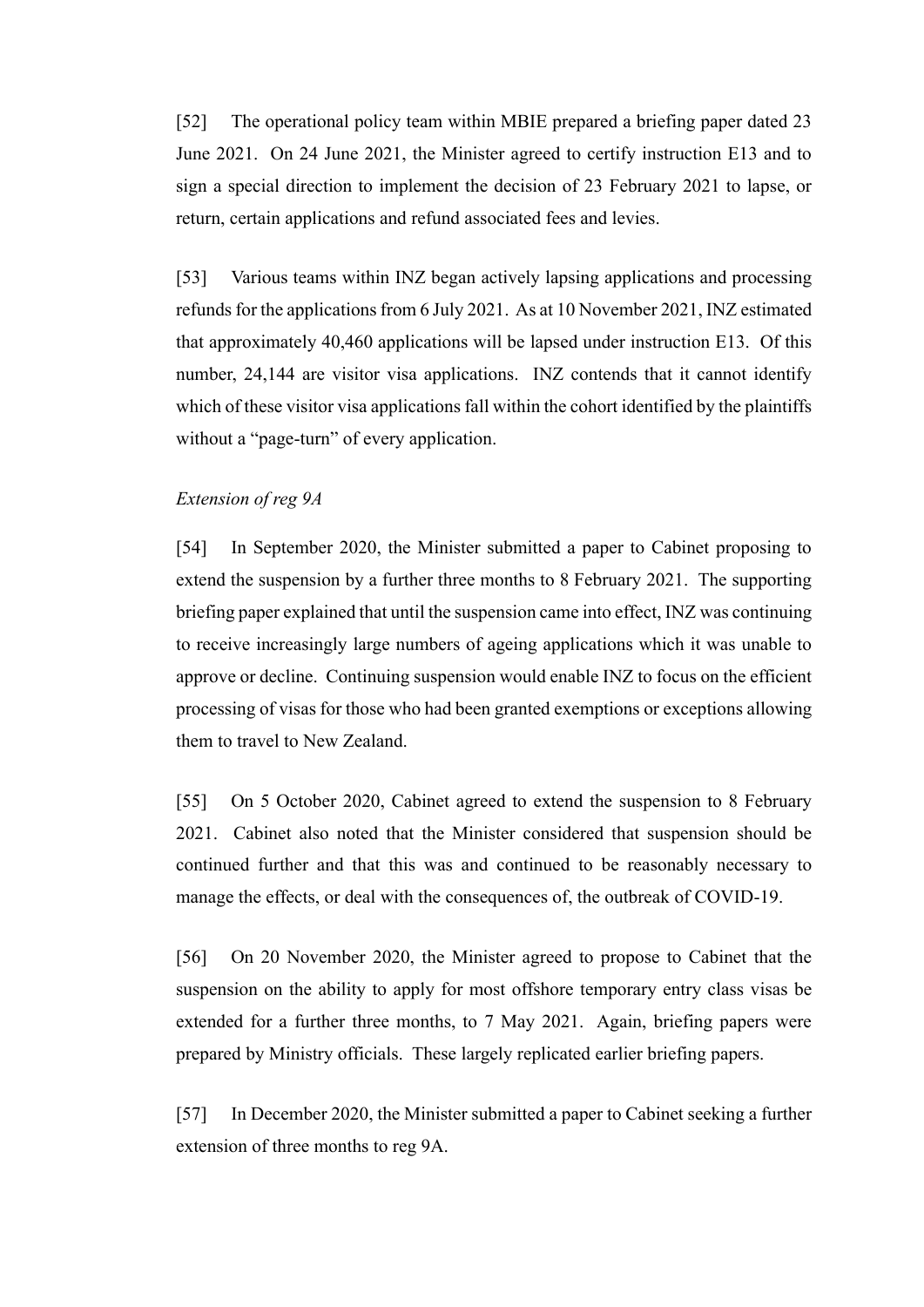[58] On 20 December 2020, the Cabinet Business Committee agreed to continue the suspension for a further three months to 7 May 2021. Before the expiry, the Office of the Minister submitted a paper asking Cabinet to agree to extend the suspension by a further three months to 6 August 2021. The briefing paper supporting that decision further explained that the legislative ability to make further extension was to be repealed on 16 May 2021 but that Cabinet had agreed to amend the Amendment Act to extend the repeal of this and other immigration COVID-19 powers.

[59] On 8 April 2021, the Cabinet Legislation Committee agreed to extend the suspension by a further three months to 6 August 2021.

[60] The Immigration (COVID-19 Response) Amendment Bill was introduced in April 2021. The resulting Immigration (COVID-19 Response) Amendment Act 2021 came into effect on 10 May 2021. It extended the repeal date of the government's temporary powers relating to visas, inserted by the Amendment Act. The extension was by two years to 15 May 2023. It also extended the maximum duration of any regulation such as reg 9A from three to six months.

[61] On 6 May 2021, the Minister agreed to direct officials to issue drafting instructions to the Parliamentary Counsel Office to make amendments to the regulations to extend the suspension. This was the suspension due to expire on 6 August 2021. In June of the same year the Minister agreed to submit a paper to Cabinet seeking its approval to certain changes to the regulations, including extending for a further six months to February 2022 the suspension on the ability of persons offshore to apply for most temporary entry class visas.

[62] On 10 June 2021, the Cabinet Legislation Committee agreed to extend the suspension of applications to 5 February 2022. This was further extended on 21 November 2021 to expire in August 2022.

[63] In respect of each renewal of reg 9A, the associated briefing papers repeated the same concerns and objectives. The Minister acknowledges that each extension of regulation 9A had the objective of addressing the same circumstances and the motivation has remained consistent since reg 9A was promulgated.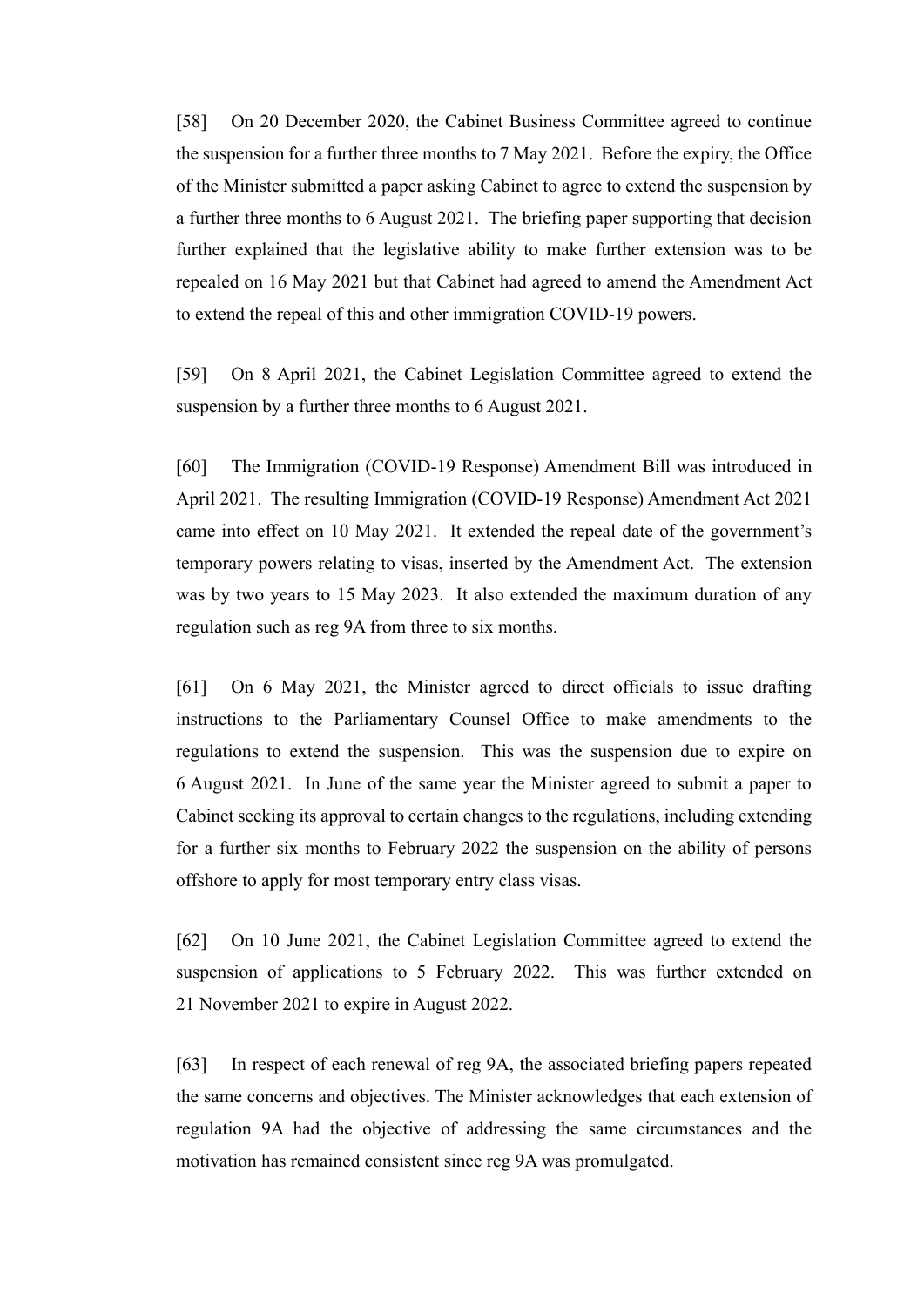## <span id="page-23-0"></span>**Procedural History**

[64] The three sets of proceedings were commenced on 21 July 2021 and consolidated. Mr Higgs sought interim relief. The application was heard by Jagose J who declined relief on 31 August 2021 on the basis that interim orders were not necessary to protect his position.

[65] On 22 November 2021 the judgment of Cooke J in *Afghan Nationals v Minister*  of Immigration was released.<sup>16</sup> On 25 November 2021, the plaintiffs sought leave to file amended statements of claim adding a new ground of challenge. The new ground challenges the vires of immigration instruction Y3.5.1(a)(ii) relying on the *Afghan Nationals* case. Some other minor amendments were also made.

[66] The respondents consented to the introduction of the new cause of action provided leave was reserved to file short supplementary evidence after the hearing, if required. The Court records its gratitude to counsel for the responsible position taken.

[67] I granted leave on that basis.

[68] An amended statement of claim was filed by Mr Witbrock on 2 December 2021. This was to capture a further renewal of reg 9A on 22 November 2021 by which the suspension for non-exempt temporary visas was extended to 5 August 2022. As it merely brought the Court up to date, no leave was required.

[69] After the hearing, the parties filed a joint memorandum dated 17 December 2021 to update the Court. The memorandum advised that the Minister certified further immigration instructions on 9 December 2021. The new instruction E7.1(c)-(e) clarifies the policy intent of the Act with respect to decision making for the grant of a visa or entry permission for temporary visa applications. The material addition to E7.1 is:

- c. An immigration officer determining a temporary application from a person who is offshore must have no reason to believe that person would be refused entry permission, if the visa is granted.
- d. In making the determination set out at (c) above, the immigration officer should take into account:

<sup>16</sup> *Afghan Nationals v Minister of Immigration* [2021] NZHC 3154.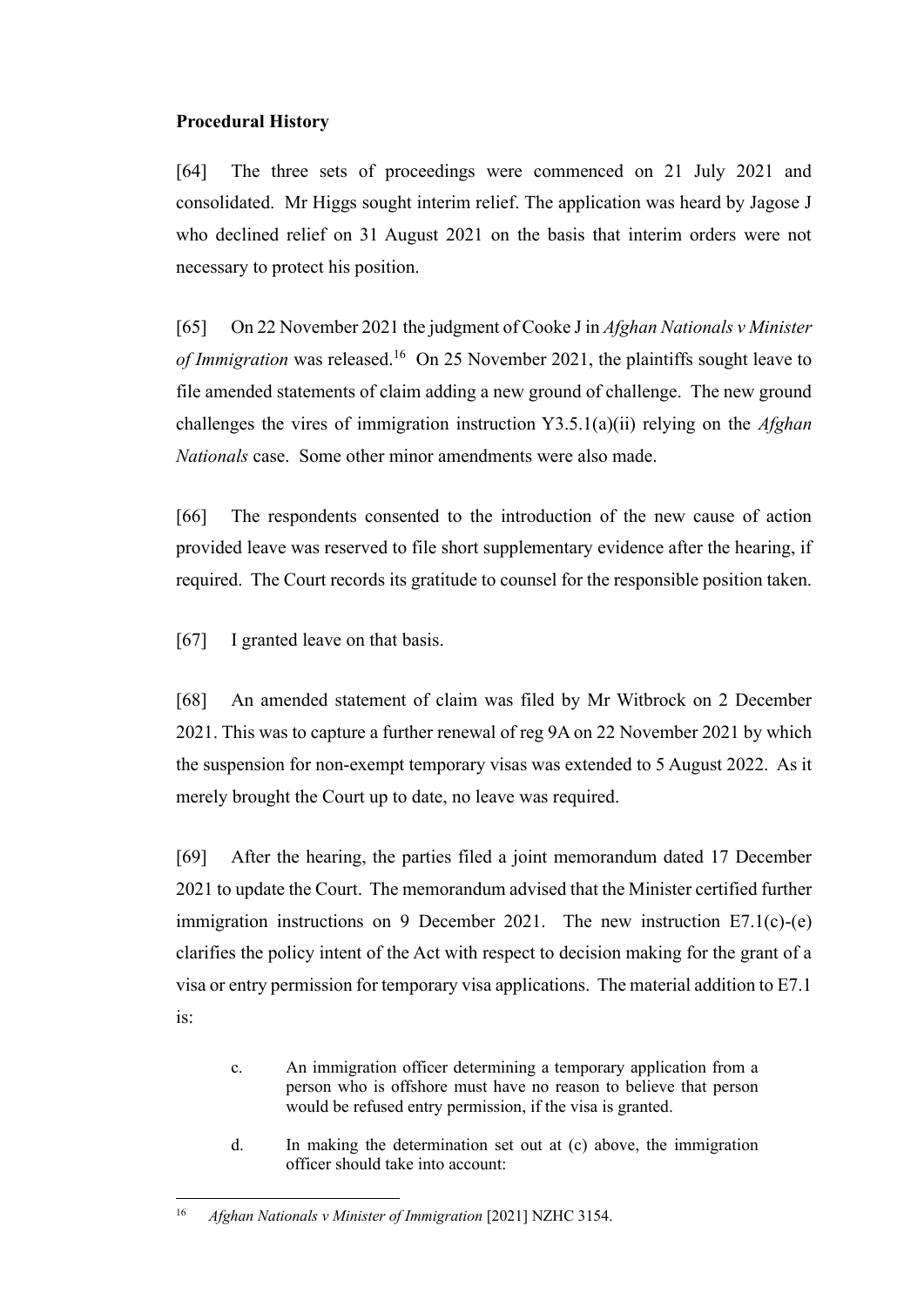- i. for applications subject to temporary entry instructions, the most recent version of the relevant Border Entry instructions.
- ii. for applications subject to restricted temporary entry instructions, the relevant Border Entry instructions in effect at the time the application was made.
- e. An immigration officer making the determination set out at (c) above is not required to consider whether the applicant is likely to be granted entry permission as an exception to instructions.

[70] The plaintiffs consider the new immigration instructions are directly relevant to the ultra vires ground of review and the respondents' opposition, though they do not replace any instruction traversed at the hearing. Neither party sought to make further submissions on the new instructions.

[71] Mr Mortimer-Wang filed a memorandum dated 22 December 2021confirming that the respondents did not seek to file further evidence. They were content to rely on the evidence and submissions already filed. They also filed amended statements of defence on the same date.

### <span id="page-24-0"></span>**The Grounds of Challenge**

[72] There are three pleaded grounds of challenge:

- (a) Immigration instruction Y 3.5.1(a)(ii) is ultra vires and erroneously relied on to justify suspension of applications;
- (b) Failure to consider obligations under international human rights conventions to which New Zealand is a party led to an error of law;
- (c) Failure to consider the discriminatory impact as required by s 19 Bill of Rights Act 1990 led to an error of law.

[73] I pause to note that there is a disjunct between the plaintiffs' submissions and the challenge to the effect of reg 9A. Both the pleadings and written submissions challenge the Minister's suspension decisions as if they suspended the *processing* of non-exempt temporary visas as well as the *ability to apply* for offshore temporary class visas. This is not the case.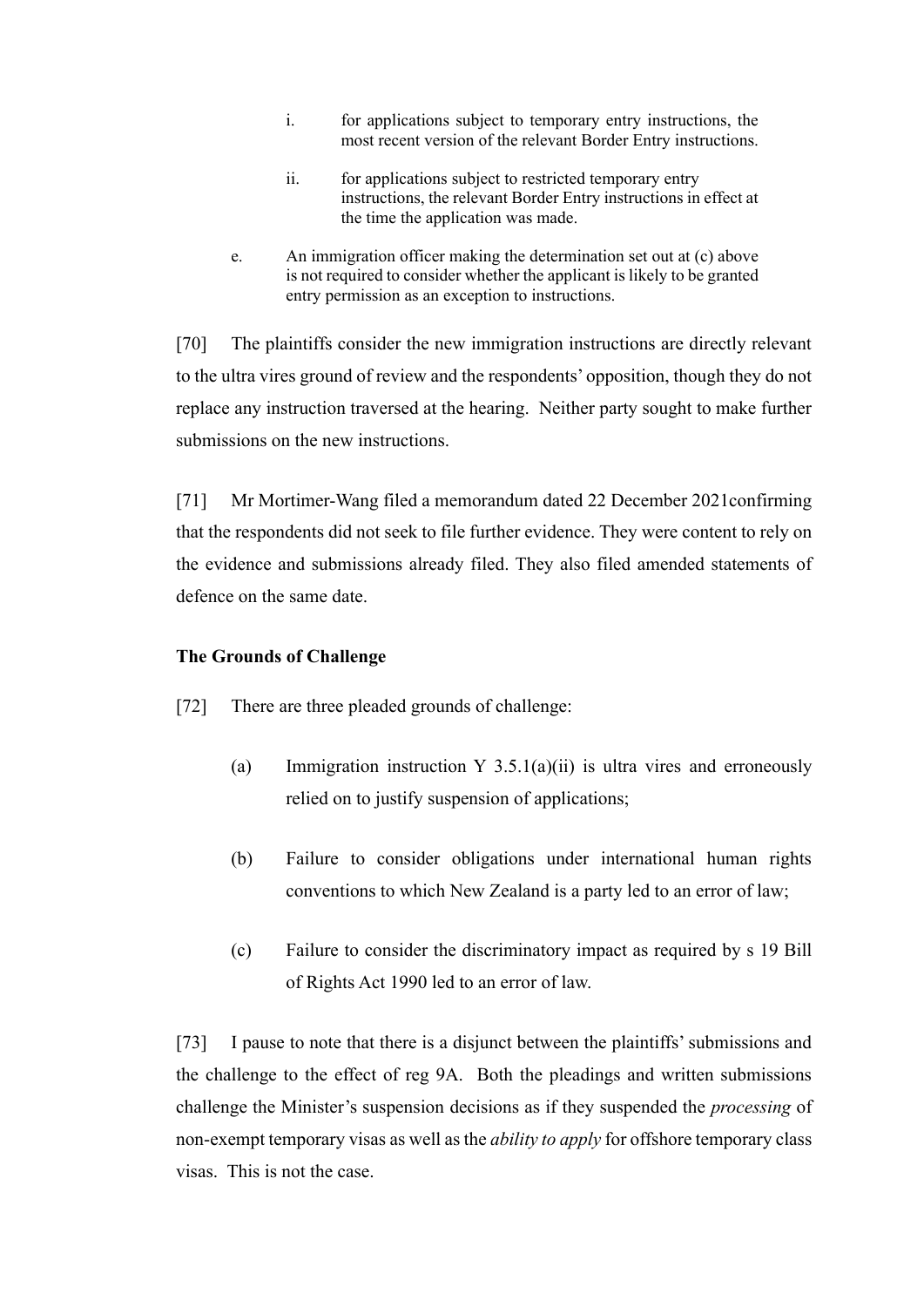[74] Processing of visas is affected because INZ considered it could not grant visas received but not processed before reg 9A, due to the combined effect of Y4.50 and  $s$  43(1)(b) of the Act. Rather, it paused those applications because it also appreciated that it could not decline them either. Importantly, reg 9A does not concern the processing of offshore visa applications received before 10 August 2020.<sup>17</sup>

[75] Equally importantly, the plaintiffs do not challenge Y4.50. Nor do their pleadings challenge INZ's interpretation of s 43(1)(b). One must avoid conflating the two types of suspension – suspension of application and suspension of processing.<sup>18</sup> The scope of the challenge to reg 9A is directed to the inability of offshore persons to apply for a temporary visa and not the impact of border closure on the processing of applications received before 10 August 2020. However, I also accept that INZ's view of s 43 is part of the narrative relating particularly to the certification of E13.

#### <span id="page-25-0"></span>**Preliminary**

[76] It is common ground that these judicial review challenges are not caught by the ouster provisions in ss  $24(3)(b)$  or  $186(3)$  of the Act. The reviews are not focused on decisions relating to particular individuals or individual applications. Both plaintiffs state that they are taking these challenges with the awareness that they are unable to challenge any individual lapsing decision or decision not to issue an individual visa.

[77] Similarly, it is common ground that s 392(2) of the Act is not engaged. Section 392(2) provides that nothing in the content or application of any immigration instructions made in accordance with s 22 may be the subject of a complaint under the Human Rights Act 1993 (the Human Rights Act). As the challenge relies on the Bill of Rights Act, it is not a complaint under the Human Rights Act.

[78] This explains why these proceedings are framed in a particular way. This in turn informs the issues the Court must determine. The challenges are centred on decisions by the Minister to certify the relevant instructions and the Minister's

<sup>&</sup>lt;sup>17</sup> I understand that plaintiffs' counsel confirmed in writing prior to the hearing that the challenge was limited to the suspension of the ability to apply. Refer memorandum on behalf of respondents dated 22 December 2021.

<sup>&</sup>lt;sup>18</sup> Mr Mortimer-Wang uses the shorthand phrase "the s  $43(1)(b)$  suspension" to refer to suspension of processing.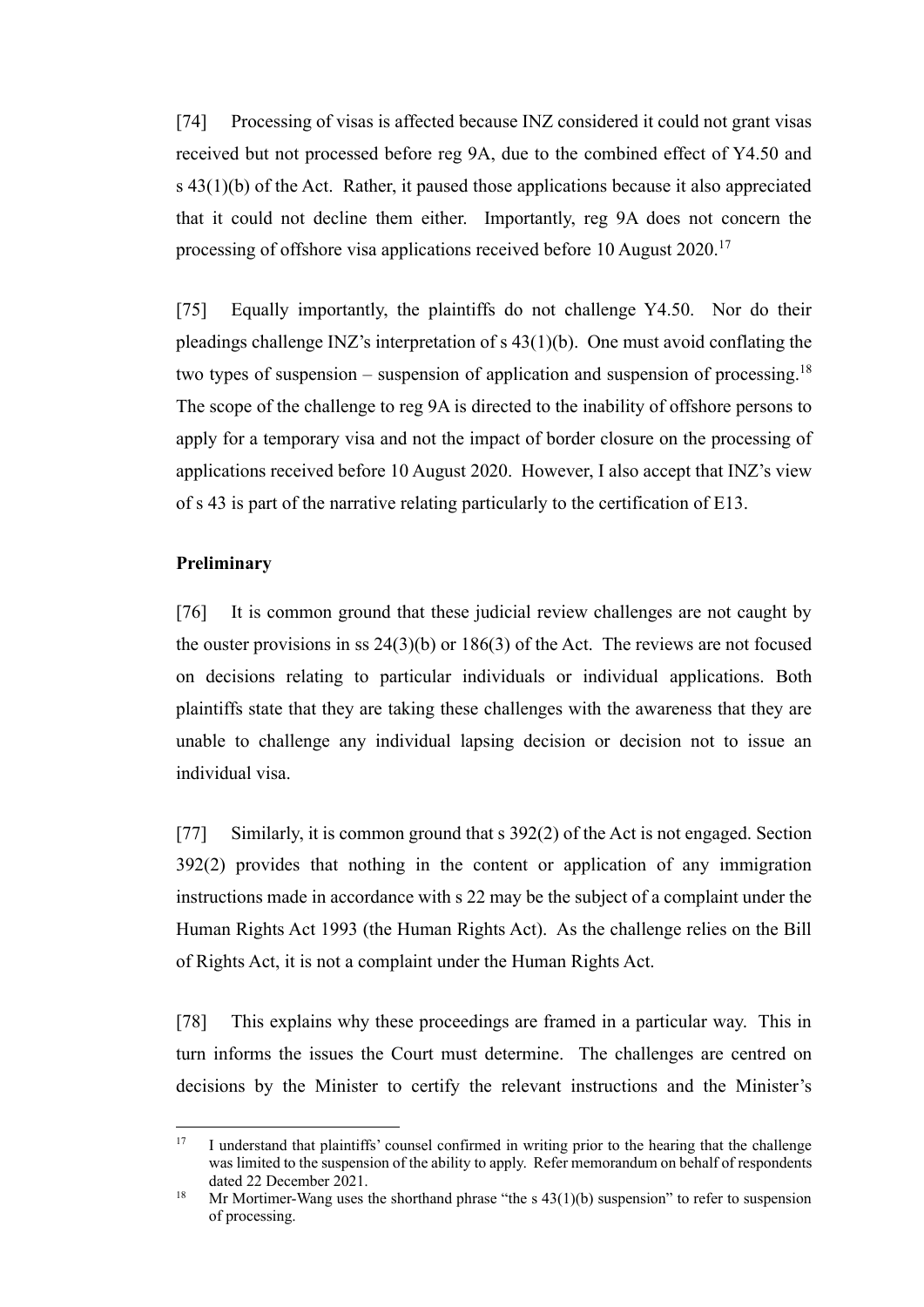recommendations to extend reg 9A which suspends the ability of most people to apply for temporary visas.<sup>19</sup>

## <span id="page-26-0"></span>**Is Y3.5.1(a)(ii) ultra vires?**

[79] It is logical to deal first with the contention that  $Y3.5.1(a)(ii)$  is ultra vires due to inconsistency with the Act.

[80] Immigration instruction Y3.5.1 appears in the Manual under the heading "Applying for entry permission". Under a sub-heading "Considering an application for entry permission", it relevantly provided that immigration officers must consider an application for entry permission in accordance with:

- (i) the requirements of the Immigration Act 2009 and immigration regulations; and
- (ii) the Border Entry instructions in force at the time the application is made or any general instructions given by the chief executive; and
- (iii) any relevant special direction.

[81] This instruction was revised on 1 December 2021. Sub-paragraph (ii) was replaced with a new (ii) which reads "the relevant Border Entry instructions…". A new sub-paragraph (b) was added which clarifies the relevant Border Entry instructions for different types of visas. It states that if the applicant holds a temporary entry class visa, the relevant Border Entry instructions are those in force at the time the application for entry permission is made.

[82] It was not suggested that anything in this revision (as opposed to the revisions to Y4.50) materially informs or changes the position.

### <span id="page-26-1"></span>*What role does Y 3.5.1(a)(ii) have in these challenges?*

[83] The plaintiffs contend that the justification advanced by the Minister for reg 9A arises from the inter-relationship between Y3.5.1, Y4.50 and s 43(1) of the Act so that if Y3.5.1 is ultra vires, the justification falls away. But they also argue the corollary if it is not ultra vires for the reason that the discretion is not removed, then there is

<sup>19</sup> Refer also *Afghan Nationals* at above n 16, which held that ouster clauses cannot "exclude a challenge that involves an allegation that the statute is not being properly applied" at [49].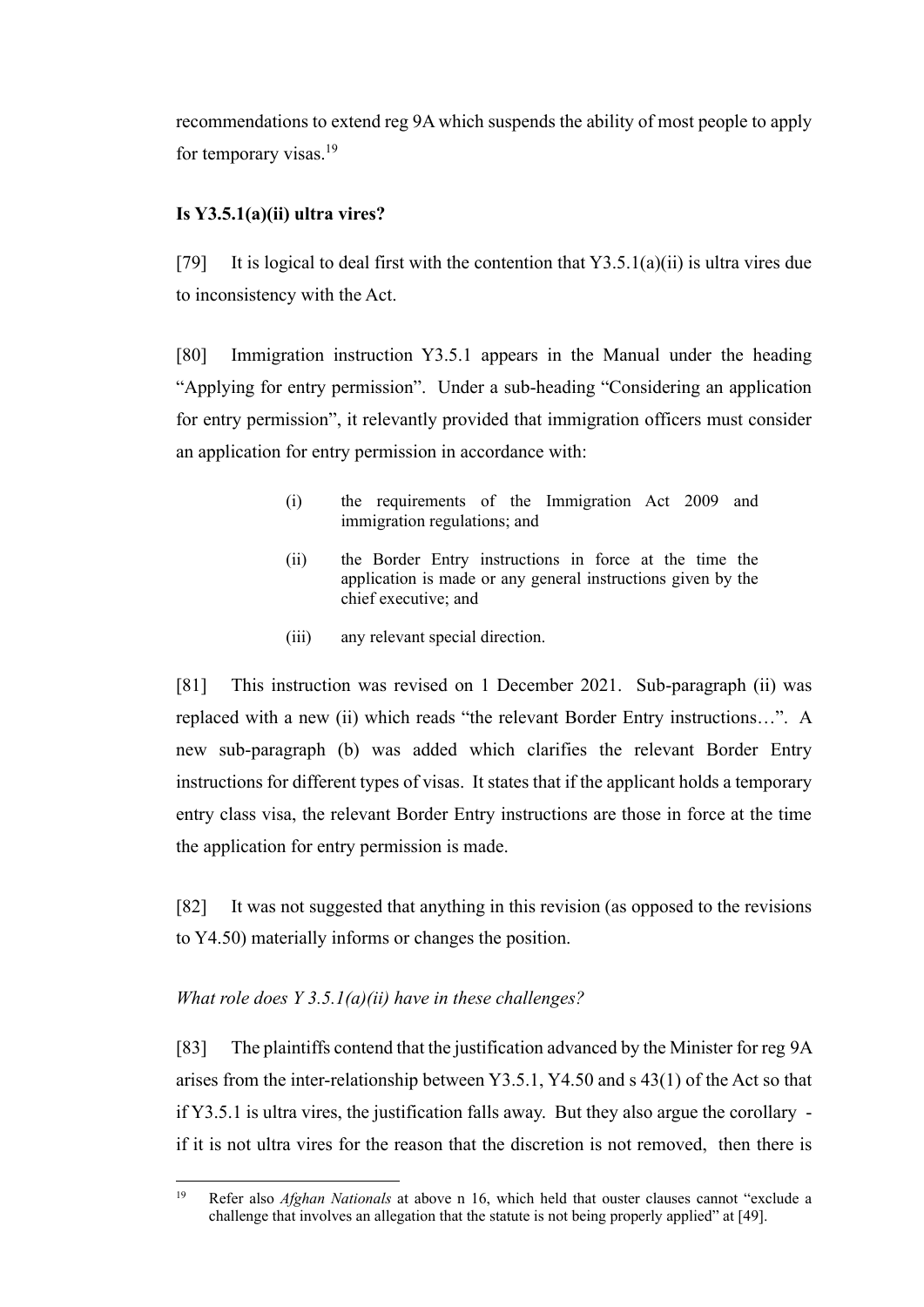still no justification for reg 9A. In short, because it cannot be said that reg 9A was reasonably necessary as the empowering provision requires. This explains why the plaintiffs introduced their late challenge to Y 3.5.1.

[84] When pressed at the hearing to articulate where this argument fits in orthodox judicial review terms and the pleaded case, Mr Dalley posited that it amounts to a combined error of fact and law which responds to the way in which the respondents have advanced their opposition. I have some difficulty with this submission. In my assessment, the argument is in reality an ultra vires challenge to reg 9A. That was not pleaded. Mr Mortimer-Wang made the point at the hearing that the evidence before the Court was premised on the pleaded case and the argument should not be permitted to stray any more widely.

#### <span id="page-27-0"></span>*The contentions*

[85] The plaintiffs argue that  $Y3.5.1(a)(ii)$  is inconsistent with the Act. They say that effectively denies entry permission to all non-exempt temporary visa holders, fettering the discretion of immigration officers conferred by ss 22, 45, 46 and 109(7) of the primary legislation. Immigration instructions are subordinate, being merely statements of government policy. Thus, immigration instructions which are inconsistent with the statutorily derived discretion are ultra vires.

[86] They rely on *Afghan Nationals* in which Cooke J found that Y3.5.1(a)(ii) is ultra vires to the extent that it requires the applicable border entry instructions for residence class visa holders to be those in effect at the time the entry permission is sought, rather than those in force when the applicant applied for a residence visa.

[87] The respondents argue that  $Y3.5.1(a)(ii)$  does not limit the discretion afforded to immigration officers under the Act. Rather, its purpose and effect is merely to inform immigration officers which version of entry permission instructions they are to apply and the decision in *Afghan Nationals* case has no application to temporary entry visas.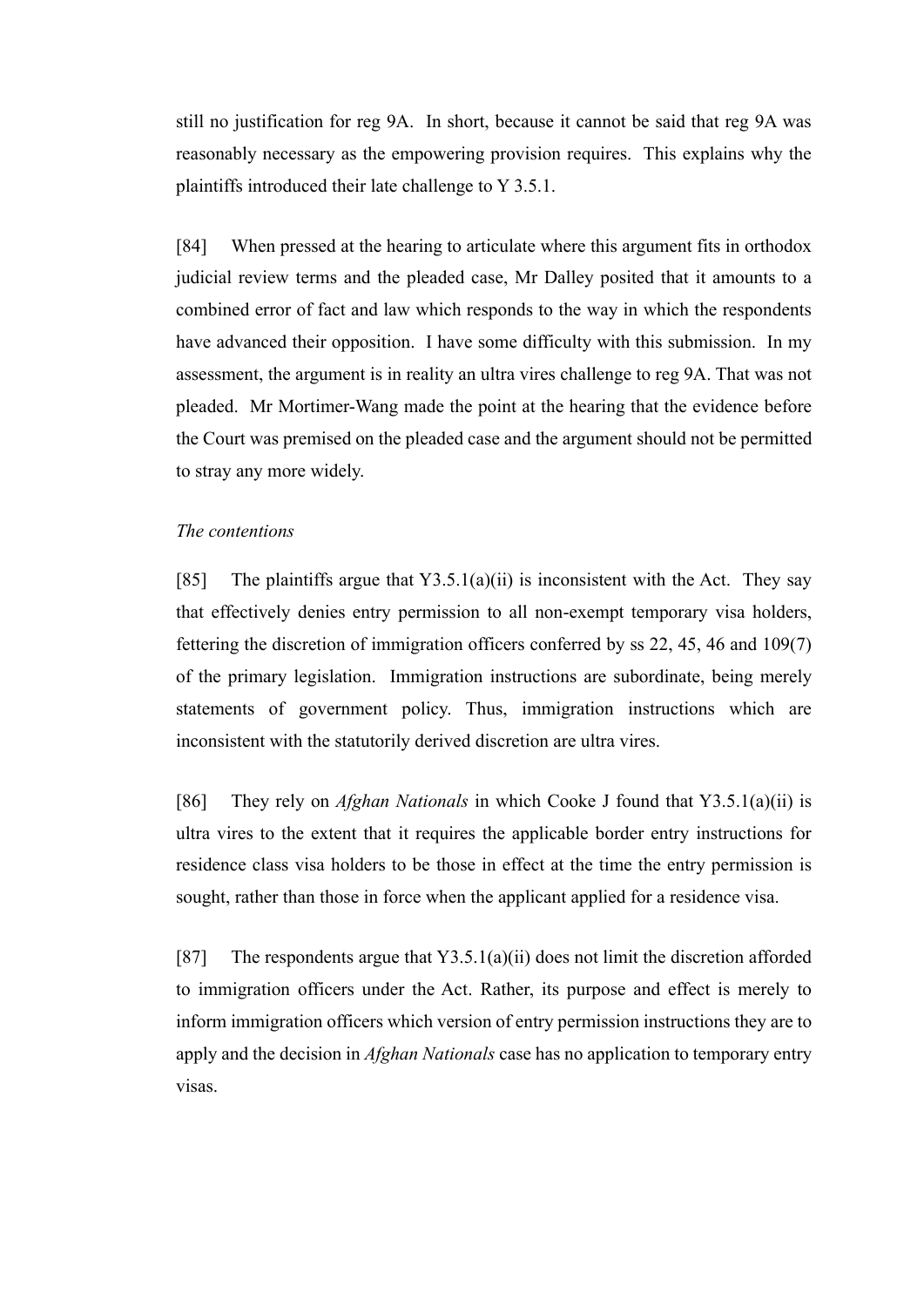#### <span id="page-28-0"></span>*Discussion*

[88] The Act expressly provides that immigration officers have discretion in relation to decision making in a number of respects. Section 109 relevantly provides:

## **109 Decisions on entry permission in relation to temporary entry class visa holders**

- (1) The Minister or, subject to any special direction, an immigration officer may, in his or her discretion,—
	- (a) grant the holder of a temporary entry class visa entry permission on the basis of his or her visa; or
	- (b) in accordance with section 82, cancel the visa of the holder of a temporary entry class visa, grant a limited visa in its place, and grant the person entry permission on the basis of the limited visa; or
	- (c) refuse the holder of a temporary entry class visa entry permission.
- (2) The Minister or an immigration officer may, in his or her discretion, grant the holder of a temporary entry class visa entry permission on the basis of his or her visa but impose further conditions, or vary or cancel any conditions that would otherwise apply to the visa.
- …
- (4) A decision under subsection (1) that relates to a temporary entry class visa of a type subject to restricted temporary entry instructions must be made in terms of the temporary entry instructions applicable at the time the person applied for the visa.
- …
- (7) Nothing in this section prevents—
	- (a) the Minister or an immigration officer, in his or her discretion, from granting entry permission to the holder of a temporary entry class visa (other than a holder of a temporary entry class visa of a type subject to restricted temporary entry instructions) as an exception to temporary entry instructions:
	- (b) the Minister, in his or her absolute discretion, from granting entry permission to the holder of a temporary entry class visa of a type subject to restricted temporary entry instructions, as an exception to the restricted temporary entry instructions.

[89] I do not agree that ss 22, 45 and 46 support the plaintiffs' argument. Section 22 is a general section which empowers the certification of immigration instructions.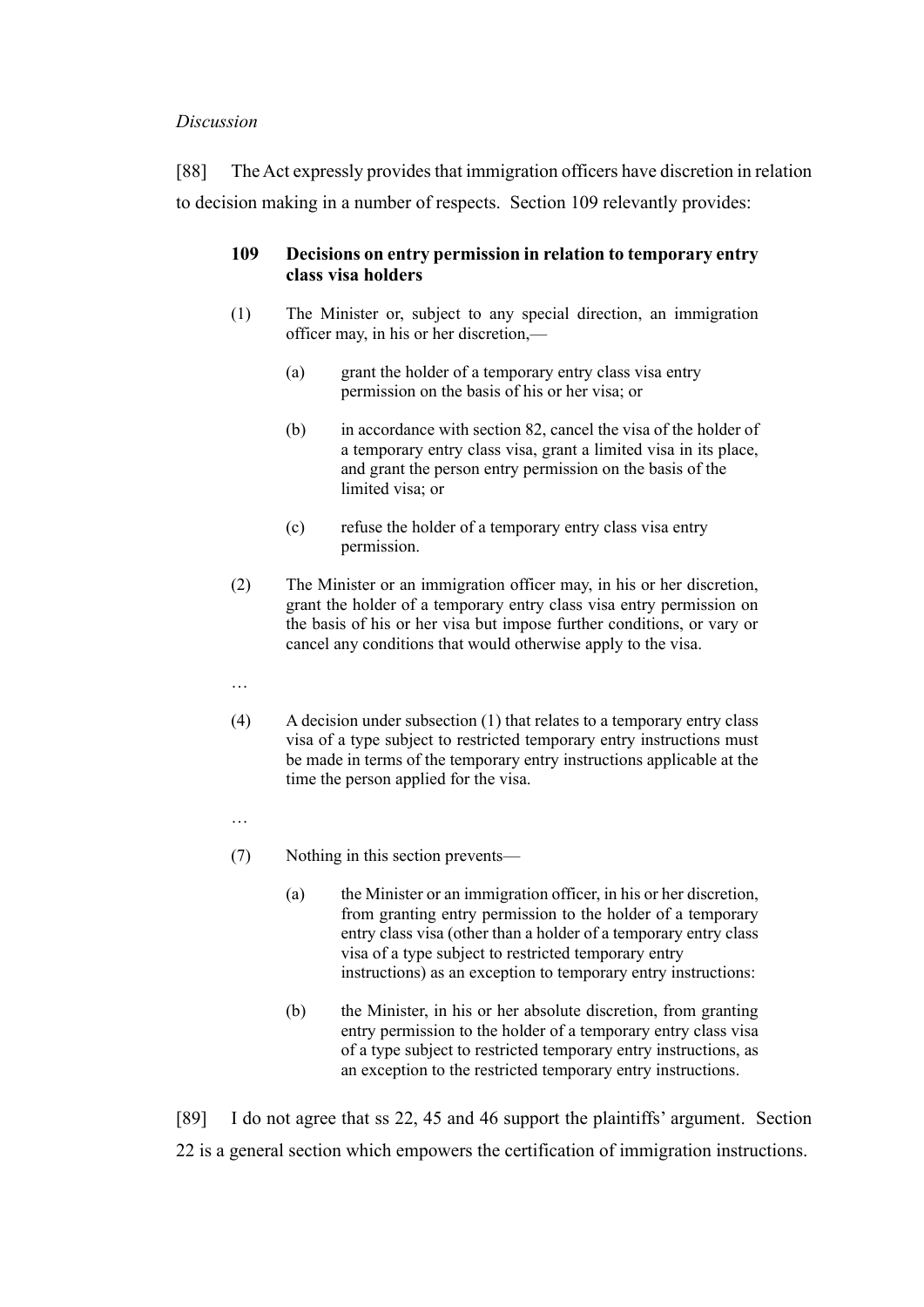[90] Section 45 only relates to the grant of visas and does not bear on the question of entry permission. It provides that the grant of visa is generally a matter of discretion unless any provision in the Act expressly provides otherwise. Section 46 affirms that the grant of a visa does not guarantee entry permission other than for a permanent resident visa or a resident visa granted in New Zealand.

[91] In my assessment, all that  $Y3.5.1(a)(ii)$  does is point to which border entry instructions must be *considered* when considering any application for entry permission. This reflects the potential that, in any individual case, immigration instructions may have changed between the application for visa and application for entry permission. It does not fetter the exercise of discretion on the part of an immigration officer. This is underscored by the requirement in  $Y3.5.1(a)(i)$  to consider entry permission in *accordance with the requirements of the Act*. This calls up, albeit more obliquely than might be desirable, an immigration officer's ability to grant entry permission as an exception to instructions.<sup>20</sup>

[92] Cooke J in *Afghan Nationals* held that Y3.5.1(a)(ii) was ultra vires to the extent that it requires the border entry instructions for *residence class* visa holders to be those in effect at the time the entry permission is sought.<sup>21</sup> This was expressly contrary to s 108(6) of the Act. That section provides that decisions about entry permission for residence class visa holders must be made, and any discretion exercised, in terms of the residence instructions applicable *at the time* the person applied for the visa rather than the entry permission. But, there is no equivalent of s 108(6) for temporary entry class visas. <sup>22</sup>

[93] Accordingly, I reject the argument that Y3.5.1(a)(ii) is ultra vires. As to the consequences of that finding, I accept the point that the ultimate submission strayed outside the scope of the pleadings too widely. However, in any event, I consider that an immigration officer's discretion to grant entry permission as an exception to instructions does not lead to a conclusion that reg 9A was not "reasonably necessary".

<sup>&</sup>lt;sup>20</sup> Since 1 December 2021, Y 4.50(b) reinforced that position by expressly referring to the possibility that a person may still be granted entry permission by an immigration officer, or by the Minister of Immigration, as an exception to instructions under s 108(9) or s 109(7) of the Immigration Act.

 $21$  At [141].

Section 109(4) requires that applications for entry permission under restricted temporary entry instructions must be assessed in terms of instructions applicable at the time the person applied. The restricted temporary entry instructions do not relate to general visitor visas.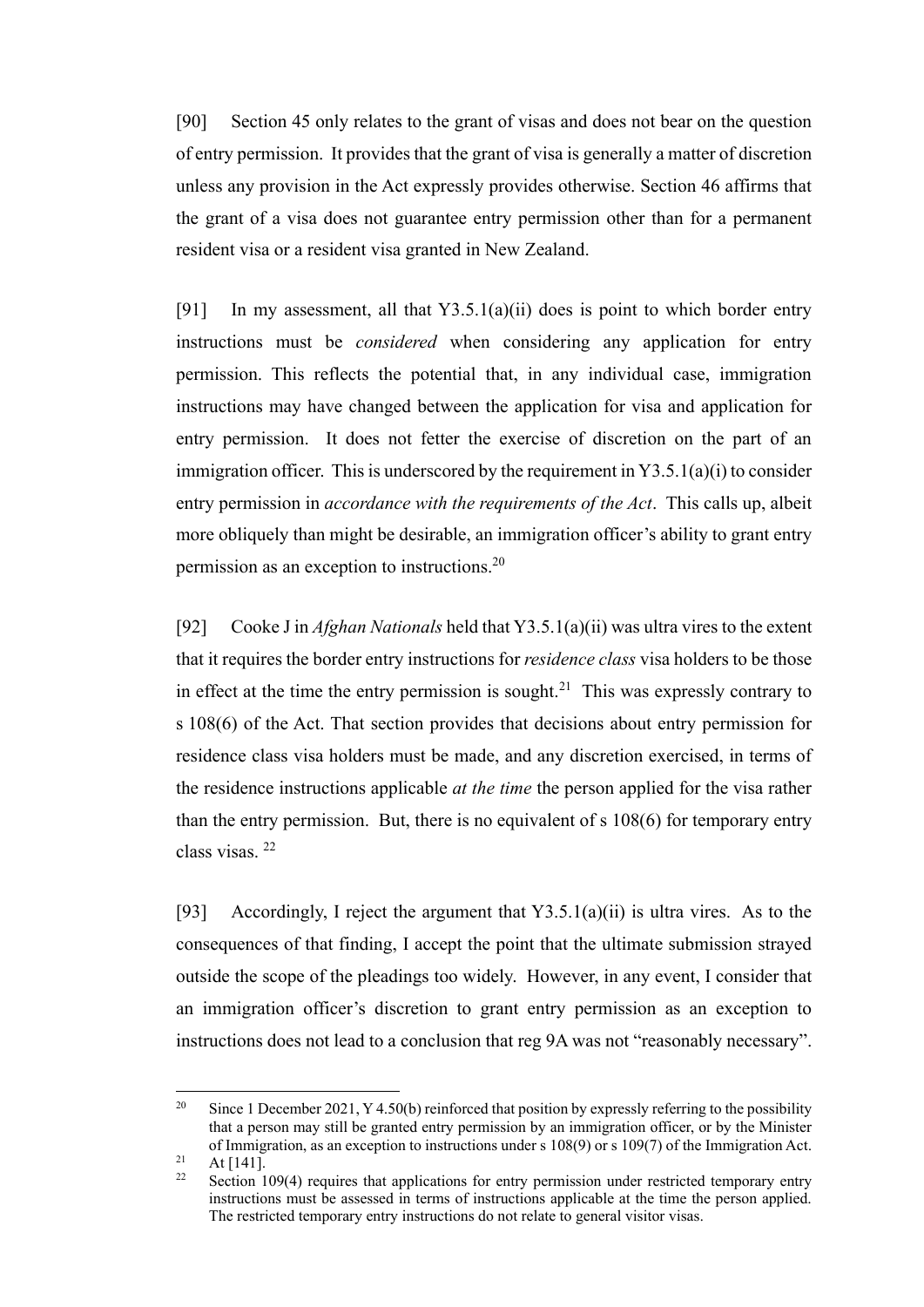Nor do I accept that the discretion means there is no reason to believe that the applicant for a visa will be refused entry permission at the border. To the contrary, the submission overlooks the practical imperative of an orderly control of the border during the pandemic.

## <span id="page-30-0"></span>**Alleged failure to properly consider international and domestic human rights obligations in making the lapsing and suspension decisions?**

#### <span id="page-30-1"></span>*Contentions*

[94] The empowering provision for reg 9A requires that the Minister be satisfied that the regulation is reasonably necessary for one of the stipulated reasons.<sup>23</sup> Alongside that mandatory requirement or condition, the plaintiffs contend that the Minister was required to consider New Zealand's international and domestic human rights obligations when making the suspension decisions. They refer to the statement in the Minister's affidavit that:

I am aware of New Zealand's international obligations as they relate to the making of immigration decisions, and that there are international obligations relating to family life and ensuring the best interests of children.

[95] The plaintiffs argue that this statement goes no further than the statement in *Zhang v Minister of Immigration.*<sup>24</sup> In that case, Gwyn J determined that mere awareness is an insufficient basis on which it could be confidently inferred that the Minister did in fact consider, in a genuine and discrete way, the significance of the International Covenant on Civil and Political Rights  $(ICCPR)^{25}$  or United Nations Convention on the Rights of the Child  $(UNCROC)^{26}$  in decision making.

[96] Mr Dalley's oral submissions on this aspect shifted ground somewhat. He reframed the challenge as one falling within the twin orthodoxy in judicial review – the taking into account of irrelevant matters and its companion, failure to take relevant matters into account. He submitted that it should be inferred from the evidence that the Minister did not accept that international obligations required him to exclude from

<sup>&</sup>lt;sup>23</sup> Section 401A(4).<br><sup>24</sup> Zhang y Minister

<sup>24</sup> *Zhang v Minister of Immigration* [2020] NZHC 568.

International Covenant on Civil and Political Rights 999 UNTS 171 (opened for signature 16 December 1966, entered into force 23 March 1976).

<sup>&</sup>lt;sup>26</sup> Convention on the Rights of the Child 1577 UNTS 3 (opened for signature 20 November 1989, entered into force 2 September 1990).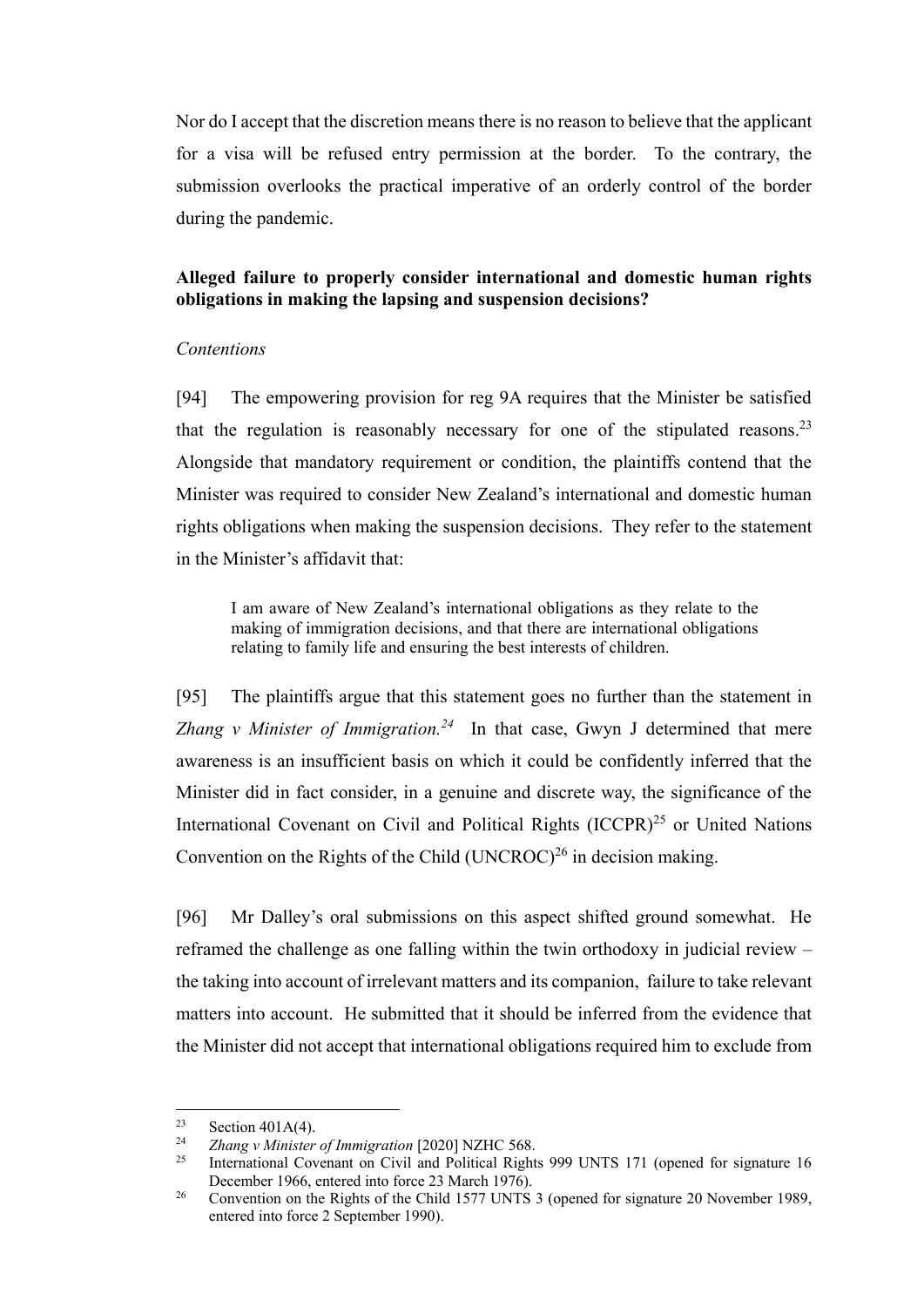suspension *all* visas relating to partners and dependent children rather than only those who satisfied the living together requirement. Further, that there was no consideration of international obligations owed to families of migrants.<sup>27</sup> On the contrary, the Court can infer that the Minister considered he owed no obligations to this cohort. He points to the respondents' submission that international obligations do not impose any substantive obligation on a state to permit all couples to live in the country of their choice.

[97] The plaintiffs rely in particular on article  $10(1)$  of the International Covenant on Economic Social and Cultural Rights (ICESCR)<sup>28</sup>, article 17 of the ICCPR and article 3(1) of UNCROC. Article 10 (1) provides:

> The widest possible protection and assistance should be accorded to the family, which is the natural and fundamental group unit of society, particularly for its establishment and while it is responsible for the care and education of dependent children. Marriage must be entered into with the free consent of the intending spouses.

[98] Article 17 of the ICCPR provides:

1. No one shall be subjected to arbitrary or unlawful interference with his privacy, family, home or correspondence, nor to unlawful attacks on his honour and reputation.

2. Everyone has the right to the protection of the law against such interference or attacks.

[99] Article 3(1) of the UNCROC provides:

In all actions concerning children, whether undertaken by public or private social welfare institutions, courts of law, administrative authorities or legislative bodies, the best interests of the child shall be a primary consideration.

[100] They also refer to other articles which are not specifically pleaded as relevant considerations but provide wider context.

[101] The continued separation of partners and families of both New Zealand citizens and residents and those on temporary visas whose partners and children have made

<sup>&</sup>lt;sup>27</sup> This point relates to the fact that partners of temporary visa holders in New Zealand were caught by reg 9A.

<sup>&</sup>lt;sup>28</sup> International Covenant on Economic, Social and Cultural Rights (open for signature 16 December 1966, entered into force 3 January 1976).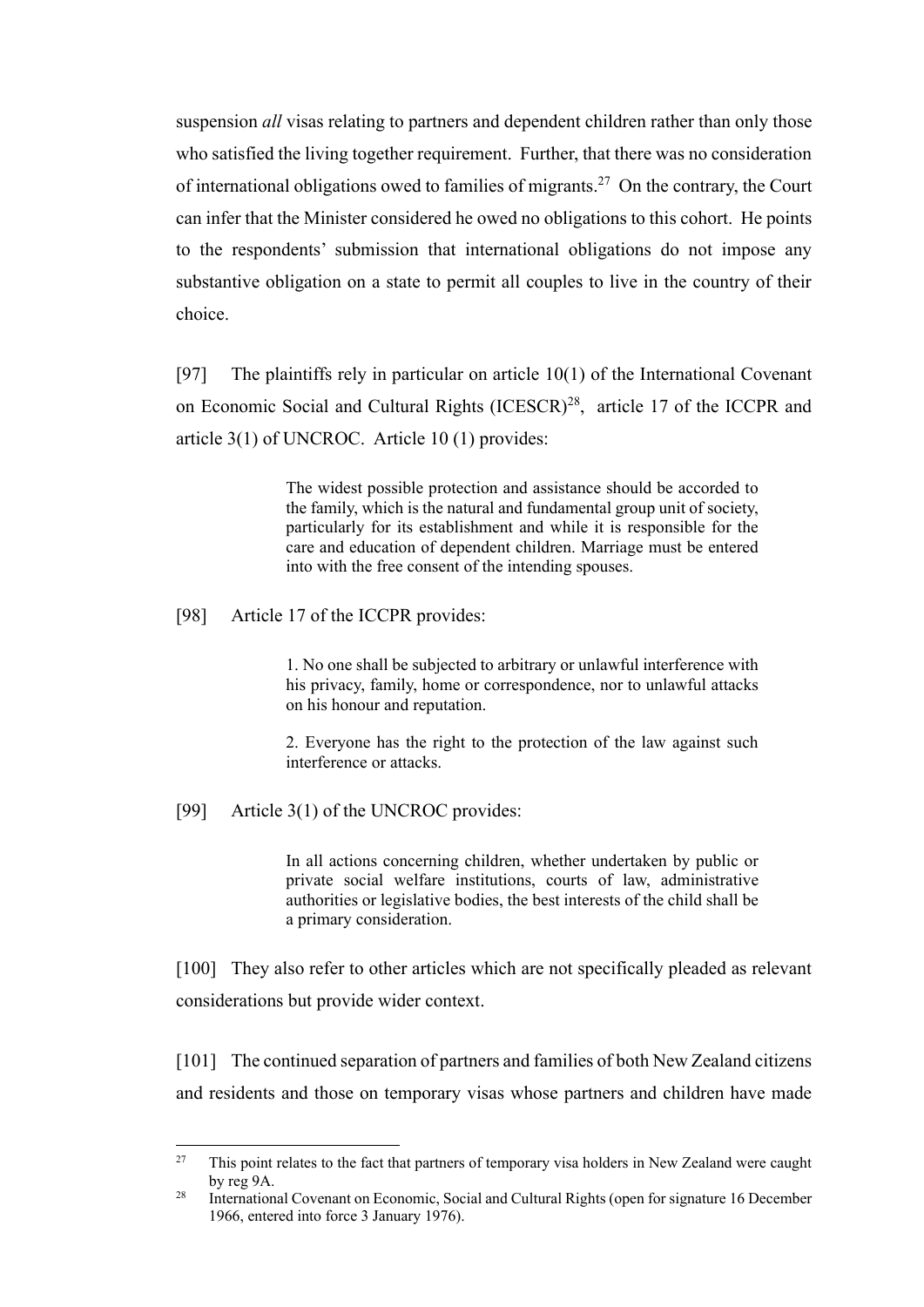visa applications to join them in New Zealand is said to engage these articles. The plaintiffs contend that had the Minister properly considered those matters, he may have come to a different decision.

[102] The Minister accepts that when Parliament confers a law-making power such as by the empowering provision in this case, it will ordinarily expect the decision maker to take into account obligations arising from international conventions at a general level and to the extent that they are relevant. Mr Mortimer-Wang submits this does not extend to any obligation to exercise that power consistently with international obligations because they are not enforceable at domestic law unless specifically incorporated into a statute.

[103] Mr Mortimer-Wang emphasised in his contextual framing that reg 9A is a general level rule rather than one directed at an individual factual situation. He submitted that specific international obligations are more easily and effectively considered in the context of individual cases than at the abstract higher level. It is in that case-specific consideration of rights that those rights "bite". Nonetheless, he accepted, as he must, that the position of family members, informed by international obligations, is a relevant consideration given the sufficiently foreseeable separation of family members.

[104] In the same vein, he sought to distinguish *Zhang* as representative of one of the two different contexts (individual versus general level decision making). He submitted that a decision maker is not required to contemplate every individual factual circumstance affected by a general rule where there are appropriate safety valves in the system to consider the individual case downstream.

#### <span id="page-32-0"></span>*Discussion*

[105] It is necessary first to drill further into the impugned decisions, dealing first with reg 9A.

[106] There are three in built protections in s 401A. First, regulations may only be made for a limited period although may be 'refreshed' (initially for a three-month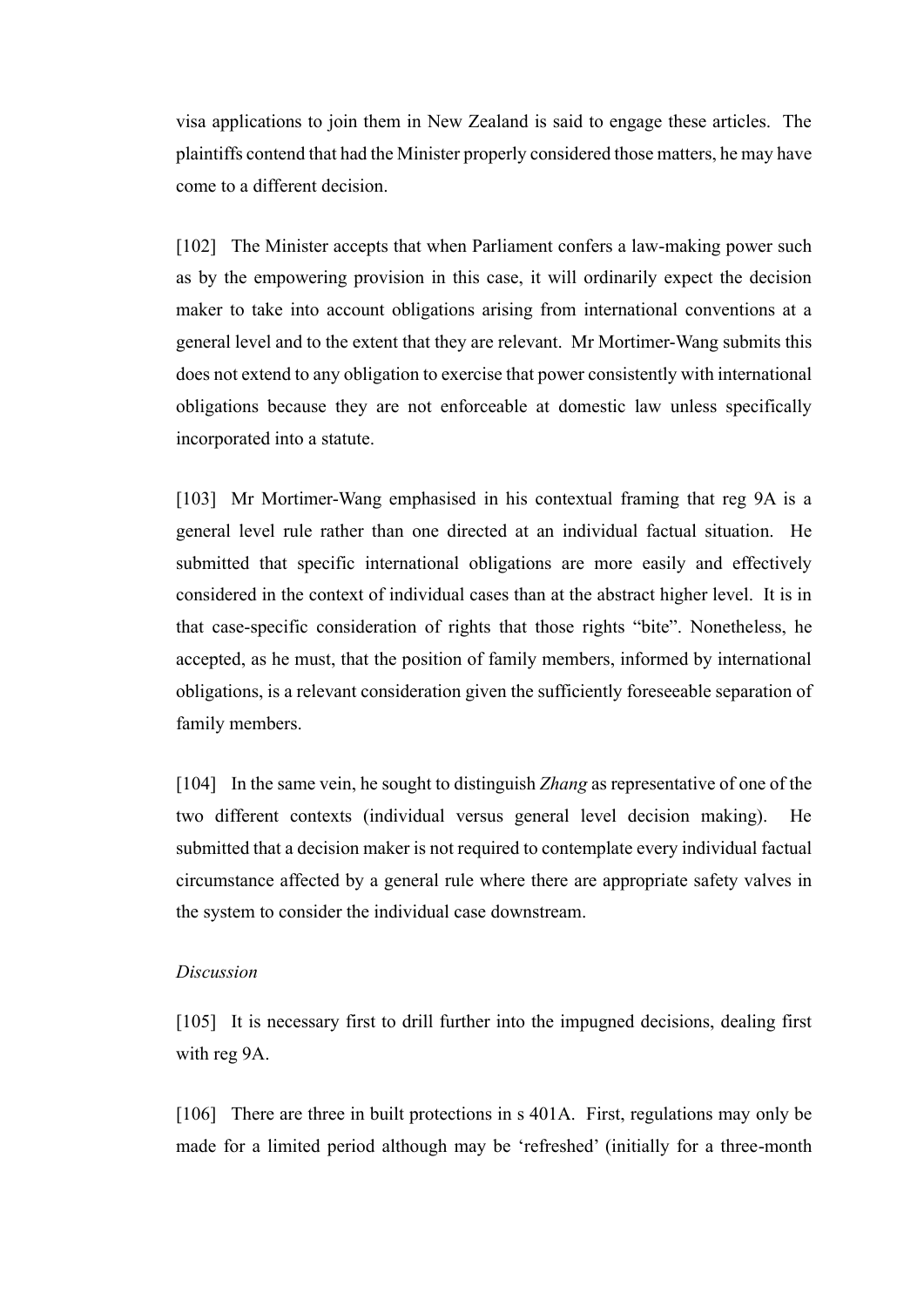period and, since 11 May 2022, for a six-month period)<sup>29</sup>. Secondly, s 401A itself is time-limited. Following the most recent amendment, s 401A is automatically repealed at the close of 15 May 2023. Thirdly, the Minister must not recommend the making of regulations unless satisfied that doing so is reasonably necessary to manage the effects, or deal with the consequences of: $30$ 

- (a) the outbreak of COVID-19;
- (b) measures taken under the Act or any other enactment to contain or mitigate the outbreak of COVID-19 or its effects; or
- (c) any other measures (whether in New Zealand or elsewhere) to contain or mitigate the outbreak of COVID-19 or its effects.

[107] While the plaintiffs criticise the Minister for rolling over reg 9A without recognising changes of context arising from vaccine development, increased MIQ capacity and the passage of time, they have not pleaded that the suspension decisions are ultra vires the empowering provision.<sup>31</sup>

[108] Regulation 9A suspends the ability for all persons outside New Zealand to apply for a temporary entry class visa unless that person falls within one of the excepted categories. The material exception for present purposes is those persons applying for a visa *on the basis* that the person is a spouse, partner, or dependent child of a New Zealand citizen or a person who holds a residence class visa who must or may be granted entry permission under immigration instructions.

[109] The meaning of "on the basis" is not apparent from the face of the regulation. Commonly it means the reason for doing something. Although not argued before this Court, one available interpretation of the exception as drafted is that applications for *any* type of visa, applied for by reason that the applicant is a spouse, partner, or dependent child, falls within the exception. INZ construes it more narrowly to mean an application for a visa under 'Partnership Instructions', consistent with the

<sup>&</sup>lt;sup>29</sup> Refer s 15(1) Immigration (COVID-19 Response) Amendment Act 2021 (2021 No 14).<br><sup>30</sup> Section 401 A(4)

Section  $401A(4)$ .

 $31$  This is the argument which relies on the ultra vires of Y3.5.1.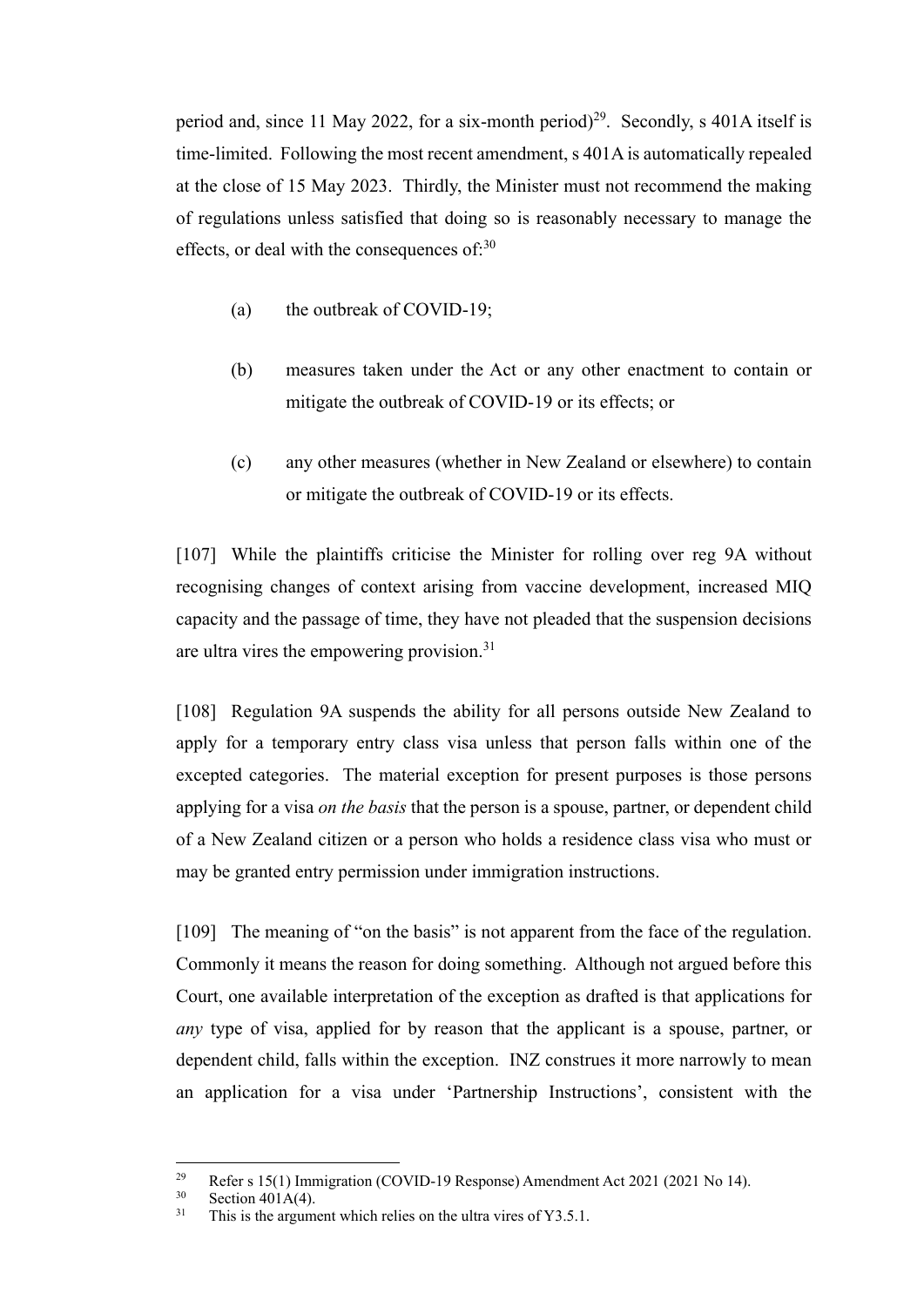immigration scheme in place. As explained above, this is a particular application with its own characteristics which requires meeting the partnership requirements.<sup>32</sup>

[110] The associated briefing papers relating to suspension of offshore temporary visa applications recorded that the proposed reg 9A complied with, among other things, the Human Rights Act, Bill of Rights Act and relevant international standards and obligations. They did not identify any particular standards and obligations more specifically. Nor did those papers distinguish between impacts on different interested cohorts. However, I accept Mr Mortimer-Wang's submission that considering the interests of families and children in setting a general level rule does not require a granular assessment of all potential permutations in which those interests may manifest.<sup>33</sup>

[111] In *H v Minister of Immigration<sup>34</sup>* the Court of Appeal did not require direct evidence that a specific obligation of the Convention relating to the Status of Refugees had been considered by the Minister. Instead, it inferred from the evidence that the Minister considered the interests of refugees when certifying an immigration instruction. I accept that it is not realistic to expect that every such obligation will be cited. What matters is whether the substance of the obligation is considered rather than a tick-box exercise.

[112] It cannot be seriously contended that the decisions at issue had the potential to cut across the best interests of families, and particularly children. The Minister deposed that he did take into account the interests of families and children when deciding to enact reg 9A. He states:

[23] I am aware of New Zealand's international obligations as they relate to the making of immigration decisions, and that there are international obligations relating to family life and ensuring the best interests of children.

[24] A significant pressure in every COVID-related border measure the government has taken has been the effect that the border closure (or other border related measures) has on family connections, including spouses, partners and children. There have been difficult calls to make in a range of

 $\frac{32}{13}$  Immigration instruction V3.15, E4.5 or immigration Instruction WF.

The Minister also deposed that as Bill of Rights compliance is a question of law, other than confirming that he acted consistently with any obligations under the Bill of Rights Act, he did not give evidence on that aspect.

<sup>34</sup> *H v Minister of Immigration* [2020] NZCA 562 at para 54 – para 64.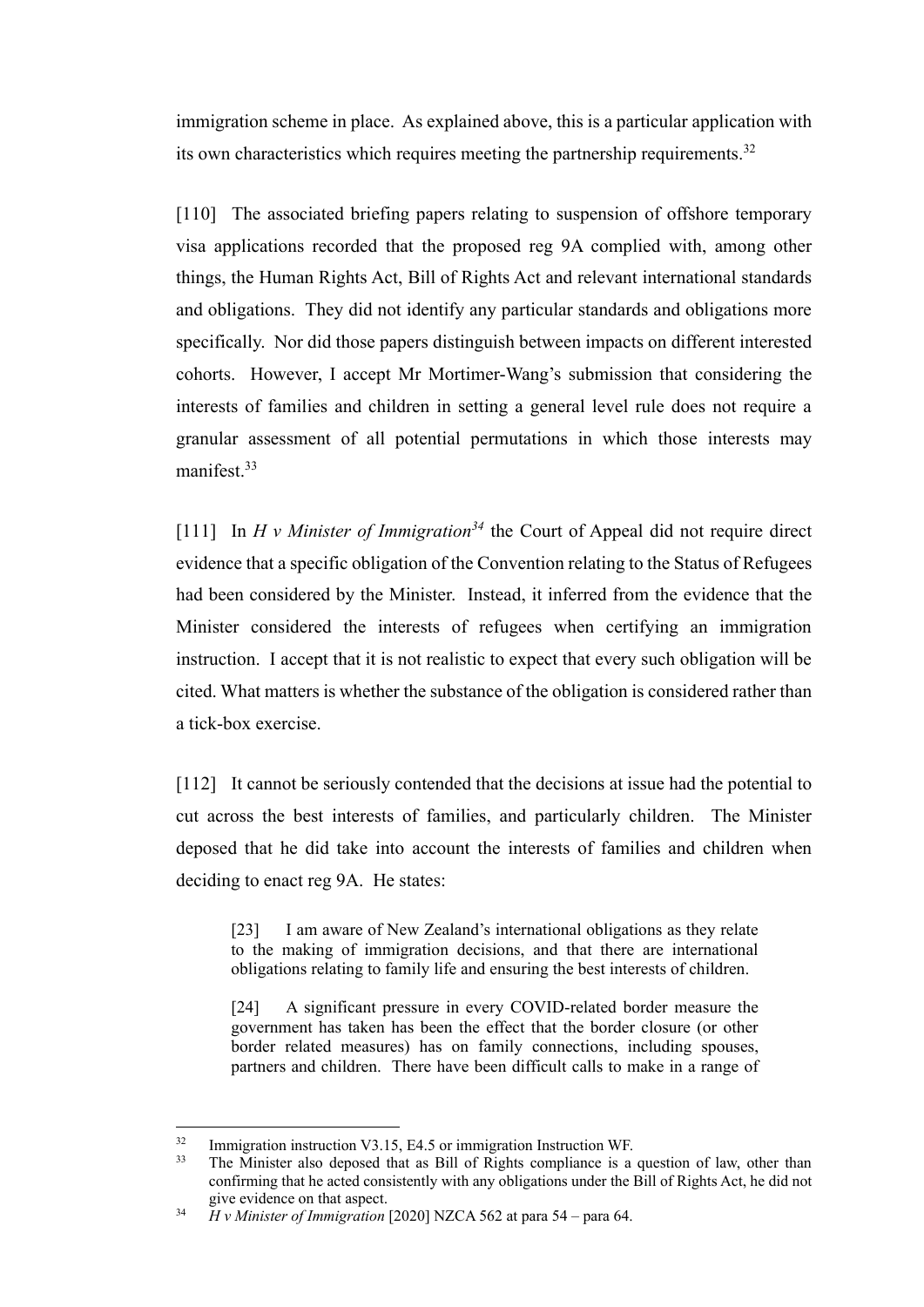areas about who will be permitted to come to New Zealand, and a range of factors including public health advice and resourcing has informed those.

[25] When people's lives are affected by these decisions in such concrete ways, I have felt keenly the responsibility of setting border measures (together with my Cabinet colleagues). They are always taken with the knowledge that there are real world consequences for people affected, and that our decisions have to be taken in a way that tries our best to meet as many competing obligations as we can (including ensuring to the extent we can ensure families and children can be together), while keeping New Zealanders safe, and the immigration system functioning well while under extreme pressure from the effects of COVID-19 and the measures we have taken. Those factors – and others – sometimes pull in different directions. It is an unfortunate reality that during the COVID-19 pandemic, not every person who would ordinarily be able to come to New Zealand will be able to do so.

[26] The decisions I made in respect of reg 9A and instruction E13 fall into these categories. The need to try to reduce the impact on families to the extent possible was something I was mindful of while making these decisions. For example:

- 26.1 First, although the criteria in reg 9A and instruction E13 largely map to the border closure criteria established in instruction Y4.50, all of them contain certain exceptions for visas based on partnership or dependent children of New Zealand citizens and permanent residents. This was reflective of my (and my Cabinet colleagues) consideration of family interests at the time.
- 26.2 Second, the issue of how the partnership-based exceptions were drawn across the suite of border settings was the subject of lobbying to me in my role as Minister of Immigration. After they were initially put in place, I received a letter from the Immigration Industry Steering Group raising the issue of whether settings might be changed to permit general visitor visas to be granted to persons unable to meet partnership requirements.

[113] The letter to which the Minister refers in his affidavit requested that INZ be authorised to grant GVVs on the basis of a relationship with a New Zealander that does not meet partnership requirements and for those visa holders to be exempt from current border restrictions. This is on the basis that the purpose behind granting border exemptions on partnership and dependent child visas is to ensure family unity. Extending the exemption to this group fits the stated purpose.

[114] The Minister does not state when he became aware of this letter. It is dated 8 March 2021, before the June 2021 decision. I am prepared to infer that he was cognisant of the effect of the removal of the ability to apply for GVVs on persons in relationships before the June 2021 decision although he only responded to the letter on 14 July 2021, after his decision to extend the period of reg 9A. There is nothing on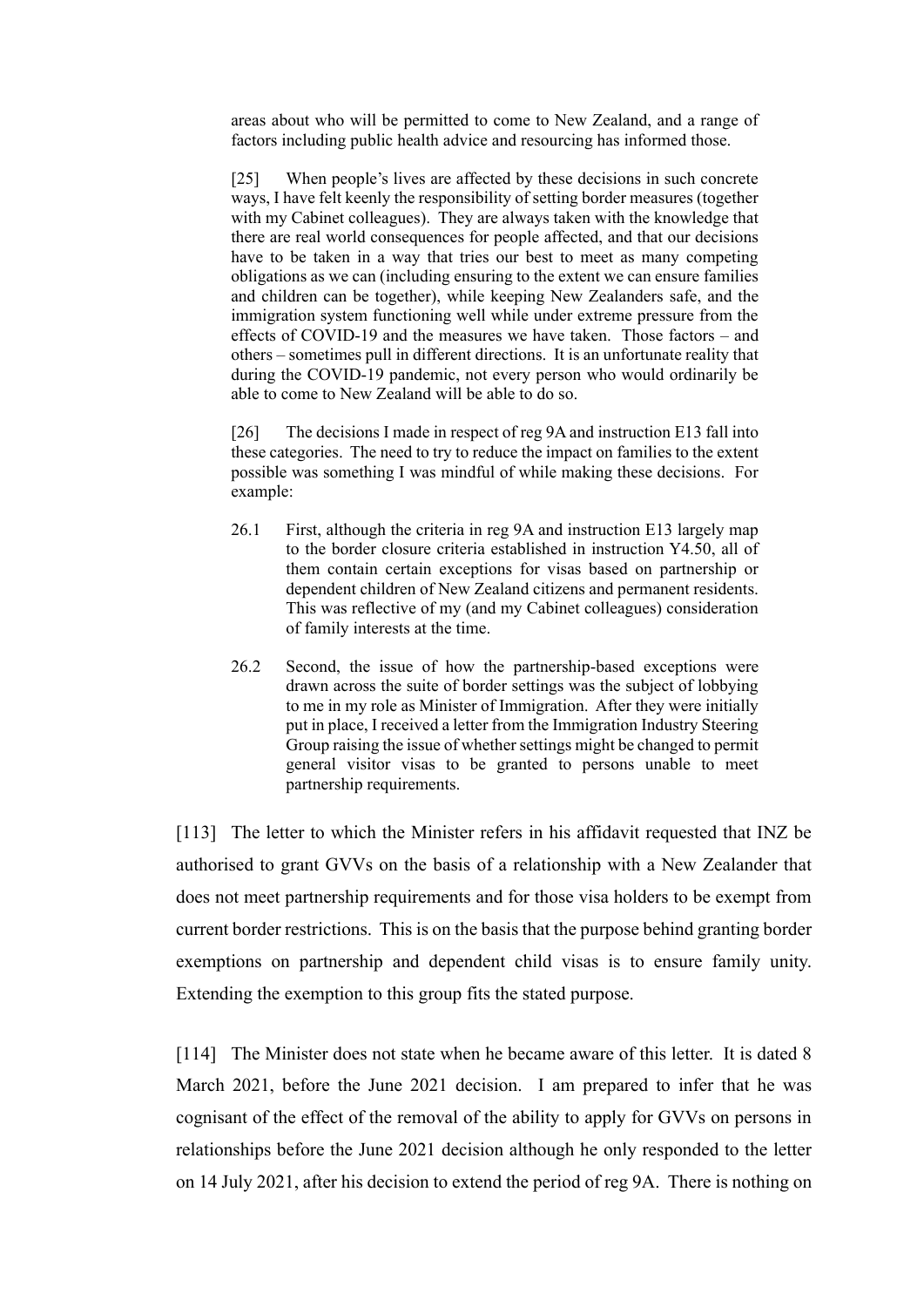the record to suggest that the Minister was cognisant of this removal before March 2021.

[115] The Minister's response to that letter is instructive. He stated:

The Government must balance the demand of those offshore who intend to enter New Zealand with our limited capacity to isolate and quarantine new arrivals.

…

INZ is currently taking a pragmatic approach to the requirement to be living together in a genuine and stable relationship – a partnership will be considered to have met the definition if the partners have previously lived together.

Prior to the border closure, INZ was able to grant Visitor Visa General visas in some cases where an applicant was unable to demonstrate one or more of the partnership requirements, including living together. However, INZ is not currently processing these visas as they are not considered 'a visa based on the relationship with that partner' as required under the current border exception criteria for partners of New Zealand citizens and residents.

[116] I accept that each decision to extend the effect of reg 9A required the Minister to readdress the issues rather than exercise pro-forma decision making. Each time the Minister made his decision his officials prepared briefing papers and a paper was prepared for Cabinet. That material was largely the same for each decision period. It can be inferred that the Minister did not consider that the context had changed in that period. On each occasion, the briefing papers referred to the need to continue to manage the flow of incoming visas so that INZ could focus on efficient processing of visas; this would complement the border restrictions and communicate to people offshore that they were unable to travel to New Zealand.

[117] The respondents acknowledge that each extension of reg 9A had the objective of addressing the same circumstances and the motivation remained consistent since reg 9A was promulgated. The plaintiffs argue that the relative 'reasonableness' of the suspension decisions has diminished over time given the increasing availability of widespread pre-departure testing, vaccinations, shorter MIQ stays and the length of separation of families.

[118] The fact that reg 9A itself specifically retains an ability for persons to apply for temporary entry class visas based on relationships while temporarily suspending that ability for nearly everyone else confirms that the Minister had regard to family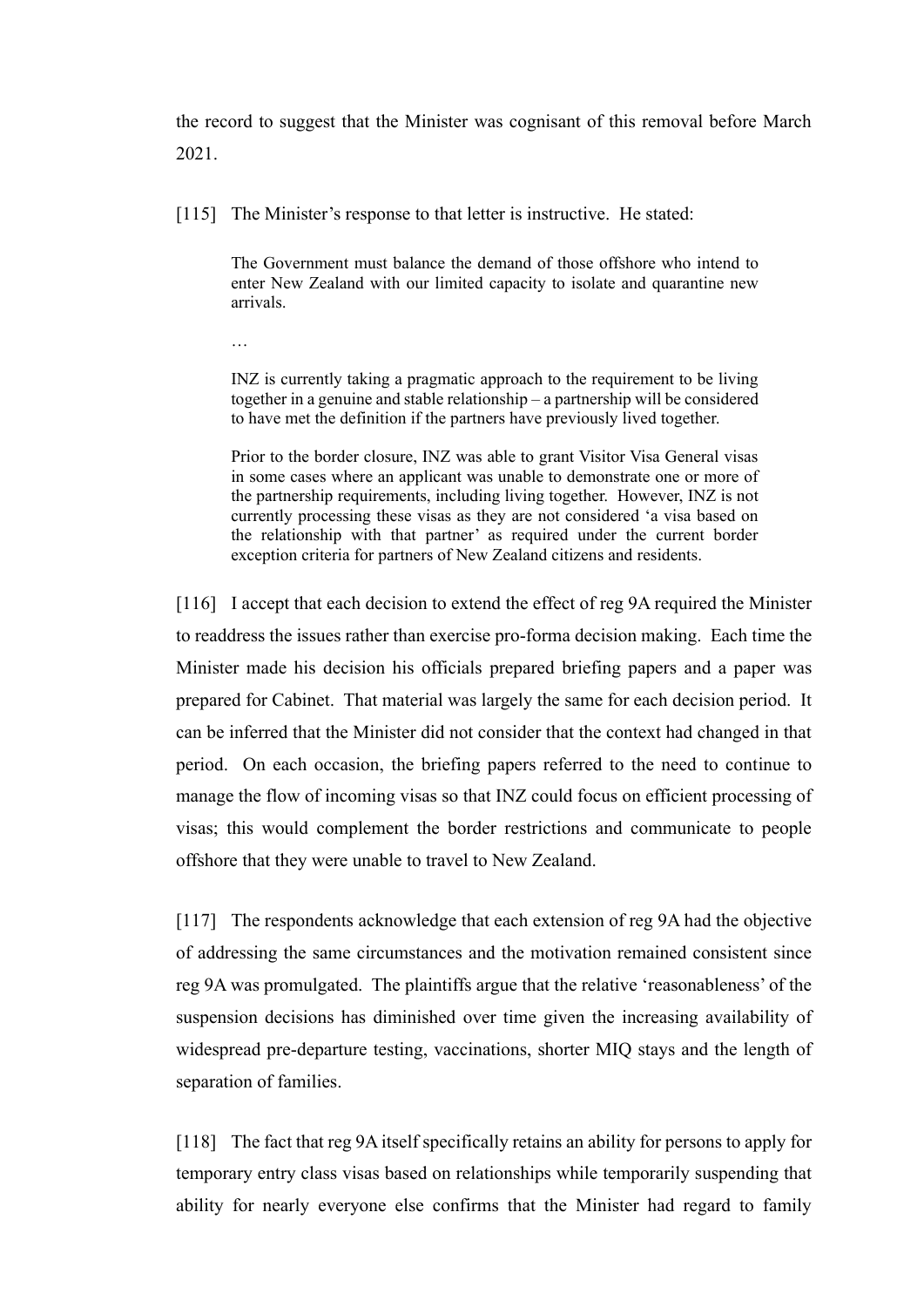considerations when making reg 9A. Addressing the position of families, partners and children underscores the importance of family, partner and children considerations. Thus, there is direct evidence that the interests of families and children were taken into account in the decision-making process.

[119] The facts of *Zhang* are not on all fours. It involved review of a decision under s 190(5) of the Act that there were no special circumstances justifying an exception to immigration instructions. The case-specific context of *Zhang* supported a more intense and different review.

[120] The international convention rights relating to family life are crucially important considerations but they have not been incorporated as a matter of substantive domestic law.<sup>35</sup> This means that the plaintiffs are not able to directly enforce the international conventions and no substantive limits on decisions arise from these international conventions. It is though well established that there is a presumption of statutory interpretation that "so far as its wording allows legislation should be read in a way which is consistent with New Zealand's international obligations"<sup>36</sup>. I am inclined to consider the presumption of consistency where human rights are implicated is particularly strong.<sup>37</sup>

[121] I conclude however that the challenge based on failure to take into account these relevant considerations is in reality a criticism of the weight that the Minister gave to this consideration in his decision making. In other words, the attack is one of substance based on a facially arbitrary distinction.<sup>38</sup> How conflicting considerations are weighed is for the decision maker and not the Court unless unreasonableness considerations can be successfully invoked.<sup>39</sup> This means that where the line was

<sup>&</sup>lt;sup>35</sup> Contrast s 129 of the Act which provides that a person must be recognised as a refugee in accordance with this Act if he or she is a refugee within the meaning of the Refugee Convention and s 131 which directly incorporates the rights to be free from arbitrary deprivation of life, or cruel treatment in the ICCPR.

<sup>36</sup> *New Zealand Air Line Pilots' Association Inc v Attorney-General* [1997] 3 NZLR 269 (CA) at 289; *Zurich Australian Insurance Ltd t/a Zurich New Zealand v Cognition Education Ltd* [2014] NZSC 188 [2015] 1 NZLR 383 at [40]. There is no inconsistency in the adoption of these two models – Hanna Wilberg *Administrative Law* [2010] NZ L Rev 178 at 190.

<sup>37</sup> Refer Claudia Geiringer "*Tavita* and all that: Confronting the confusion surrounding unincorporated treaties and administrative law" (2004) 21 NZULR 57 at 102-103.

<sup>&</sup>lt;sup>38</sup> No challenge based on reasonableness was advanced.<br><sup>39</sup> Hyang y Ministar of Immigration [2000] 2 NZI B 70

<sup>39</sup> *Huang v Minister of Immigration* [2009] 2 NZLR 700 (CA) at [67]; *AI (Somalia) v Immigration and Protection Tribunal* [2016] NZHC 2227, [2016] NZAR 1471 at [49].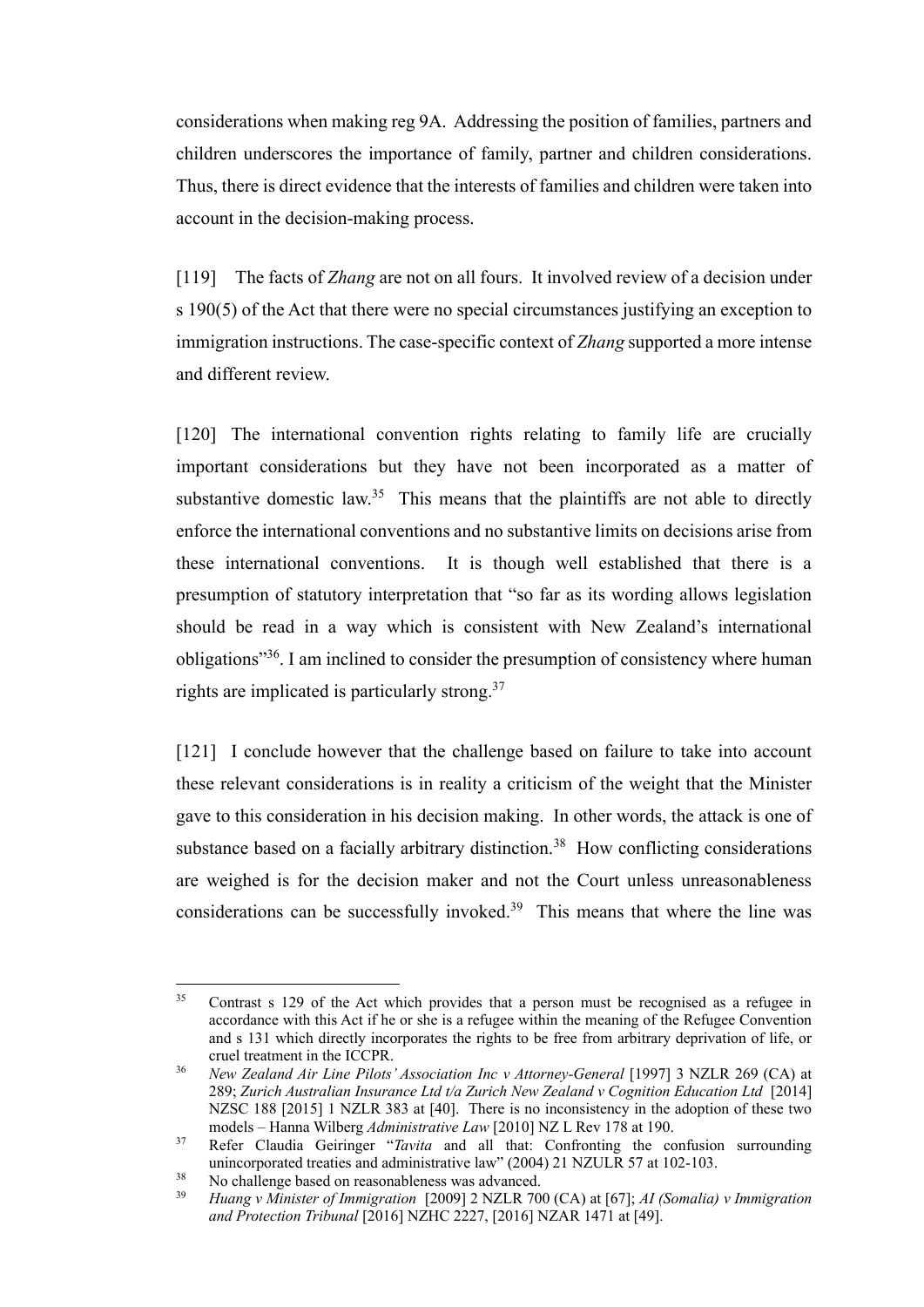drawn between cohorts affected by the suspension and those excluded from the suspension is a type of merits review not available to this Court in these proceedings.

[122] Accordingly, I reject the challenge to reg 9A on the ground of failure to take into account relevant considerations. It is unnecessary to address the submissions relating to justification for derogation from international obligations advanced by the plaintiffs.

## <span id="page-38-0"></span>*Lapsing decision*

[123] I turn to the challenge to the lapsing decision on the same grounds.

[124] The Minister's certification of E13 was intended to deal with the thousands of visa applications which had been received before New Zealand's border closed and between the closure and the making of reg 9A.

[125] INZ took the view that it could not grant a temporary entry class visa in reliance on s  $43(1)(b)$  of the Act. I set this provision out again for convenience:

### **43 Effect of visa**

- (1) A visa (other than a transit visa) granted outside New Zealand indicates that—
	- (a) the holder of the visa has permission to—
		- (i) travel to New Zealand in accordance with the conditions of the visa (if any); and
		- (ii) apply for entry permission; and
	- (b) at the time the visa is granted, there is no reason to believe that the holder will be refused entry permission if the holder's travel is consistent with the conditions of the visa relating to travel; and
	- (c) if the holder is granted entry permission, the holder has permission to stay in New Zealand in accordance with the conditions of the visa (if any).

[126] Consequently, from INZ's point of view, those applications were effectively stalled. Mr Gilray's evidence is that keeping these applications "on the books", awaiting the opening of the border was not feasible. First, there was uncertainty about when the border would open. Secondly, the supporting evidence for the application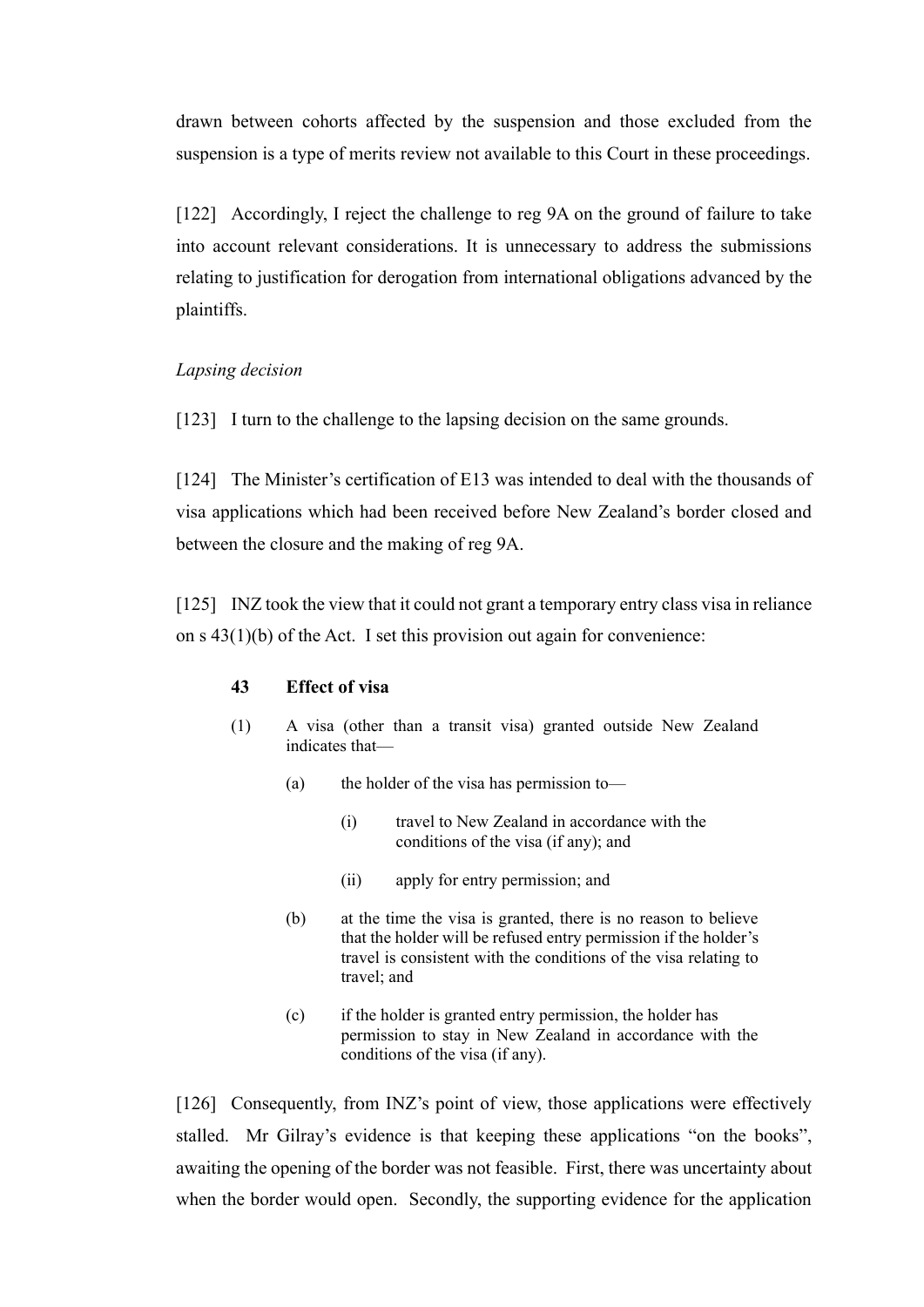would likely become stale. Thirdly, INZ was facing fee refund requests from significant numbers of these applicants. These issues were exacerbated by the passage of time.

[127] As there was no existing mechanism to scale up the refund process and individual processing was unrealistic, INZ developed a system to permit lapsing for all temporary entry class visas and allow refunds. According to Mr Gilray, lapsing would mean:

[91]…that INZ removes the application from its cohort of active files to be processed and determined. When an application is lapsed, INZ no longer has to do any further processing or make any decision with regard to the application. Lapsing can be undertaken with considerably more efficiency than processing each application individually.

[92] Lapsing discontinues the application of the relevant person. INZ records the application as lapsed within its Application Management System (AMS), and takes no further action in relation to the application. The applicants are refunded the application visa fee and levies (where applicable).

[93] Lapsing has no prejudicial effect on any applications those applicants may make in the future.

[128] The Minister, presented with a proposal to lapse, or return and refund those applications which INZ considered could not be granted agreed to certify E13 on 24 June 2021. The power to do so derived from ss 24 and 22 of the Act. Section 24(1) provides that the Minister may certify Instructions that provide "rules or criteria for the lapsing of applications in respect of which no decision to grant a visa has been made, or is likely to be made". Section 24(2) provides that rules and criteria set under s 24 may, among other things, differ for different classes or categories of applications. There is no mandatory requirement to be satisfied, unlike s 401A of the Act.

[129] Instruction E13 does not of itself lapse any application. It instead provides that certain temporary visa applications may be lapsed. It carries through the exemption for types of temporary visa applications including "an application based on a relationship (partner or dependent child) to a New Zealand citizen or residence class visa holder. Unlike reg 9A, the exemption in E13 includes an application based on a relationship with a temporary visa holder.

[130] The grounds of challenge mirror the consideration grounds in respect of reg 9A. For that reason, I approach the analysis in the same way whilst recognising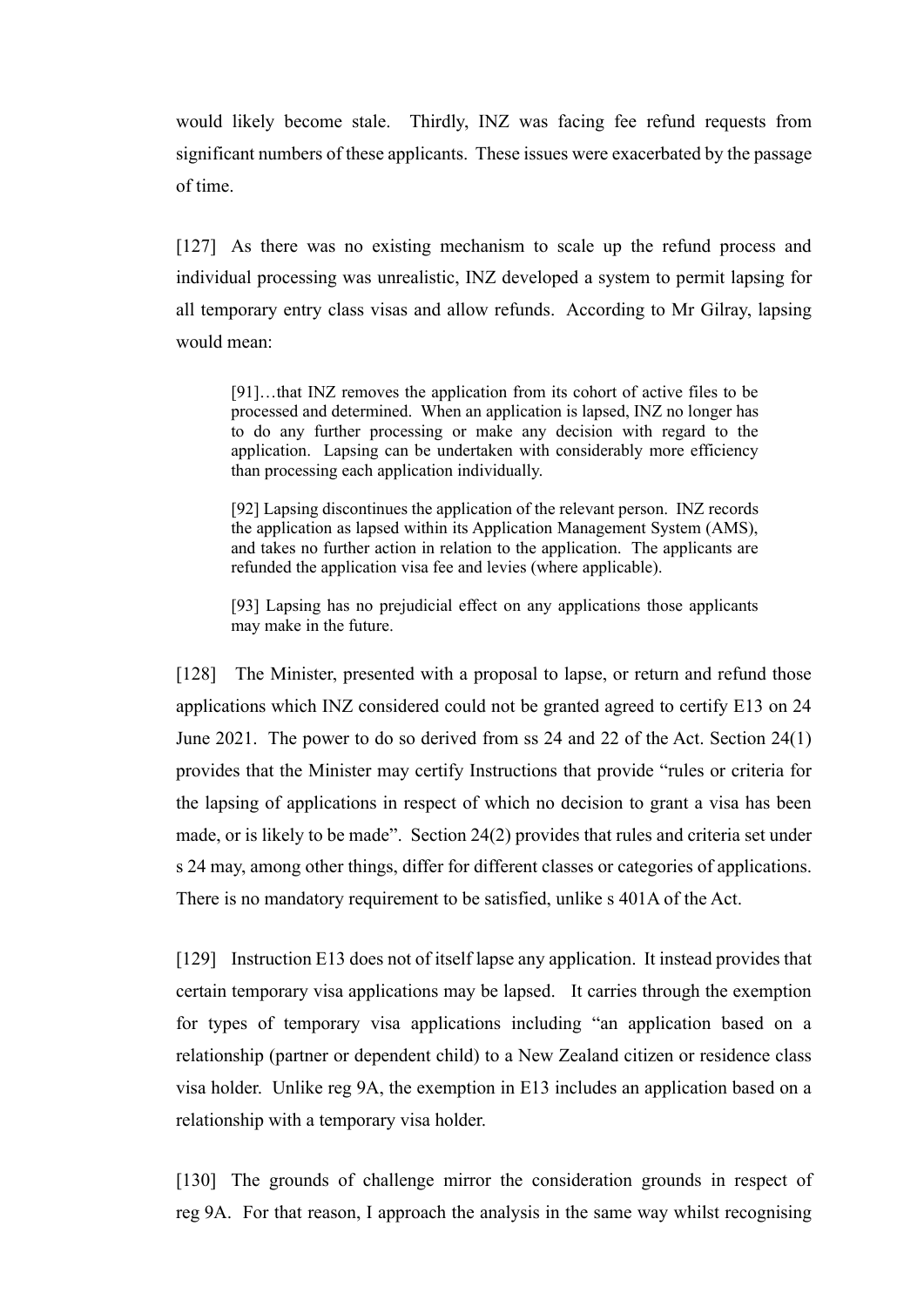that the Minister's decision to certify was supported by different briefing papers, none of which expressly referred to New Zealand's international obligations.

[131] The first briefing paper dated 22 February 2021 stated that temporary visa applications not made under an exception category and not exempt from the border closure submitted after 10 August 2020 are "legally unable to be made, and so must be returned along with the application fees…". It sought the agreement of the Minister that those applications be lapsed and application fees be refunded but that INZ continue to process offshore temporary visa applications "based on a relationship to a New Zealander or temporary visa holder".  $40$ 

[132] The briefing paper referred to an alternative approach of holding these applications in abeyance pending greater certainty around the re-opening of the border. It recommended against this course as "for most of these applications, the original purpose of visit will no longer be valid and in almost all cases additional evidence …would need to be requested."

[133] Mr Dalley submitted that the effect of E13 has the curious result in that applicants who made partnership-based visa applications but which an immigration officer has processed and determined that a grant of a GVV would be appropriate, will not have their applications lapsed. However, those who made a GVV application based on their partnership with or dependence on a New Zealand citizen, residence class visa holder, or temporary class visa holder will have their applications lapsed. In short, the distinction is made not on substantive grounds but by reference to the type, class or form of application made.

[134] The respondents' argument that consideration was given to international obligations is slightly weaker than that for the suspension decisions. Yet, it is still evident from the face of E13 that the Minister considered the question of families and children consistently with the international obligations cited by the plaintiffs. After all, it carries through the exception for visa applications based on relationships and even extends the exception to partners of temporary visa holders.

<sup>&</sup>lt;sup>40</sup> Although New Zealand residents were not mentioned in the recommendations, it is clear that it was intended to reference them also in the exception category.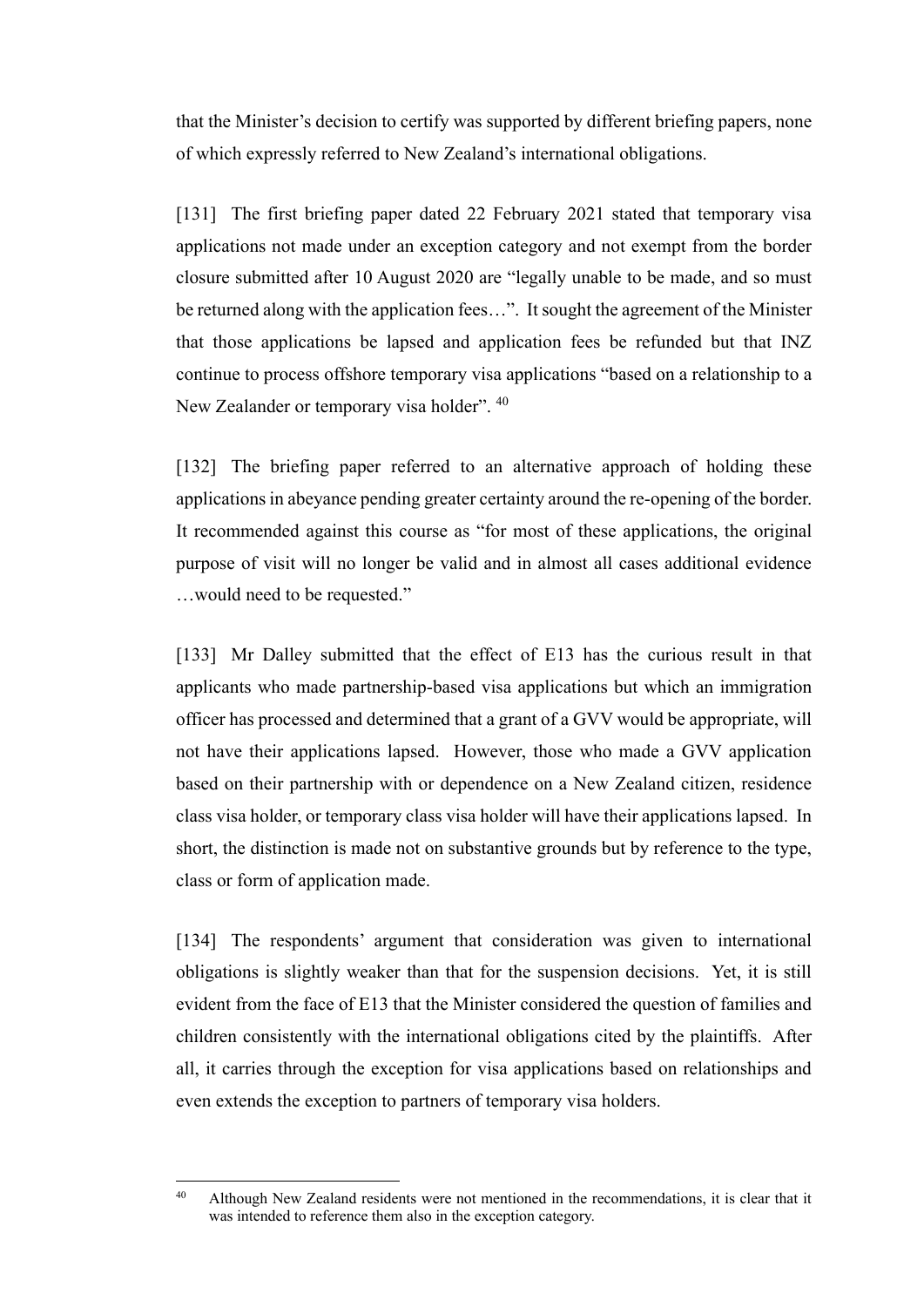[135] I consider that the real target of the plaintiffs' attack should not be E13 but the immigration instructions relating to definition of a genuine partnership, combined with INZ's interpretation of applications "based on a relationship". This is not how the challenge was framed and I say no more about it.

### <span id="page-41-0"></span>*Irrelevant considerations?*

[136] As previously stated, the ground of irrelevant considerations is another orthodox ground of challenge in judicial review. In this case, it has not been specifically pleaded this way although it was addressed in oral submissions. I therefore deal with it briefly only.

[137] Mr Dalley's submission, as clarified during the hearing, was that the Minister chose a blunt tool in reg 9A and instruction E13 by prioritising what Mr Dalley termed "administrative ease" over the mandatory considerations sourced from New Zealand's international obligations. By "administrative ease", he was referring to the evidence as to why it was not workable to solve the administrative problem wrought by the border closure in any more nuanced way.

[138] That evidence was that it was not, and would not be, feasible to separate out the cohort of persons the plaintiffs raise concern about from the approximately 40,000 temporary entry class visa applications.<sup>41</sup> While it is possible to identify from that number the applications for visitor visas as the INZ system records the type of visa applied for, that left just over 24,000 applications in November 2021 which were potentially subject to lapsing. INZ's system does not record the level of information to identify which of those applications were made because the applicant is in a genuine relationship with a New Zealand citizen or resident. He says that would require a "page-turn" of each of the 24,000 applications. That, in turn, that would require the application of an extremely high level of resources which INZ does not have under the current pressures. To do that would undermine the entire rationale for the lapsing solution in the first place.

[139] To the extent that Mr Dalley suggests by his submission that allocation of resource is not a relevant consideration in immigration decision making, I disagree.

<sup>&</sup>lt;sup>41</sup> There was no application to cross examine the respondents' deponents.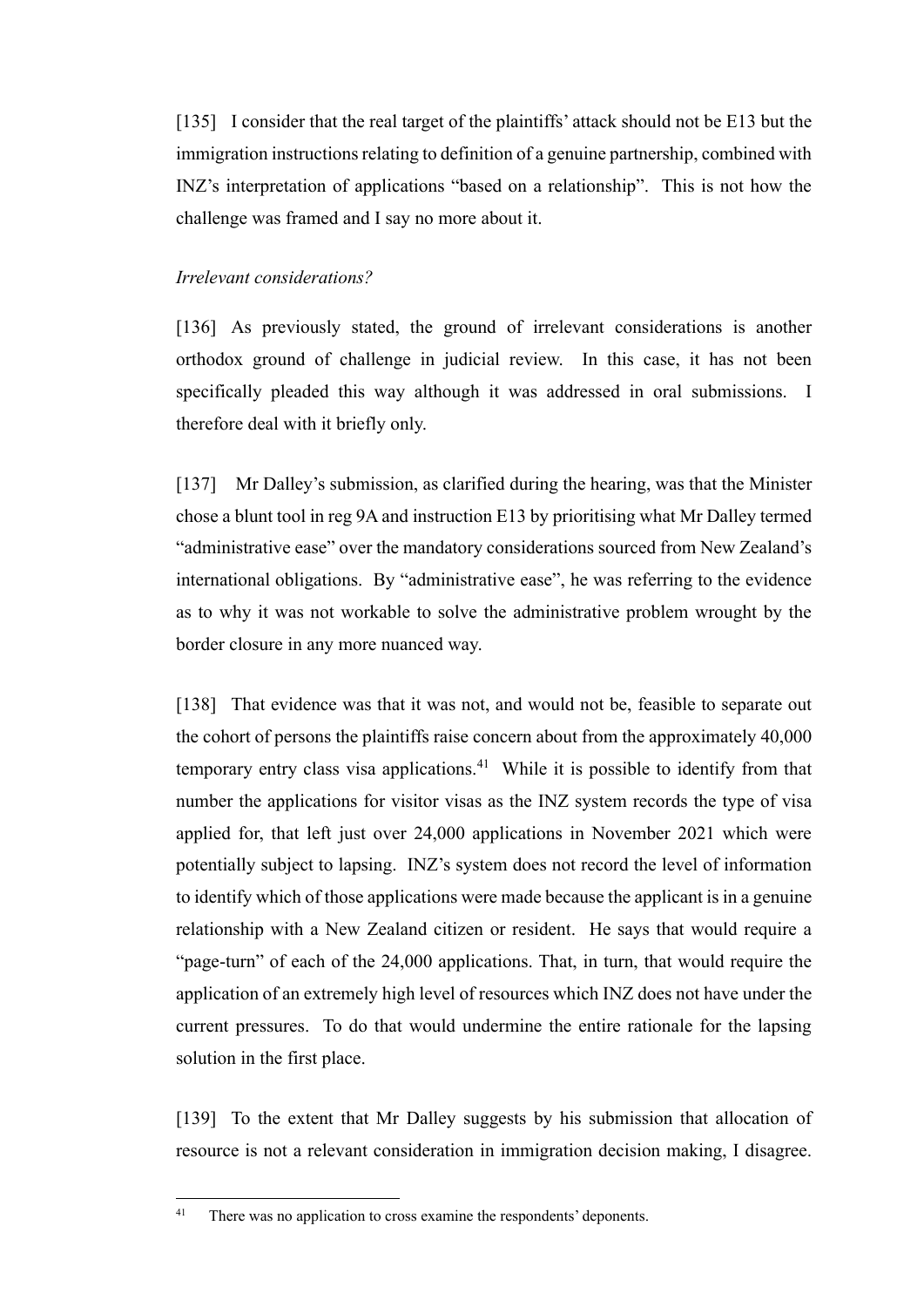As s 3 of the Act states, the purpose of the Act is to manage immigration is a way that balances the national interest, as determined by the Crown, and the rights of individuals. What Mr Dalley describes as administrative ease is part and parcel of allocation of finite resources, a matter which sits squarely within the national interest at a policy level.

[140] To the extent that Mr Dalley's submission is that the Minister prioritised administrative ease over international obligations in error, the submission faces the same obstacle identified above in that it transcends into a substantive or merits review.

[141] It follows that the considerations challenge to the suspension decisions and the lapsing decision fails. I find no reviewable error in the Minister's certification of E13.

## <span id="page-42-0"></span>**Failure to consider discriminatory impact – s 19 Bill of Rights Act**

## <span id="page-42-1"></span>*The contentions*

[142] This challenge is pleaded as follows:

- (a) The decision(s) of the Minister are discriminatory on the basis of ethnic origins, religious belief, sex and sexual orientation;
- (b) Discrimination on those grounds is prohibited by s 19 of the Bill of Rights Act;
- (c) The Minister would have come to a different decision if he had properly considered the Bill of Rights Act as required.

[143] This is not explicitly framed in terms of an alleged breach of the Bill of Rights Act but is tantamount to such.

[144] The alleged discrimination lies in the inability of many overseas partners to satisfy INZ's requirement that they demonstrate that they are living together with the New Zealand partner in a genuine and stable relationship.<sup>42</sup> Inability to meet that requirement means that, as interpreted by INZ, the carve-outs in reg 9A and instruction

<sup>42</sup> Immigration New Zealand *Operational Manual* (26 May 2022) at [E4.5.20], [4.5.30] and [4.5.35].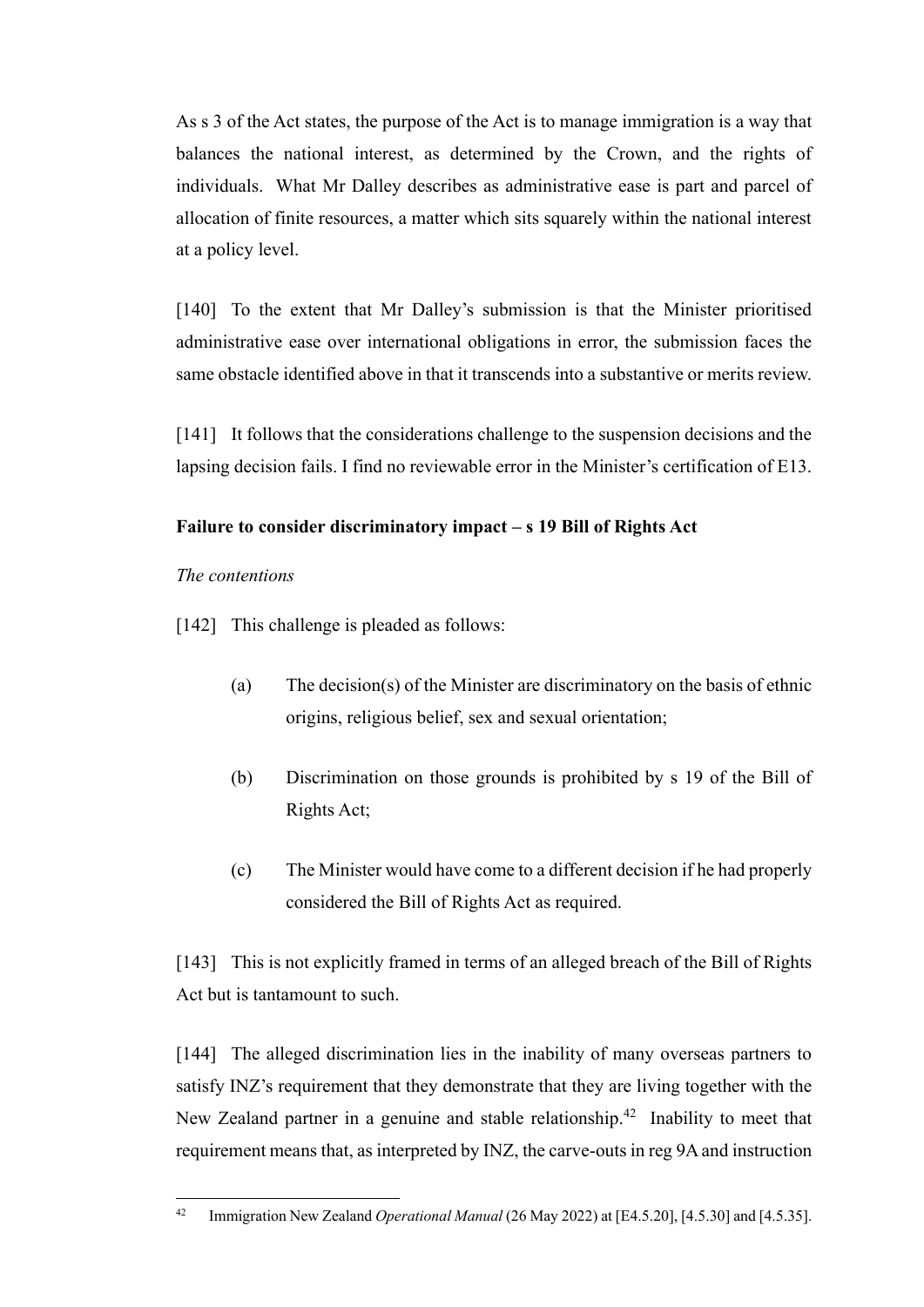E13 are not available to that cohort, though they are in genuine and stable relationships.<sup>43</sup>

[145] The Minister denies that his decision(s) are discriminatory as pleaded or that he failed to consider his obligations under the Bill of Rights Act. He denies that s 19 is engaged at all.

[146] I distil the issues as whether:

- (a) section 19 is engaged;
- (b) regulation 9A and instruction E13 have a differential effect on the basis of a prohibited ground;
- (c) regulation 9A and instruction E13 have a discriminatory impact; and
- (d) if so, any discrimination is demonstrably justified under s 5.
- [147] Each raises a host of sub-issues.

## <span id="page-43-0"></span>*Is section 19 Bill of Rights Act engaged?*

[148] The Minister is a member of the executive branch.<sup>44</sup> There is no doubt that the Bill of Rights Act applies to the Minister's recommendation to make reg 9A (and each extension of reg 9A) and to his certification of E13. But, a question arises as to whose affirmed rights the Minister is required to consider?

[149] The plaintiffs' focus is on those overseas partners of New Zealand citizens and resident visa holders who do not meet partnership policy requirements of living together.<sup>45</sup> The respondents argue that this focus on the overseas partner of the New Zealand citizen –the person prevented from applying for a temporary entry visa – is a jurisdictional obstacle.<sup>46</sup>

<sup>43</sup> Relevantly, the challenge is not to how INZ is implementing either reg 9A or instruction E13.

<sup>&</sup>lt;sup>44</sup> New Zealand Bill of Rights Act 1990, s  $3(a)$ .<br><sup>45</sup> This includes dependent objection included in

This includes dependent children included in those applications.

<sup>&</sup>lt;sup>46</sup> Although the would-be visa applicant is not a plaintiff in these proceedings.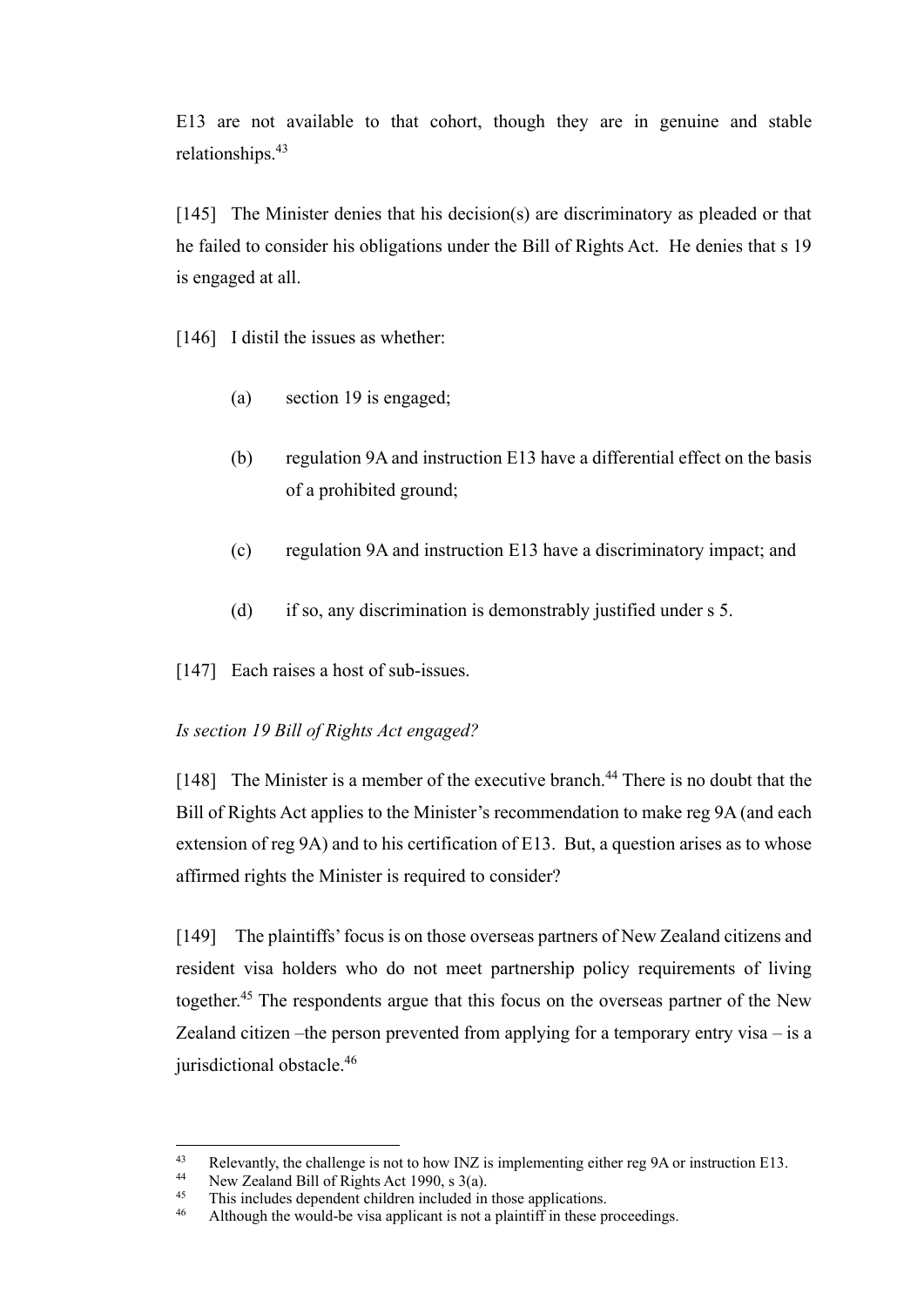[150] Mr Mortimer-Wang submitted that persons who are not New Zealanders and who are outside New Zealand's jurisdiction cannot normally claim the benefits of the rights affirmed by the Bill of Rights Act. He referred to its long title which provides that it is an Act:

- (a) to affirm, protect, and promote human rights and fundamental freedoms *in New Zealand*; and
- (b) to affirm New Zealand's commitment to the International Covenant on Civil and Political Rights (1996).

(Emphasis added)

[151] Secondly, he relied on the statutory presumption against extraterritorial legislation<sup>47</sup> and the scheme of the Act. He suggested that control of New Zealand's border is inherently a territorial matter; the Act does not purport to claim prescriptive jurisdiction over offshore individuals who seek entry but only sets laws and rules about who may enter its territory. The third limb of his submission was that it is impractical and risks sovereign interference to expect domestic decision makers to take into account and comply with the Bill of Rights Act in respect of impacts on foreign nationals.

[152] Ms Sundar, who dealt with this part of the case on behalf of the plaintiffs, submitted in reliance on *Afghan Nationals* that INZ assumed jurisdiction when it accepted a GVV application for processing*.* This is particularly so for those applications made in reliance on INZ's recommendation to make a GVV application if the living together requirement could not be met. She contended that this does not involve considering the impact on a foreign national beyond that person's interaction with INZ. It is limited to applying New Zealand law when processing that application. This submission does not address would-be applicants who are prevented by reg 9A from making an application and might be thought to conflate the two different types of suspension.<sup>48</sup>

<sup>&</sup>lt;sup>47</sup> Refer *Ludgater Holdings Ltd v Gerling Australia Insurance Co Pty Ltd* [2010] NZSC 49, [2010] 3 NZLR 713 at [22] citing *Poynter v Commerce Commission* [2010] NZSC 48, [2010] 3 NZLR 300 at [36]–[45].

<sup>48</sup> Refer paragraph [75].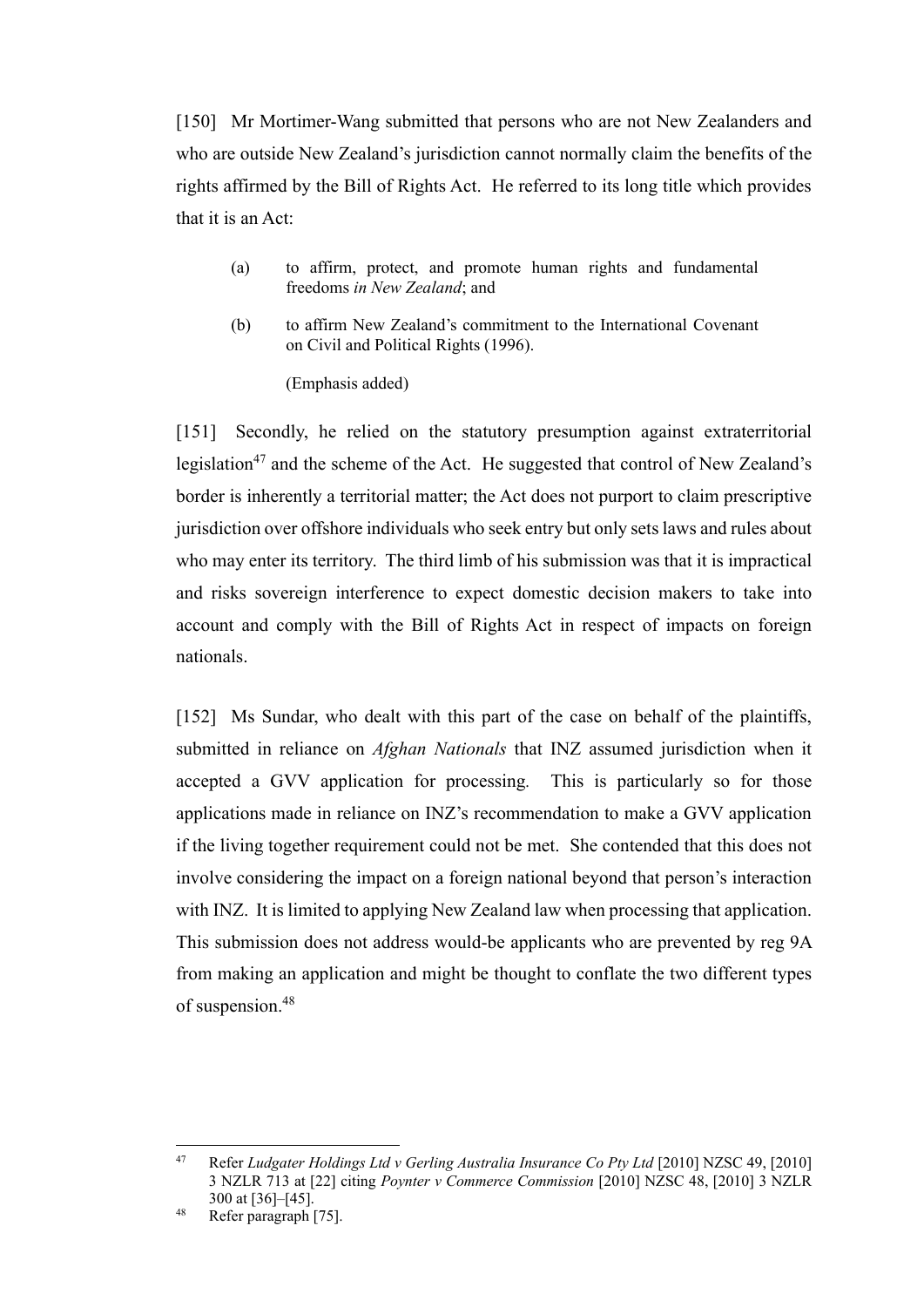#### <span id="page-45-0"></span>*Discussion*

[153] Issues of extraterritorial reach of the Bill of Rights Act have not yet been resolved by the courts. A number of cases suggest that New Zealand officials cannot avoid the application of the Bill of Rights Act simply by conducting inconsistent acts overseas and there may be extra-territorial operation of the Bill of Rights.<sup>49</sup> Those cases involved extra-territorial acts in the conventional sense. That is, acts undertaken outside New Zealand. They do not consider potential discriminatory impacts on foreign nationals arising from actions and decisions taken by officials in New Zealand. While their context is not on all fours, they illustrate an expansive approach to the avowed purpose of protecting and promoting fundamental rights. To that extent, they inform the question of whose affirmed rights are to be taken into consideration.

[154] Cooke J confronted a similar issue in *Afghan Nationals*.<sup>50</sup> The applicants for judicial review were two Afghan nationals who were in the process of potentially obtaining New Zealand residency and coming to New Zealand to join family members already settled here.<sup>51</sup> The COVID-19 outbreak and effective closure of the border intervened. They were not granted permission to enter New Zealand notwithstanding the humanitarian crisis that then engulfed Afghanistan.

[155] Of the extra-territoriality submission, the Judge said: $52$ 

I accept the Bill of Rights can have some application here. It applies because New Zealand has chosen to apply the [Immigration] Act to the applicants, and address their circumstances under New Zealand law. New Zealand law must be interpreted and applied in accordance with the interpretative mandates set out in ss4, 5 and 6 of the Bill of Rights. The proper interpretation of the Act cannot vary based on the physical location of the person to whom [it] is being applied. There is accordingly an assumption of personal jurisdiction over the applicants, and those exercising powers must do so in a manner that is consistent with the Act, as interpreted in accordance with the Bill of Rights. That means, for example, that the rights of natural justice referred to in s 27 are engaged.

But the application of the Bill of Rights only arises to the extent that such jurisdiction has been assumed. I am not convinced that other rights in the Bill of Rights are materially engaged by the assumption of personal jurisdiction. The applicants rely on the right not to be deprived of life under s 8 of the Bill

<sup>49</sup> *Young v Attorney-General* [2018] NZCA 307, [2018] 3 NZLR 827 at [40]; and *Smith v R* [2020] NZCA 499, [2021] 3 NZLR 324 at [92].

 $50$  Above n 7.

<sup>51</sup> The jurisdictional question was perhaps more acute since the plaintiffs were outside the jurisdiction. Contrast here where the plaintiffs are in New Zealand.

 $52$  At [39]-[40].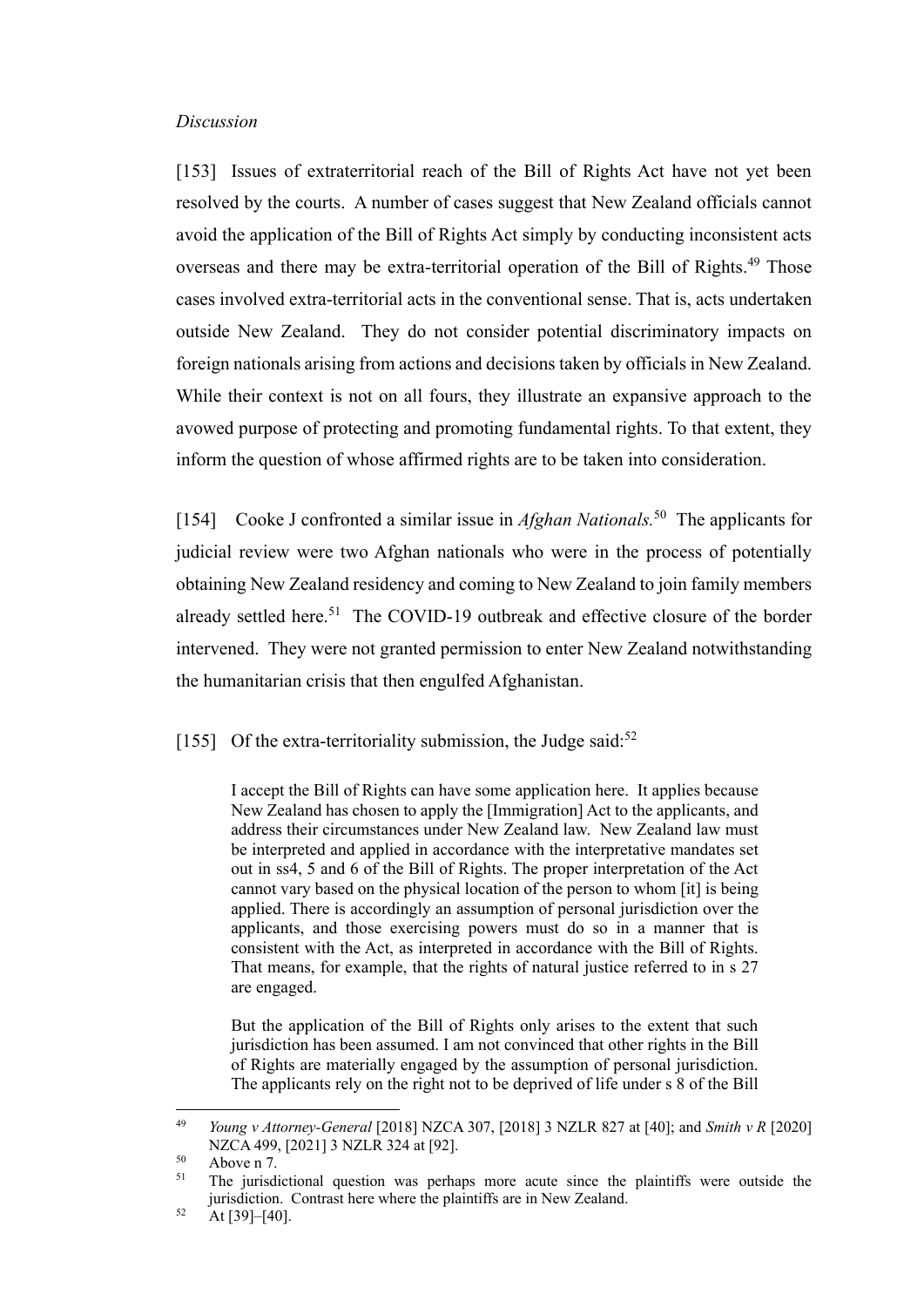of Rights. I agree that there appears to be a threat to the lives of the people in the position of the applicants. I am less convinced that s 8 is engaged by the decision making under the Act in relation to the grant of permission to come to New Zealand. There might be an analogy with immigration decisions which involve deportation to countries that had the death penalty. But the immigration decisions here still do not seem to me to engage the right to be deprived of life except on such grounds as are established by law and are consistent with the principle of fundamental justice.

[156] This case suggests there are at least two instances where the Bill of Rights Act has direct application in the immigration context notwithstanding some extraterritorial dimension. First, when interpreting the legislation in a "rights-consistent" manner. Secondly, when processing and determining visa applications under the Act, although not all affirmed rights in the Bill of Rights would be engaged then. Each affirmed right in the Bill of Rights Act requires separate consideration under this approach.<sup>53</sup>

[157] I agree with the first point as to the interpretive mandates in the Bill of Rights Act. I am not persuaded that the issues before this Court involve extra-territorial reach. It is the Minister's decision making in respect of New Zealand's border which is challenged. The proper question is not whether the Bill of Rights Act applies extraterritorially but whether public officials in New Zealand must consider consistency with the Bill of Rights Act when acting in a way affecting the lives and rights of individuals overseas.

[158] I accept that reg 9A tells people overseas that New Zealand does not intend to deal with them for a limited time. This might be said to point away from assumption of personal jurisdiction even if receipt of an application for a visa were enough to assume personal jurisdiction over that person. But, the gist of this challenge is less about the suspension of applications for GVVs and more about where the line is drawn as to exceptions for partnership based visa applications.

[159] I consider that there are more cogent reasons for than against the proposition that the discrimination provisions of the Bill of Rights Act are a mandatory

<sup>53</sup> This is consistent with *R v Matthews* (1994) 11 CRNZ 564 (HC) where the issue of extraterritorial application of s 23(1) of the Bill of Rights Act (right to a lawyer upon arrest or detention under an enactment) was determined by reference to the limiting effect of the term "enactment" which could only be referring to New Zealand and not foreign enactments.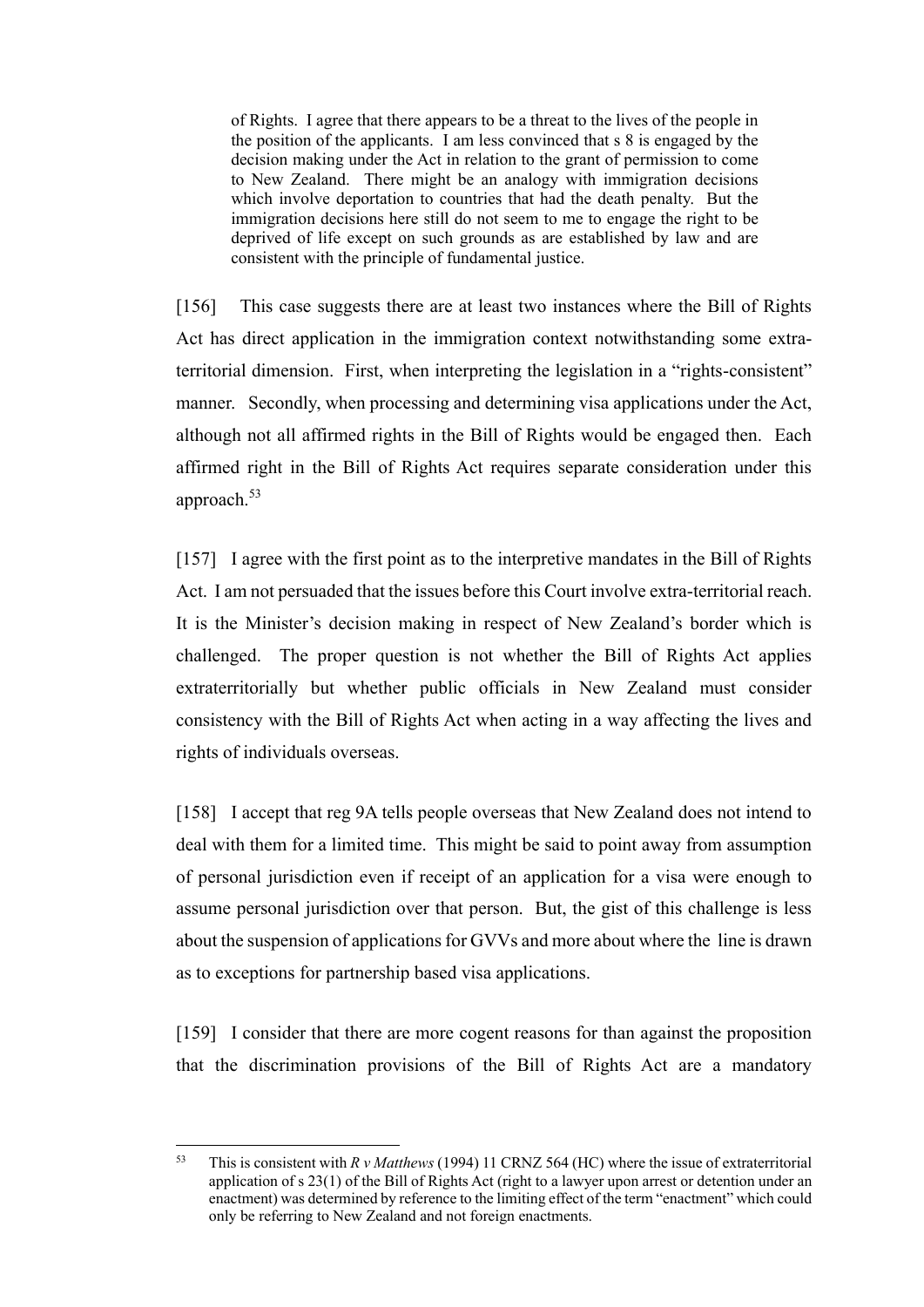consideration in decisions of the type in this case and that this includes considering the rights of the overseas partner. I set out my reasons.

[160] First, the deleterious impact on the overseas partner is a mirror image of the impact on the New Zealand-based partner rather than an additional, separate or different one. There is already a significant connecting factor to New Zealand. It is not artificial to recognise this symmetry merely because the New Zealand-based partner is not the direct subject of reg 9A and is not the visa applicant. That is an overly technical distinction which does not reflect the real and human impact of decision making on a New Zealand citizen or resident in New Zealand.

[161] Second, the rights in the Bill of Rights Act generally apply to "everyone" or "every person" but bite only when a person has or intends some interaction with the Government.<sup>54</sup> This counters the argument that the scope of an obligation to take into account the impact on foreign nationals would potentially be endless.

[162] Thirdly, there is no risk of interference with the domestic affairs of another sovereign nation since no other nation has or can have any role in the regulation of New Zealand's border. Neither does it risk regulating the conduct of any person overseas. Thus there is no mischief in international law terms.

[163] Fourthly, if there is no reason in principle why the Bill of Rights Act should not be interpreted to apply to acts that would otherwise fall within the ambit of s 3 by reason only that they occur offshore, there is no reason in principle why the Bill of Rights Act should not apply in respect of acts affecting overseas parties seeking permission to enter New Zealand. I reject the argument that allowing New Zealandbased partners to found claims based on their own rights when the decisions at issue target overseas persons is to allow extraterritorial application of the Bill of Rights by the back door.

[164] Fifthly, there are also those applications accepted and processed by INZ before reg 9A was made. Mr Witbrock's partner's application is but one of such applications. In those instances, there is a stronger case for the assumption of personal jurisdiction.

<sup>54</sup> See Paul Rishworth and others *The New Zealand Bill of Rights* (Oxford University Press, Melbourne, 2003) at 114.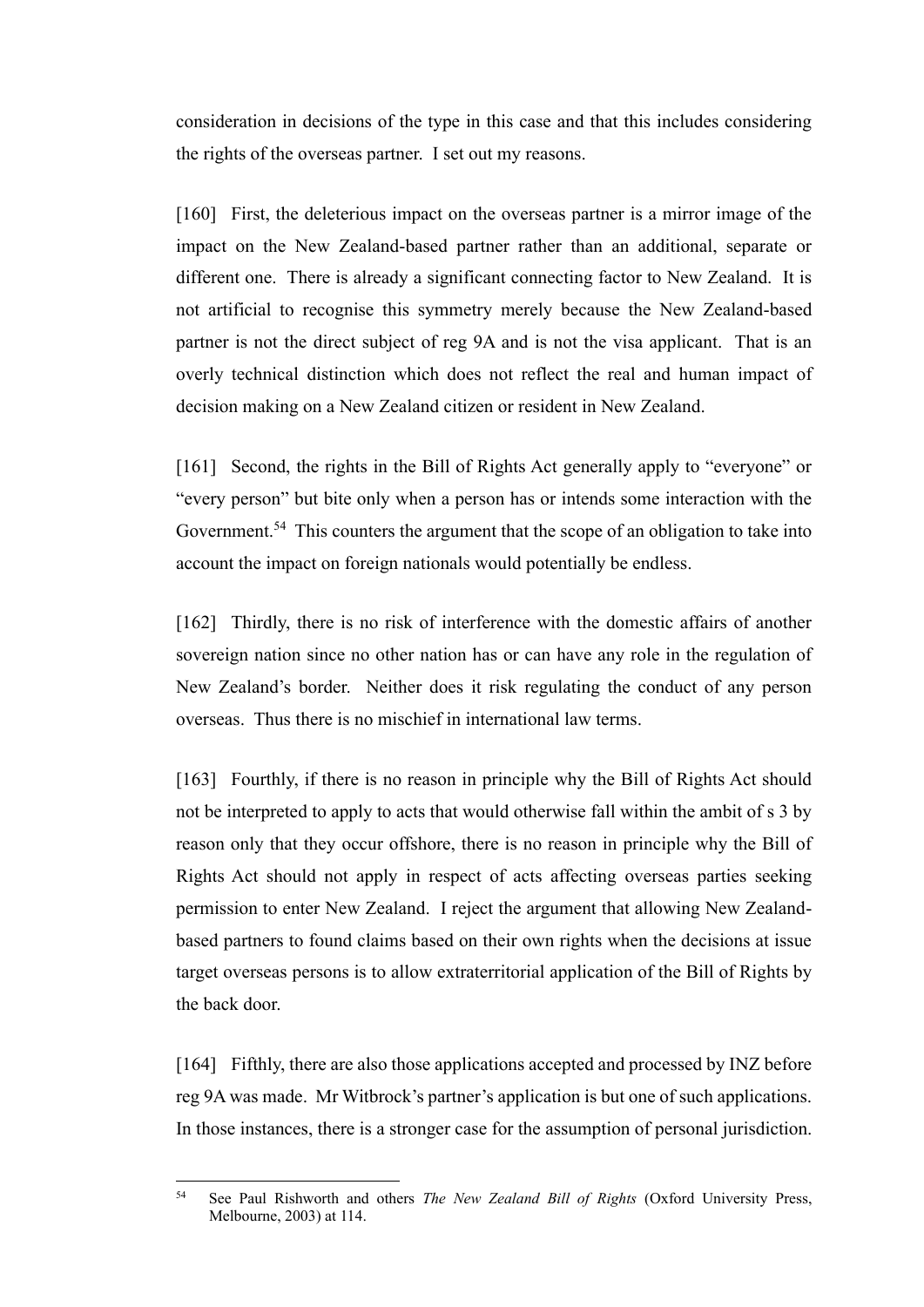Even if the assumption of personal jurisdiction limits Bill of Rights Act considerations to the process focused natural justice obligation, observance of natural justice does not condone discrimination.

[165] It is also telling that the suspension decisions record:

[42] While the Immigration Act 2009 recognises that immigration matters inherently involve different treatment on the basis of personal characteristics, immigration policy development seeks to ensure that any changes are necessary and proportionate. The Ministry of Business, Innovation and Employment considers that the proposals in this paper are consistent with the New Zealand Bill of Rights Act 1990 and the Human Rights Act 1993.

[166] And:

[45] The Amendment Regulations comply with each of the following:

45.2 The rights and freedoms contained in the New Zealand Bill of Rights Act 1990 and the Human Rights Act 1993.

…

…

[167] The record relating to certifying E13 does not expressly refer to the Bill of Rights Act or Human Rights Act however the Minister deposed that in making both the suspension and lapsing decisions, he "acted consistently with any obligations under the Bill of Rights Act".

[168] For these reasons, the respondents' threshold objection as to the jurisdiction of the Bill of Rights Act fails.

### <span id="page-48-0"></span>*Are the impugned decisions discriminatory?*

[169] The plaintiffs first need to establish that the decisions were discriminatory in terms of s 19 of the Bill of Rights Act which reads:

## **19 Freedom from discrimination**

(1) Everyone has the right to freedom from discrimination on the grounds of discrimination in the Human Rights Act 1993.

…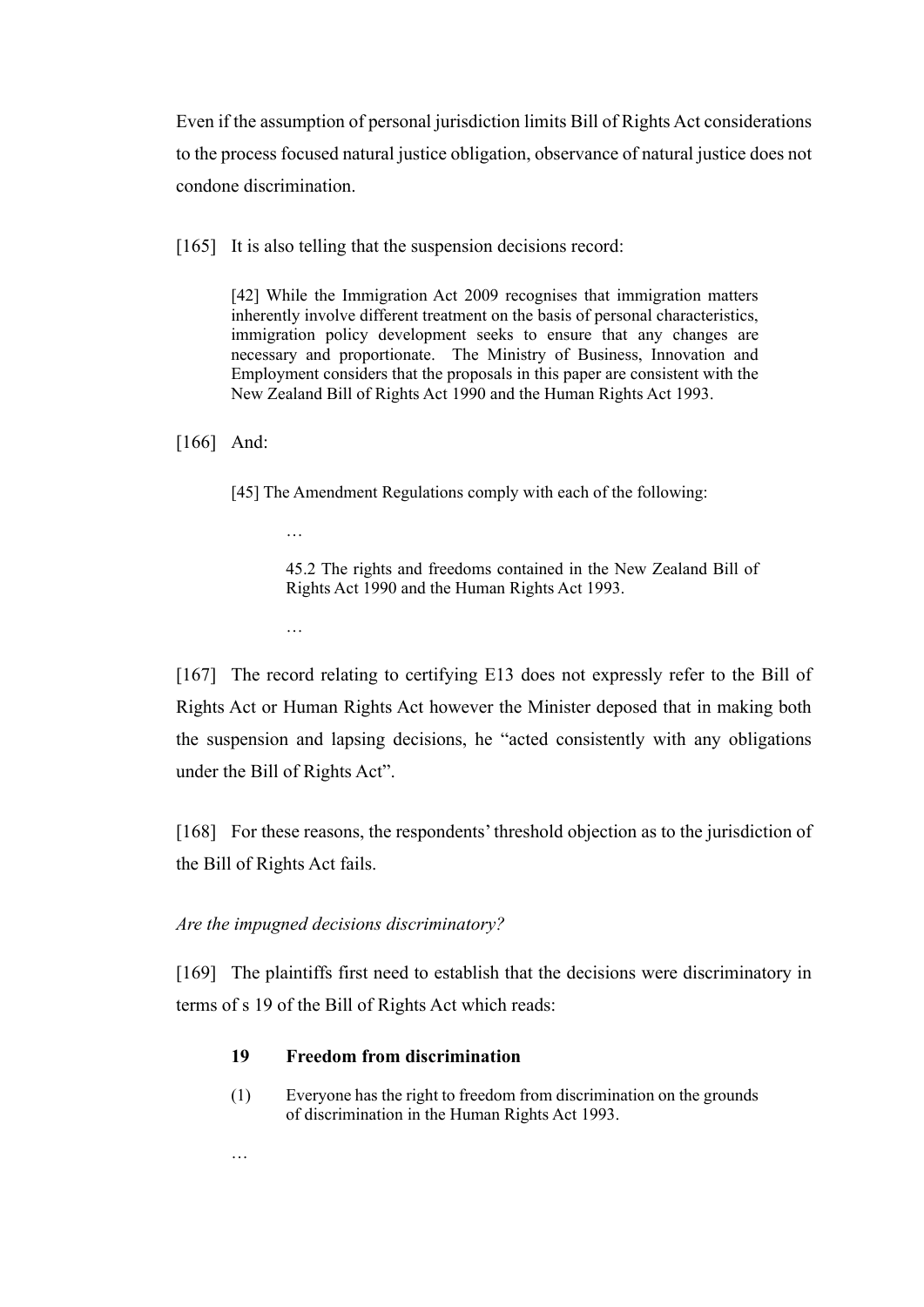[170] The Human Rights Act sets out the prohibited grounds of discrimination at s 21.<sup>55</sup> The plaintiffs rely on s 21(1), paras (a), (c), (g), (l) and (m) which read:

## **21 Prohibited grounds of discrimination**

- (1) For the purposes of this Act, the *prohibited grounds of discrimination* are—
	- (a) sex, which includes pregnancy and childbirth:
	- …
	- (c) religious belief:
	- …
	- (g) ethnic or national origins, which includes nationality or citizenship:
	- …
	- (l) family status, which means—
		- (i) having the responsibility for part-time care or fulltime care of children or other dependants; or
		- (ii) having no responsibility for the care of children or other dependants; or
		- (iii) being married to, or being in a civil union or de facto relationship with, a particular person; or
		- (iv) being a relative of a particular person:
	- (m) sexual orientation, which means a heterosexual, homosexual, lesbian, or bisexual orientation.

<span id="page-49-1"></span>[171] The sections in the two different Acts work together to define and protect from, discrimination.<sup>56</sup> Section 65 of the Human Rights Act extends the proscription on certain discriminatory actions to indirect discrimination.

<span id="page-49-0"></span>[172] Direct discrimination is where the law uses the prohibited ground as a basis for differentiating between two groups. Indirect discrimination is where a facially neutral law has differential effects based on a prohibited ground.<sup>57</sup> In this case, it is common

<sup>&</sup>lt;sup>55</sup> The long title to the Human Rights Act 1993 states that one of the purposes of the Act is the provision of better protection of human rights in New Zealand "in general accordance with the United Nations Covenants or Conventions on Human Rights".

<sup>56</sup> *Ngaronoa v Attorney-General* [2017] NZCA 351, [2017] 3 NZLR 643 at [111].

<sup>57</sup> *New Zealand Health Professionals Alliance Inc v Attorney-General* [2021] NZHC 2510, (2021) 12 HRNZ 693 at [160].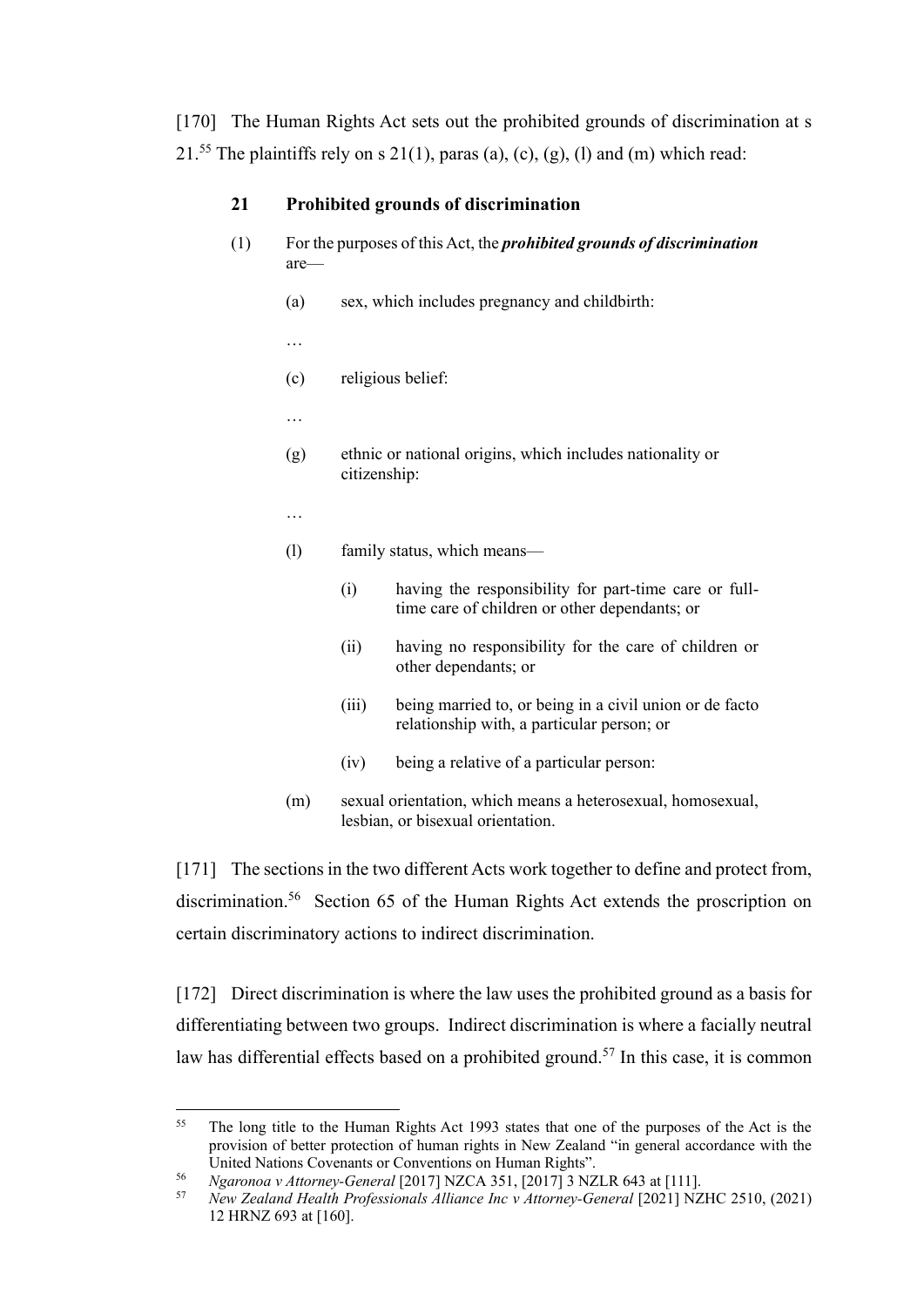ground that the alleged discrimination is not direct but indirect. It is the combination of reg 9A and instructions E4.5.20 and E4.5.30 that means not everyone who may be in a genuine partnership can rely on the carve-out in reg 9A.

[173] The parties agree that the approach to analysing discrimination for Bill of Rights Act purposes is set out by the Court of Appeal in *Ministry of Health v Atkinson.*<sup>58</sup> The Court there stated:

<span id="page-50-0"></span>[55] It is agreed that the first step in the analysis under s 19 is to ask whether there is differential treatment or effects as between persons or groups in analogous or comparable situations on the basis of a prohibited ground of discrimination. The second step is directed to whether that treatment has a discriminatory impact.

[174] And later:

[109] ... [We] consider that differential treatment on a prohibited ground of a person or group in comparable circumstances will be discriminatory if, when viewed in context, it imposes a *material disadvantage* on a person or group differentiated against.

(emphasis added)

[175] Identifying the appropriate comparator groups to examine whether there is differential treatment between those groups is not necessarily straightforward. It is also critical to the inquiry which follows. The focus must be on analogous or comparable situations. The plaintiffs identify the relevant comparator groups as those partners and dependent children whose visa applications could be suspended and lapsed and those whose could not.

[176] In respect of the suspension decisions, their first cohort "includes" those overseas partners (and dependent children) of New Zealand citizens or residence class visa holders whom INZ determined did not meet the partnership policy requirements of living together along with the overseas partners and dependent children of all temporary visa holders. The second cohort "includes" the overseas partners (and dependent children) of New Zealand citizens or residence class visa holders who applied for a partnership based visa and met the partnership policy requirements as determined by INZ, including the living together requirement.<sup>59</sup>

<sup>58</sup> *Ministry of Health v Atkinson* [2012] NZCA 184, [2012] 3 NZLR 456.

<sup>59</sup> The second group also included the overseas partners and dependent children granted a critical purpose visa.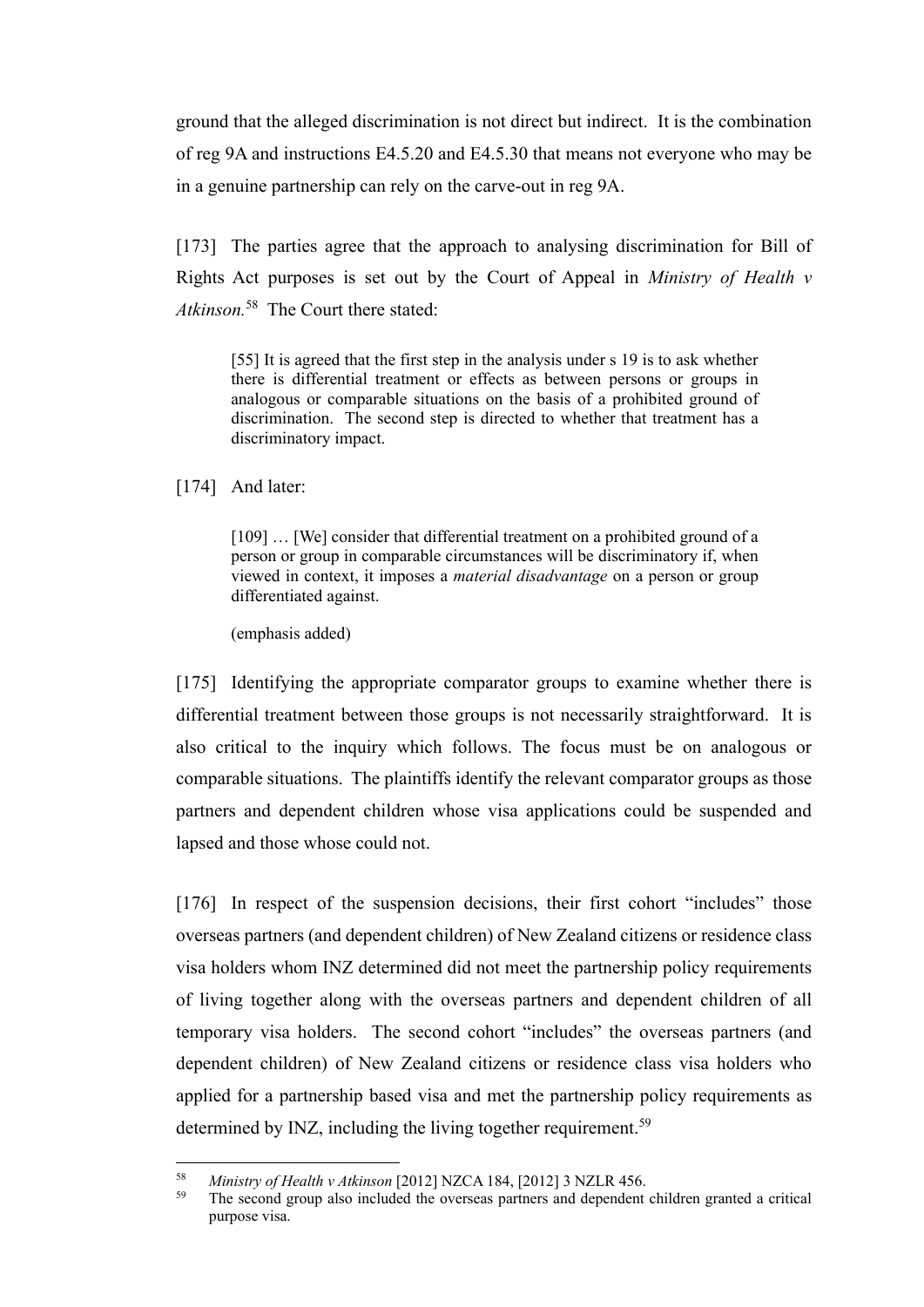[177] In respect of the lapsing decision, the plaintiffs' first cohort "includes" those overseas partners (and dependent children) who made a GVV application based on their partnership with or dependence on a New Zealand citizen, residence class visa holder, or temporary class visa holder or applicant. The second cohort "includes" the overseas partners (and dependent children) of a New Zealand citizen or resident who made a partnership-based visa application.

[178] The respondents broadly agree that these are the appropriate comparator groups provided they are framed in a way recognising that it is the New Zealand-based partner whose s 19 rights are engaged. $60$  Thus, they propose the following comparator  $groups:$ <sup>61</sup>

- (a) New Zealand citizens or residents who are in a genuine relationship with an offshore applicant for a visa and who are living together being persons whose partner would ordinarily expect to meet partnership instructions; and
- (b) New Zealand citizens or residents who are in a genuine relationship with an offshore applicant for a visa but who are not living together being persons whose partner would ordinarily not expect to meet partnership instructions.

[179] This slight re-framing has the attraction of simplicity while getting to the crux of the complaint.

[180] The respondents accept that both the suspension and lapsing decisions have a differential effect on these two groups which is indirectly discriminatory. But they argue that the indirect discrimination is not based on one of the prohibited grounds. Rather the differentiator is whether or not the partners have lived together and therefore meet the requirements of a partnership-based visa. I agree that both reg 9A and E13 are "facially neutral".<sup>62</sup> The discrimination is between those who meet the

<sup>&</sup>lt;sup>60</sup> This is consistent with the respondents' argument that the Bill of Rights Act has no extra-territorial application.

<sup>&</sup>lt;sup>61</sup> The respondents do not separately address the partners of temporary visa holders. This is unsurprising as no submissions were directed to this group.

<sup>62</sup> A description referred to in *New Zealand Health Professionals Alliance Inc v Attorney-General*, above [n 57.](#page-49-0)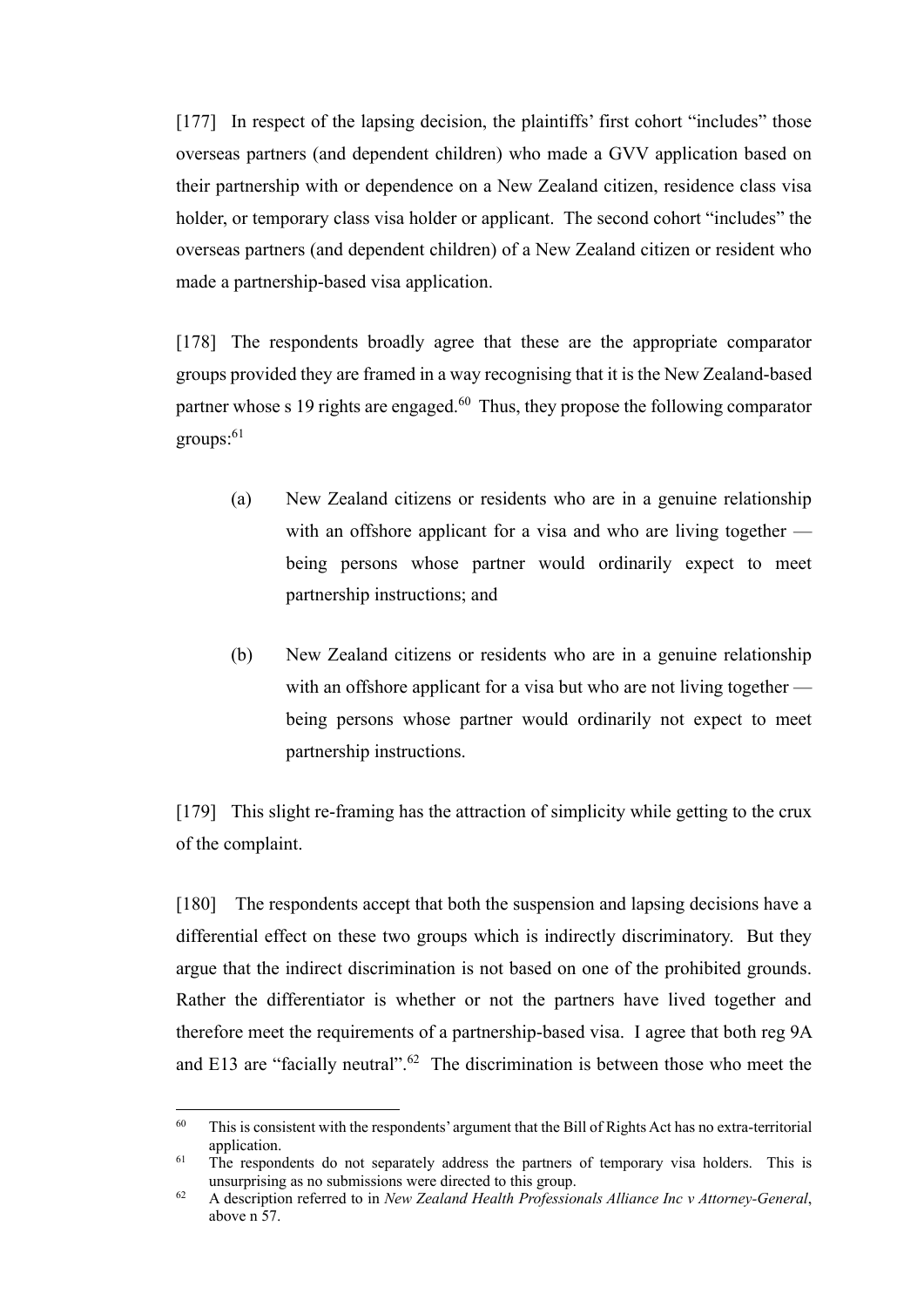partnership requirements and those who do not. This is not a prohibited ground of discrimination.

[181] The respondents also emphasise that these challenges before the Court are of a general rather than specific nature. No individually specific set of facts are pleaded nor any decision made in respect of an individual case as relates to reg 9A. Similarly, the challenge to E13 is a general rather than specific challenge. As these are systemic rights challenges, the respondents say that the Court's inquiry is limited to whether the immigration scheme as a whole was capable of being operated consistently with the Bill of Rights Act.<sup>63</sup>

[182] The plaintiffs disagree and point to the specificity of the description of the exceptions to reg 9A. I do not accept that this is the relevant distinction but rather accept the respondents' characterisation of the challenge. It is the immigration framework which must be considered holistically rather than single aspects in isolation. If this were not the case, then the challenge under the Bill of Rights Act would face the insurmountable obstacle that there is nothing in reg 9A or instruction E13 which differentiates between the identified comparator groups in isolation from the partnership requirements in E4.5.20 and E4.5.30.

[183] To succeed, the plaintiffs need to show that the impugned decisions disproportionately affect the identified subgroups of persons in a manner amounting to indirect discrimination. Only then can there be a material disadvantage which arises from a prohibited ground of discrimination.<sup>64</sup> They contend that the sub-groups who are disproportionately affected are those who for reasons of ethnic origins, religious belief, or societal prejudice in other countries cannot meet the living together requirement.

[184] All persons had exactly the same ability to apply for a visa based on partnership or relationships after the enactment of reg 9A as they did immediately before it. Prior to reg 9A, there was a meaningful pathway through a GVV application for entry for

<sup>&</sup>lt;sup>63</sup> *Criminal Bar Association of New Zealand Inc v Attorney-General* [2012] NZHC 1572 at [83], upheld on appeal *Criminal Bar Association of New Zealand Inc v Attorney-General* [2013] NZCA 176, [2013] NZAR 1409 at [166]-[169]; *New Zealand Health Professionals Alliance Inc v Attorney-General,* above [n 57,](#page-49-0)at [153]; and *R (Bibi) v Secretary of State for the Home Department (Liberty intervening)* [2015] UKSC 68, [2015] 1 WLR 5055.

<sup>64</sup> As set out in *Ngaronoa v Attorney-General*, above n [56,](#page-49-1) at [148].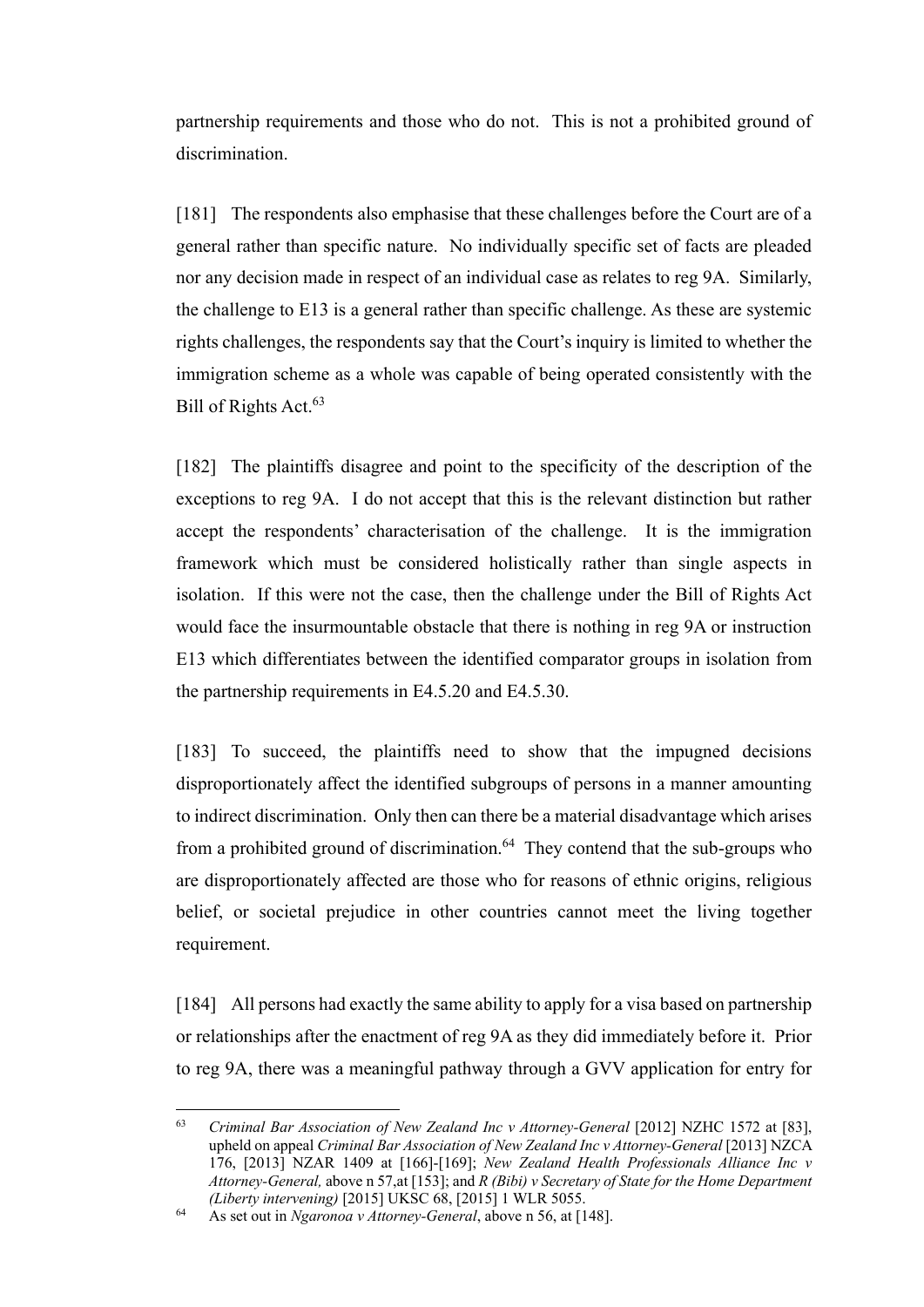persons who could not meet the partnership requirements. That meant that the system as a whole was capable of being operated in a non-discriminatory way. The question is whether reg 9A changed the framework for this cohort so that it led to a discriminatory impact on a prohibited ground. In other words, the plaintiffs must satisfy the Court that reg 9A disproportionately affects the sub-groups within a protected class.

[185] There will be people in genuine relationships who are affected by reg 9A for reasons other than religion, ethnic origin, sex or sexual orientation. There will be people without the financial means to travel to be with their spouse overseas or people who met and conducted relationships over the internet. There will also be many who are in same-sex relationships who can live together in another country and so are not disadvantaged by reg 9A (and one's location is not a prohibited ground of discrimination).

[186] The difficulty is that there is no cogent evidence on which to draw any safe conclusions about whether the impact is or is not disproportionate. The plaintiffs sought data from INZ under the Official Information Act 1982. On 22 November 2021, they made an Official Information Act request. That request asked for the number of GVV applications on hand with INZ that are based on an overseas relationship with a New Zealand citizen, resident or temporary class visa holder. The response was that INZ does not hold this information in a form that is able to be easily accessed or compiled. (It goes without saying that an even more granular assessment identifying the reason why the living together requirement is unable to be met is not available.)

[187] This is consistent with Mr Gilray's statement that:

… identifying a cohort of applications for general visitor visas is possible. As I set out above, in November 2021 the number of visitor visas potentially subject to lapsing under instruction E13 is a little over 24,000 applications. As a reminder, these are applications for visitor visas that are not under "partnership" instructions (that is, general visitors visas are not relationshipbased visas as discussed above at paragraph 36). However, it is not possible to easily identify within those 24,000 applications which applicants were wanting to come to New Zealand for, say, a two-week tour of the country, and which were wanting to come to New Zealand on the basis that they were in a genuine relationship with a New Zealand citizen or resident and wish to spend time living together. INZ's system that logs receipt of applications does not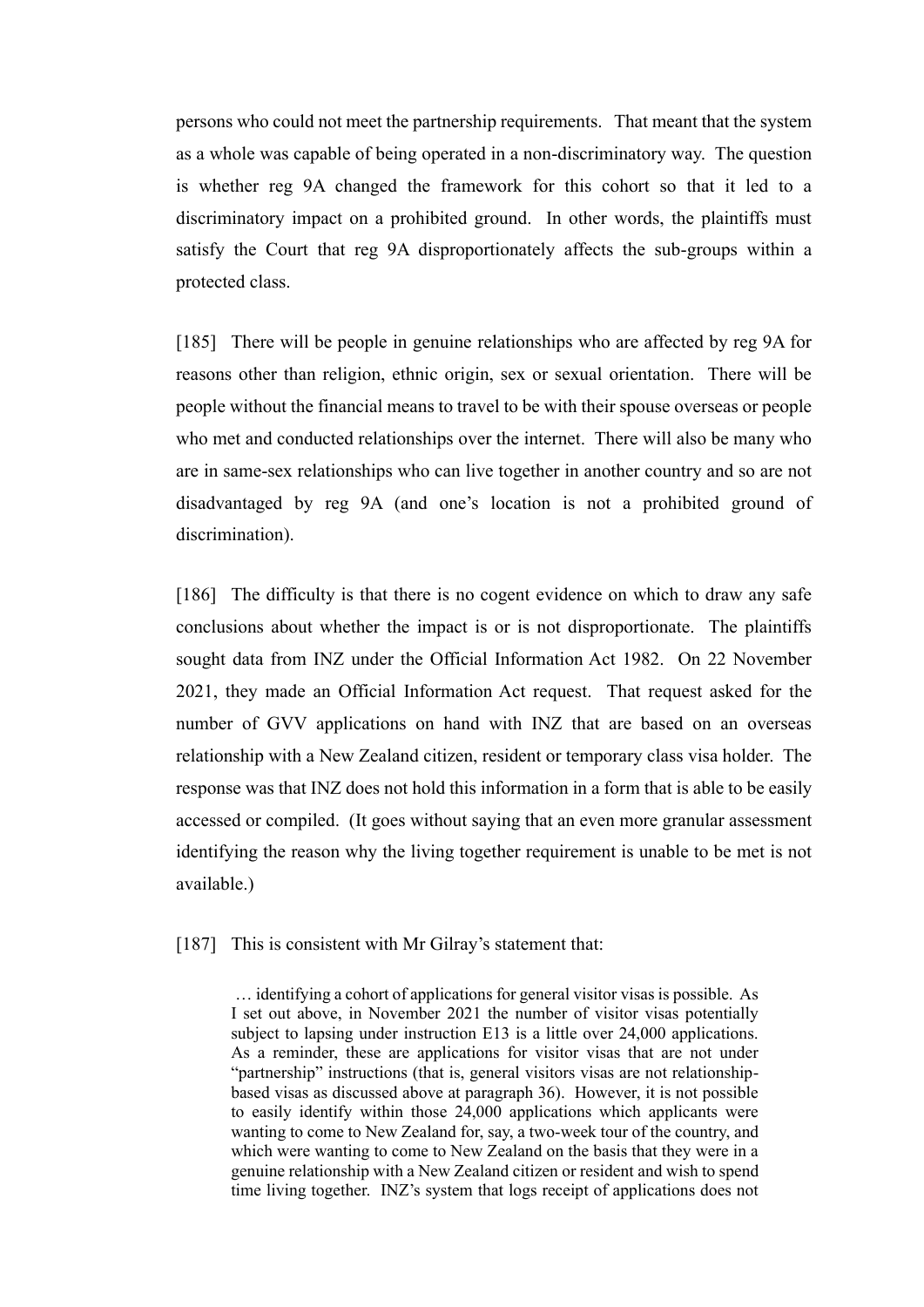record this level of information: they are all registered as general visitor visa applications.

Second, identifying the cohort within the applications would require a pageturn of each of the 24,000 applications. That would require an extremely high level of resource to carry out, which INZ does not have under current pressures. It would undermine the entire rationale of why the lapsing solution was developed in the first place.

[188] Consequently, there is no evidential basis on which to find a material disadvantage on the basis of a prohibited ground of discrimination. The plaintiffs' challenge under this head falters at the first limb of the *Atkinson* test.

[189] Out of caution, I go on to discuss the second step in the *Atkinson* analysis the alleged discriminatory impact. This requires an assessment of whether, when viewed in context, the differential treatment imposes a material disadvantage on the person or group differentiated against.<sup>65</sup>

[190] Here the whole immigration framework is in play. The respondents point to other avenues for the affected class to come to New Zealand, including:

- (a) Applying for a visa under partnership instructions seeking an exception to the living together requirement. There is evidence that 130 visas based on partnership as an exception to instructions have been granted over the course of the border closure (but no evidence as to the proportion of exceptions granted to applications seeking an exception).
- (b) Applying for a critical purpose visitor visa, the main means of entry during border closure;
- (c) Requesting a visa by special direction under s 61A of the Act.

[191] The plaintiffs criticise these avenues as not meaningful. Ms Armstrong-Myers, an immigration specialist and licensed immigration advisor states:

Mr Gilray … also states that immigration officers have the discretion to grant visas as exceptions to the instructions so that the full circumstances of the case are considered. Since the March 2020 lockdown, I have never had an exceptions to instructions granted, and definitely never on a visa application

<sup>65</sup> *Ministry of Health v Atkinson*, above [n 58,](#page-50-0) at [109].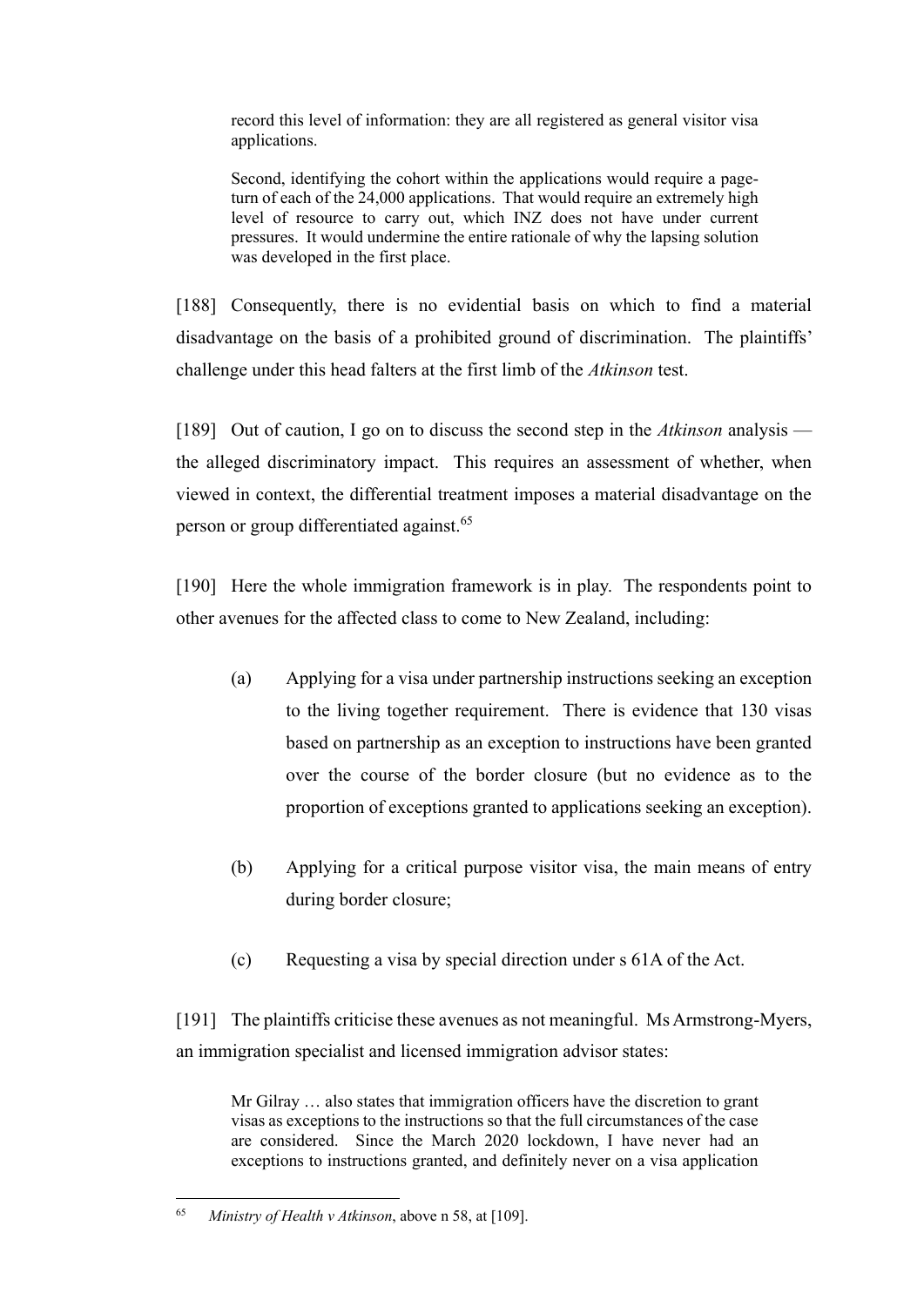for an offshore partner. To give the Court some context, I have been involved in various partnership cases in the last 18 months.

I also note that INZ in its Internal Administration Circular No: 19/01 at paragraph 12, annexed at C to my previous affidavit, clearly states that immigration officers are to refrain from granting partnership-based visas as an exception to instructions as this, in their opinion, undermines the integrity of partnership instructions.

…

Finally, Mr Gilray provides the option of applicants requesting a visa from the Minister of Immigration as a special direction. In fact, the Associate Minister of Immigration, who has been delegated the Minister's power of issuing visas under s 61A of the Immigration Act 2009, has effectively put in place a blanket policy of not intervening in cases where the applicant is offshore during the pandemic and the border closure. Therefore, again, while Mr Gilray is correct in theory, he overlooks the practical aspects of the policies.

[192] While there is also the humanitarian border exception route, INZ interprets this as requiring exceptional circumstances. Ms Armstrong-Myers refers in her affidavit evidence to her experience of a very high decline rate.<sup>66</sup>

[193] Thus, whether the alternative pathways are meaningful is contested. That is not something that this Court is capable of determining on the untested evidence before it. The challenges in this proceeding are only to reg 9A (more accurately to the extensions to reg 9A) and E13, and not to INZ's administration of the immigration system. Ms Hyndman's evidence is that the purpose of IAC 19/10 is to encourage the use of alternative pathways rather than the exception route, which is necessarily informed by what other pathways exist. Any application under these alternative pathways must be assessed against the relevant criteria or discretion and the relevant rights under the Bill of Rights Act assessed, informed by context.

[194] On its face, it may appear arbitrary to distinguish the genuineness of a relationship based on the living together stipulation when other pathways have been narrowed, but that is a matter better examined in a challenge to the partnership instructions. Even if it leads to an unfair outcome in some individual cases, this does not translate to an immigration system which is incapable of being operated in a way that respects affirmed rights in the Bill of Rights Act.

<sup>66</sup> See the discussion in *Afghan Nationals,* above n 7, at [83]–[108]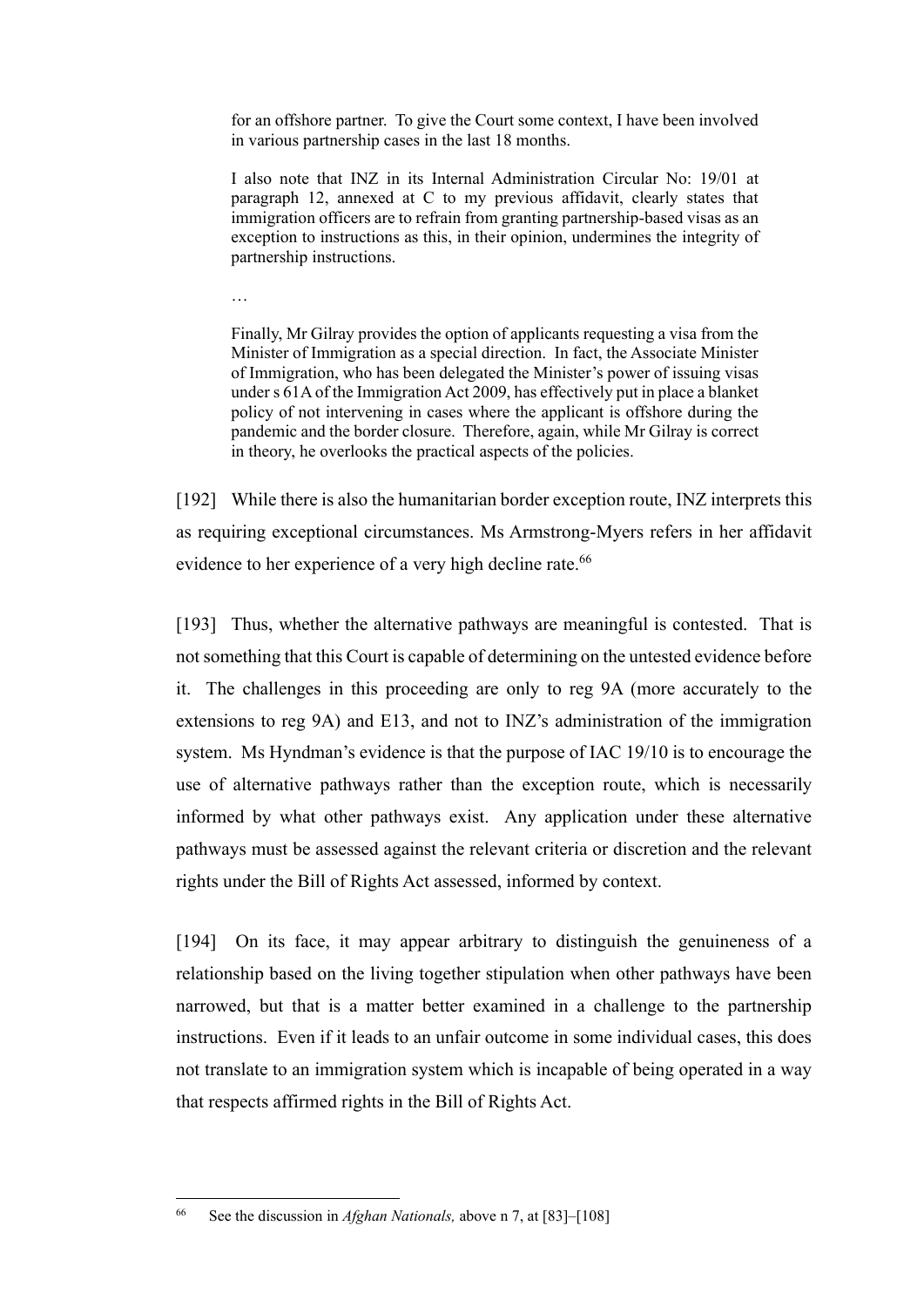[195] I also accept the respondents' argument that it is not possible to show discriminatory effect when reg 9A is not the principal barrier to any temporary entry class visa applicant coming to New Zealand but a collateral measure. Instruction Y4.50 is the instrument which closed the border, and the principal barrier. It is not challenged in this proceeding.

[196] In my assessment, the plaintiffs' challenge to reg 9A also falters at the second of the *Atkinson* steps. I am not persuaded on the evidence before the Court that the immigration system is incapable of being operated in a way that respects the important rights underlying this challenge.

[197] In so far as a rights compliance enquiry into instruction E13 is concerned, I have reached the same conclusions for the same reasons. But there are also additional reasons why I find against the assertion of discriminatory effect. Instruction E13 does not of itself create a material disadvantage as it does not mandate an outcome. It does not require any immigration officer to lapse any visa application. The decision to lapse is one taken by an immigration officer. It is a separate decision. It is difficult to argue that E13 is incapable of being operated in a proportionate way. It does not decline a person's application, nor affect their ability to apply again. Mr Gilray deposes that lapsing does not mean that an applicant loses their place in the queue.

[198] Consequently, I find that neither the suspension decisions nor the lapsing decisions are discriminatory on any of the prohibited grounds. It follows that the question of whether any discrimination is demonstrably justified under s 5 does not arise.

#### <span id="page-56-0"></span>**Result**

[199] For the reasons set out I find no reviewable error in the suspension or lapsing decisions. Accordingly, I dismiss the plaintiffs' claims.

#### <span id="page-56-1"></span>**Costs**

[200] The parties did not address me on costs. If the parties are unable to agree costs, I direct as follows: